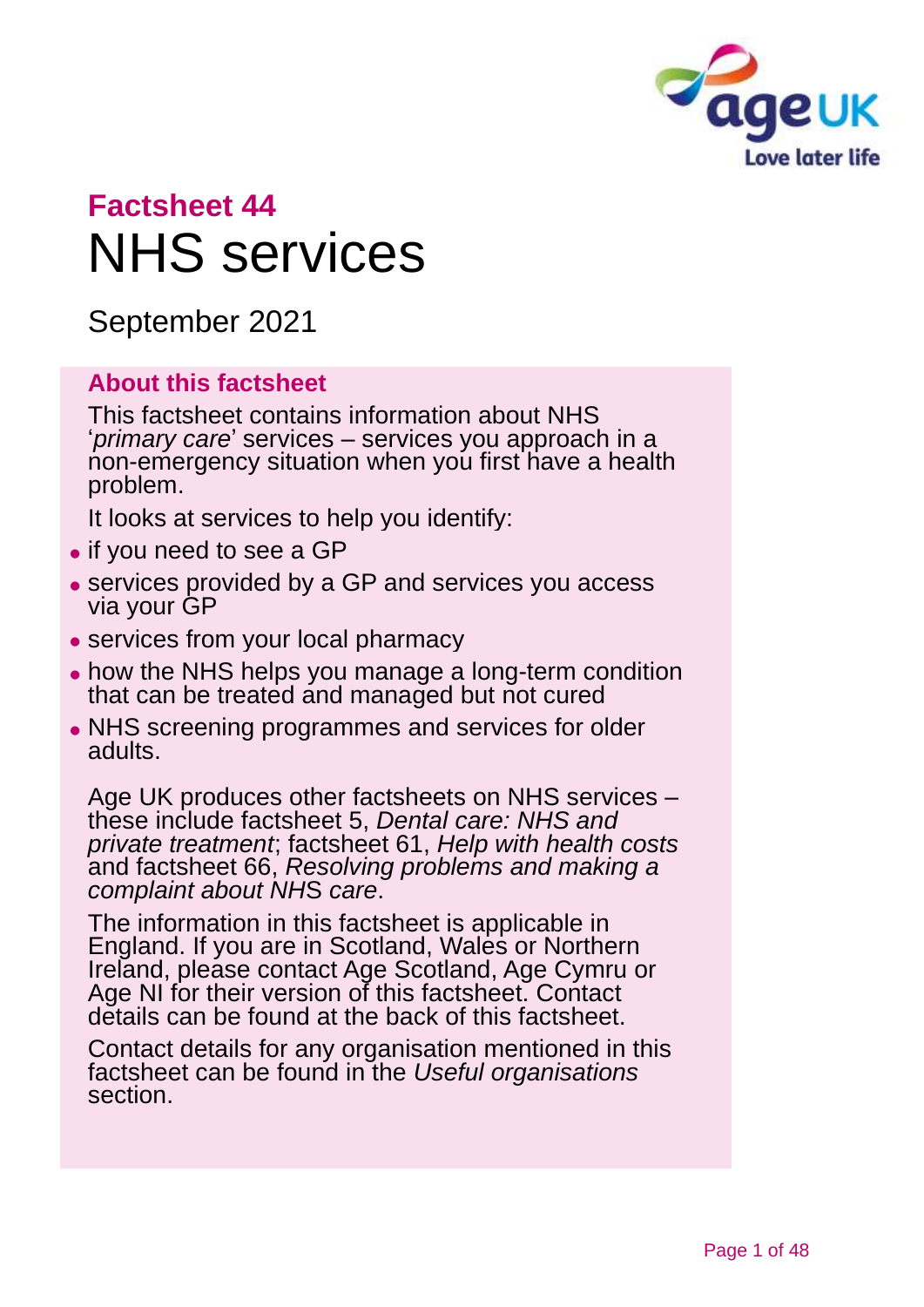# **Contents**

| <b>National Health Service</b><br>1                    | 4              |
|--------------------------------------------------------|----------------|
| 2 Equality Act 2010 and age discrimination             | 5              |
| <b>3 Local NHS services</b>                            | 6              |
| 3.1 Primary and secondary care services                | 6              |
| 4 Non GP services to help if you are unwell            | 7              |
| 4.1 Getting help when feeling unwell                   | $\overline{7}$ |
| 4.2 Serious or life-threatening illness or injury      | 8              |
| 5 GP services                                          | 9              |
| 5.1 Registering with a GP practice                     | 10             |
| 5.2 Arranging to see a GP                              | 13             |
| 5.3 Removing a patient from the practice list          | 15             |
| 5.4 Help with hearing difficulties                     | 15             |
| 5.5 Help with mental health needs                      | 16             |
| 5.6 Referral for a physical or mental health condition | 17             |
| 5.7 Chiropody, physiotherapy and other services        | 19             |
| <b>5.8 Falls Prevention Services</b>                   | 21             |
| 5.9 Supporting people with long-term conditions        | 21             |
| 5.10 Sexual Health Services                            | 22             |
| 5.11 Support to maintain independence                  | 22             |
| 5.12 Personal health budgets                           | 23             |
| 5.13 Helping to improve GP services                    | 23             |
| 6 NHS services for older people                        | 24             |
| 6.1 Over-60s – free prescriptions                      | 24             |
| 6.2 Over-60s – free NHS sight tests                    | 24             |
| 6.3 Over-50s – free seasonal flu jab                   | 24             |
| 6.4 Over-65s – free jab against pneumonia              | 25             |
| 6.5 Shingles vaccination                               | 25             |
| 6.6 NHS screening programmes                           | 26             |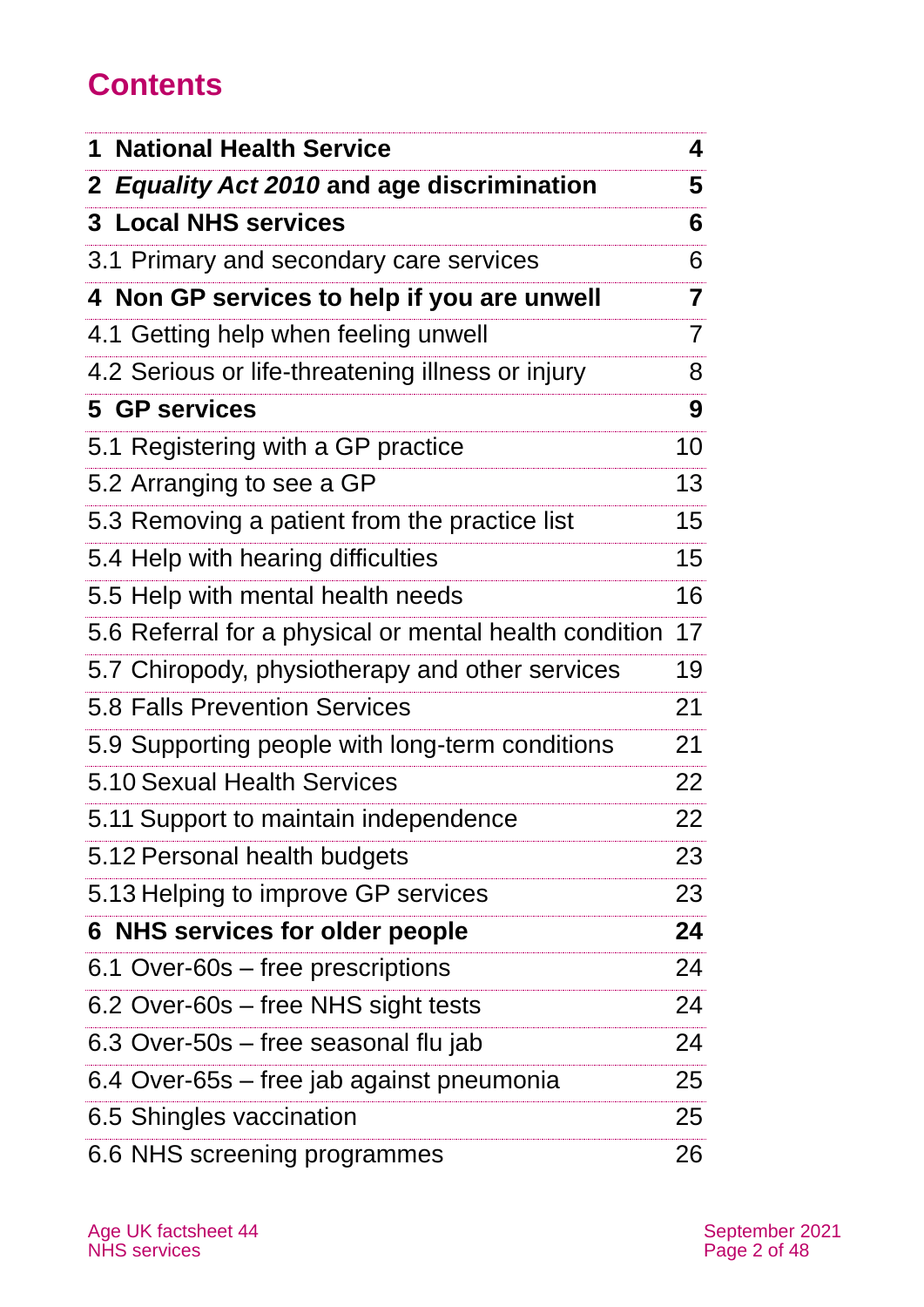| 7 Help with health costs                               | 28 |
|--------------------------------------------------------|----|
| 8 Services at your local pharmacy                      | 29 |
| 8.1 Reporting unwanted side effects from<br>medication | 31 |
| 9 End of life care                                     | 31 |
| 10 Complementary therapies                             | 34 |
| 11 Accessing your health records                       | 34 |
| 11.1 Access to medical records of a deceased<br>person | 36 |
| 12 Resolving problems and making a complaint           | 37 |
| 13 Accessible Information Standard                     | 38 |
| 14 NHS Constitution – your rights                      | 39 |
| 15 Health and social care organisations                | 39 |
| Useful organisations                                   | 43 |
| Age UK                                                 | 47 |
| Support our work                                       | 47 |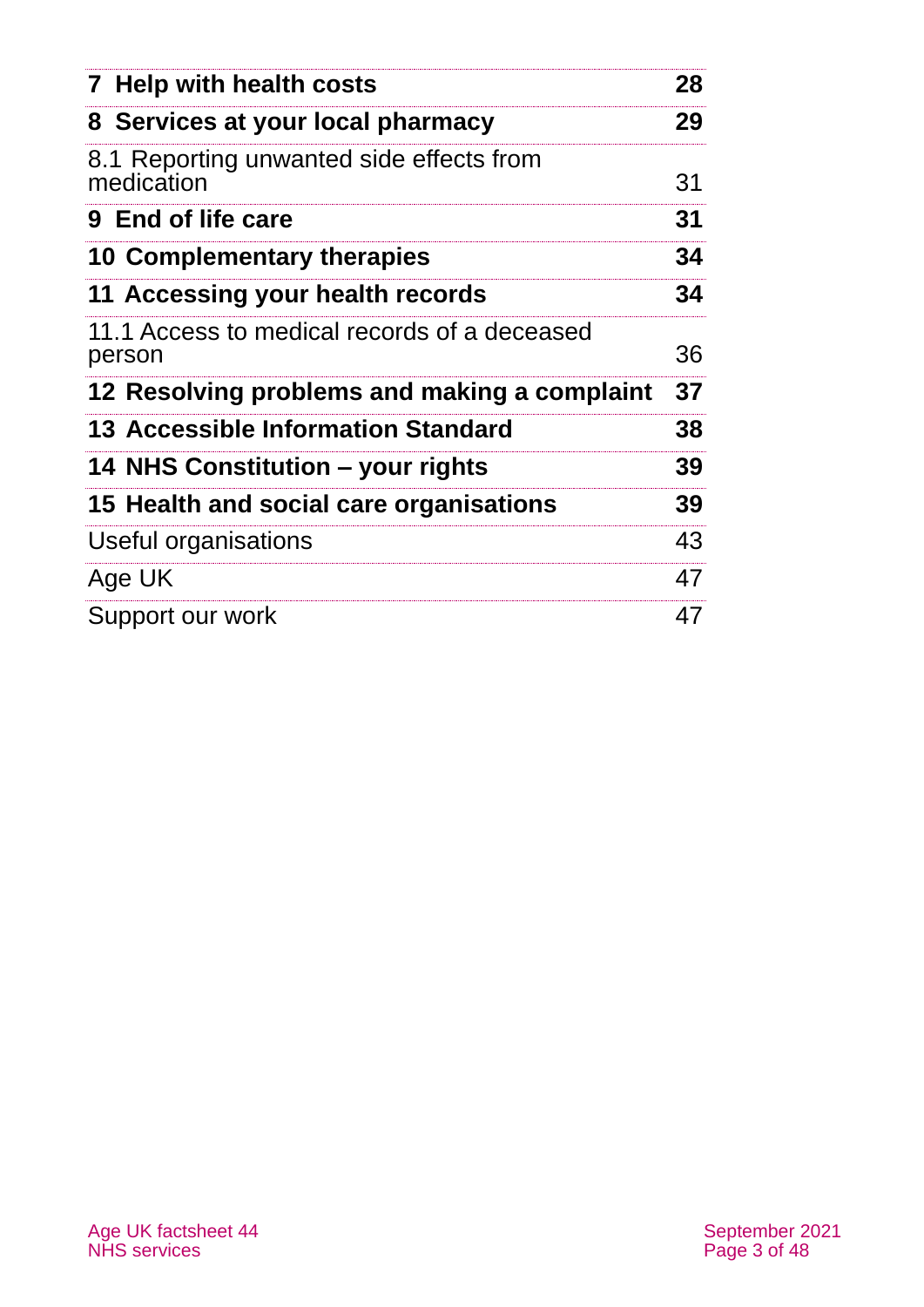# <span id="page-3-0"></span>**1 National Health Service**

The fundamental principle of the NHS is that no one should be denied or charged for necessary *emergency* treatment in an NHS hospital. [You can also consult a](https://www.nhs.uk/using-the-nhs/nhs-services/gps/how-to-register-with-a-gp-practice/)  [GP without charge and apply to register with](https://www.nhs.uk/using-the-nhs/nhs-services/gps/how-to-register-with-a-gp-practice/) a GP, [regardless of nationality and residential status.](https://www.nhs.uk/using-the-nhs/nhs-services/gps/how-to-register-with-a-gp-practice/) You must pay NHS prescription charges unless you are in a group exempt from these charges. See [section 7](#page-27-0) for [information on exemptions.](#page-27-0)

*Non-urgent* NHS hospital care is only free if you are living here lawfully and are '*ordinarily resident*' in the UK. <sup>7</sup> Ordinarily resident is a legal term that broadly means living here voluntarily, for a properly settled purpose for the time being. If you meet these requirements, access to hospital treatment is based on clinical need. If there are doubts about meeting ordinary resident requirements, your case must be judged on its merits.

#### **EU citizens and settled status**

If you are a citizen of an EU country, Norway, Iceland, Liechtenstein or Switzerland, and were living lawfully in the UK on or before 31 December 2020, and wish to continue residing in the UK, to maintain your entitlement to free NHS healthcare after 30 June 2021, you must apply to the EU Settlement Scheme.

Once you have been granted pre-settled or settled status, or while your application is pending, you should not be charged for your healthcare, as long as you continue to be ordinarily resident in the UK. You may be asked to show that you hold pre-settled or settled status when seeking healthcare.

If you have not applied by 30 June 2021, you may lose your right to access free healthcare. If this happens, you should seek advice from an immigration adviser regulated by the [Office of the Immigration Services](https://www.gov.uk/find-an-immigration-adviser)  [Commissioner \(OISC\),](https://www.gov.uk/find-an-immigration-adviser) to explore your options. See [www.gov.uk/find-an-immigration-adviser](http://www.gov.uk/find-an-immigration-adviser) to find an OISC regulated adviser.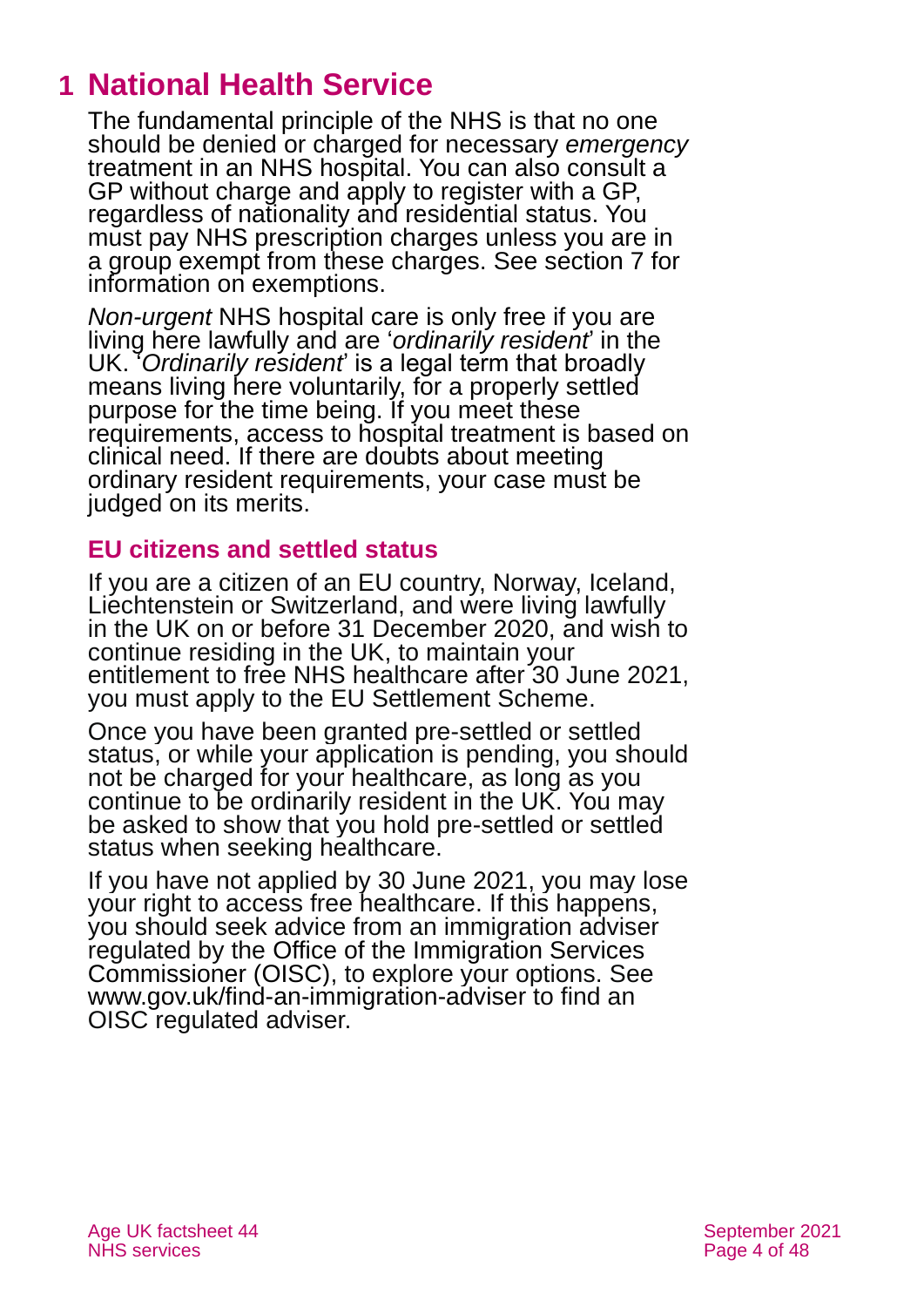#### **If visiting the UK**

You may have to pay if you need *non-urgent* hospital treatment, such as a follow up outpatient appointment. The rules vary depending on whether you live in a European Economic Area (EEA), and have a valid European Health Insurance Card, or have been issued with an S1 certificate or in a country who is a member of the European Free Trade Association (EFTA), or are visiting from outside of these areas.

You can read about your rights at [www.nhs.uk/nhs](http://www.nhs.uk/nhs-services/visiting-or-moving-to-england)[services/visiting-or-moving-to-england](http://www.nhs.uk/nhs-services/visiting-or-moving-to-england)

There is official guidance available, '*Guidance on implementing the overseas visitor charging regulations'*. For more information, see [www.gov.uk/government/publications/overseas-nhs](https://www.gov.uk/government/publications/overseas-nhs-visitors-implementing-the-charging-regulations)[visitors-implementing-the-charging-regulations](https://www.gov.uk/government/publications/overseas-nhs-visitors-implementing-the-charging-regulations)

### <span id="page-4-0"></span>**2** *Equality Act 2010* **and age discrimination**

The *[Equality Act 2010](https://www.legislation.gov.uk/ukpga/2010/15/contents)* ('*the Act*') protects you from being unfairly discriminated against. It applies to anyone over the age of 18 and to all public services. It means it is unlawful for the NHS, without good and sufficient reason, to provide inferior services, or refuse to provide them solely because of a '*protected characteristic*' defined by the Act.

#### **Note**

The *Equality Act 2010* '*protected characteristics*' are age, disability, gender reassignment, marriage and civil partnership, pregnancy and maternity, race, religion and belief, sex, and sexual orientation.

Under *the Act,* discrimination means *unfairly* treating you differently because of your age. The law only intends to prevent *harmful or unjustifiable* use of age, including a '*stereotypical view*' of a particular age group. It does not intend to prevent differential treatment where there is '*objective justification*'.

Cancer screening and flu vaccination programmes are examples of where there may be objective justification for the NHS to offer a service to a certain gender or people within certain age ranges.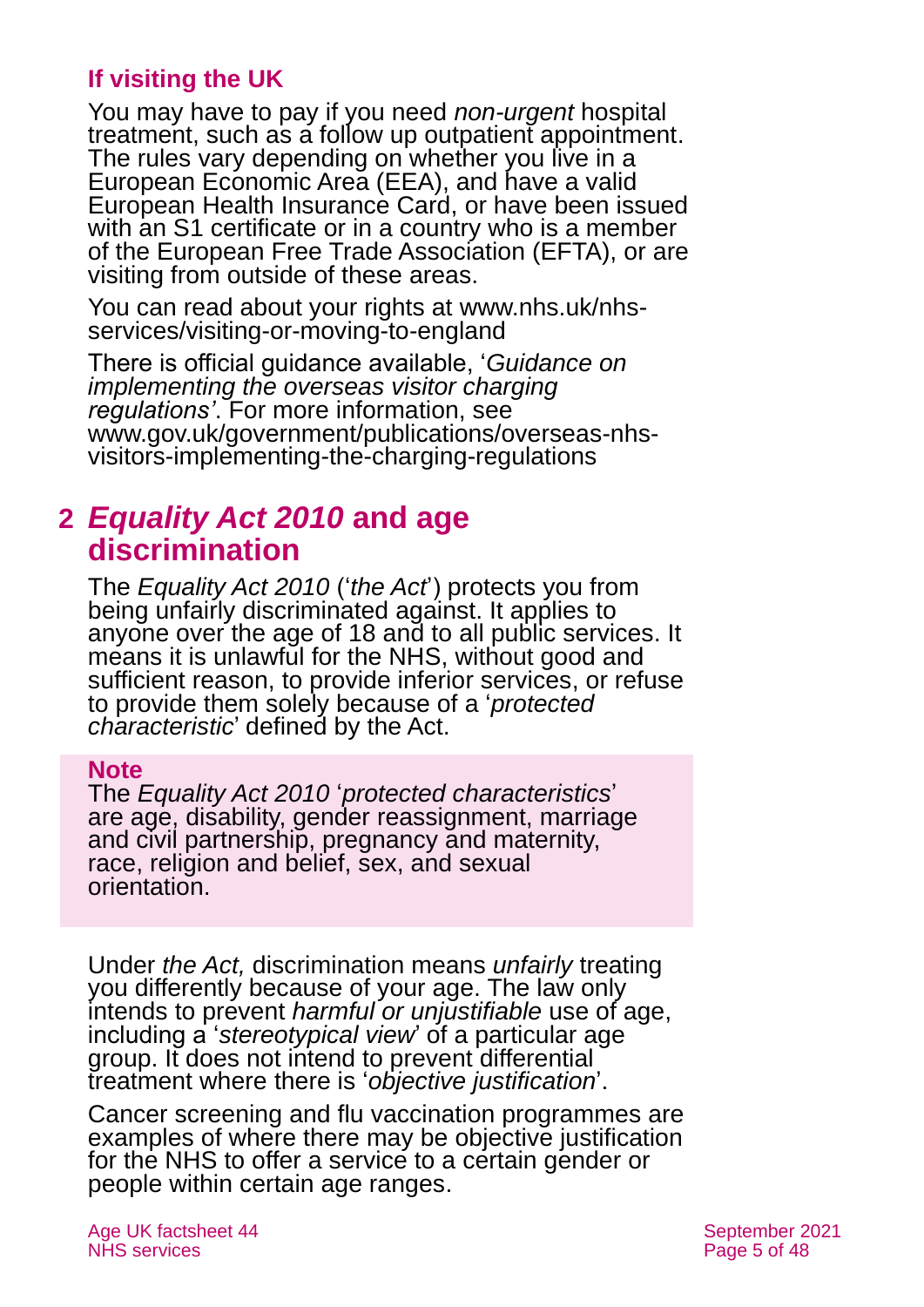Other situations where *the Act* applies to the NHS include:

⚫ **When a GP, consultant or other health professional discusses treatment options with you or makes a 'best interests' decision about treatment or care.** Your age can play a part but staff should take account of your '*biological*' age, not simply your '*chronological*' age (your age in years).

If there are treatments for conditions such as cancer that are less successful or less well tolerated as people get older, the doctor should discuss this openly when explaining treatment options.

- ⚫ **When providing NHS services or considering treatment options.** An example of '*Unjustifiable discrimination*' would be to stereotype someone of a particular chronological age.
- ⚫ **When designing or providing a service (such as at a GP practice or out-patients clinic).** An example of age discrimination would be where staff treat you differently on the basis of your age, or take a stereotypical view of people of a particular age.

You can often clarify and resolve a situation by discussing it with staff concerned. The law means that you can take NHS organisations, clinicians or managers to court on grounds of age discrimination. Speak to the [Equality Advisory Support Service](https://www.equalityadvisoryservice.com/) helpline if you think you have been discriminated against.

For more information, see factsheet 79, *[Equality,](https://www.ageuk.org.uk/globalassets/age-uk/documents/factsheets/fs79_equality_discrimination_and_the_public_sector_equality_duty_fcs.pdf)  [discrimination and the Public Sector Equality Duty](https://www.ageuk.org.uk/globalassets/age-uk/documents/factsheets/fs79_equality_discrimination_and_the_public_sector_equality_duty_fcs.pdf)*.

# <span id="page-5-0"></span>**3 Local NHS services**

### **3.1 Primary and secondary care services**

**Primary care services** are often your first point of contact when you need healthcare. They include services available at a GP practice or walk-in centre, community pharmacy, and NHS services provided by dentists or high street opticians.

**Secondary care services** are usually, but not always, hospital-based. They include out-patient clinics, planned and emergency hospital treatment and associated diagnostic services, for example radiology.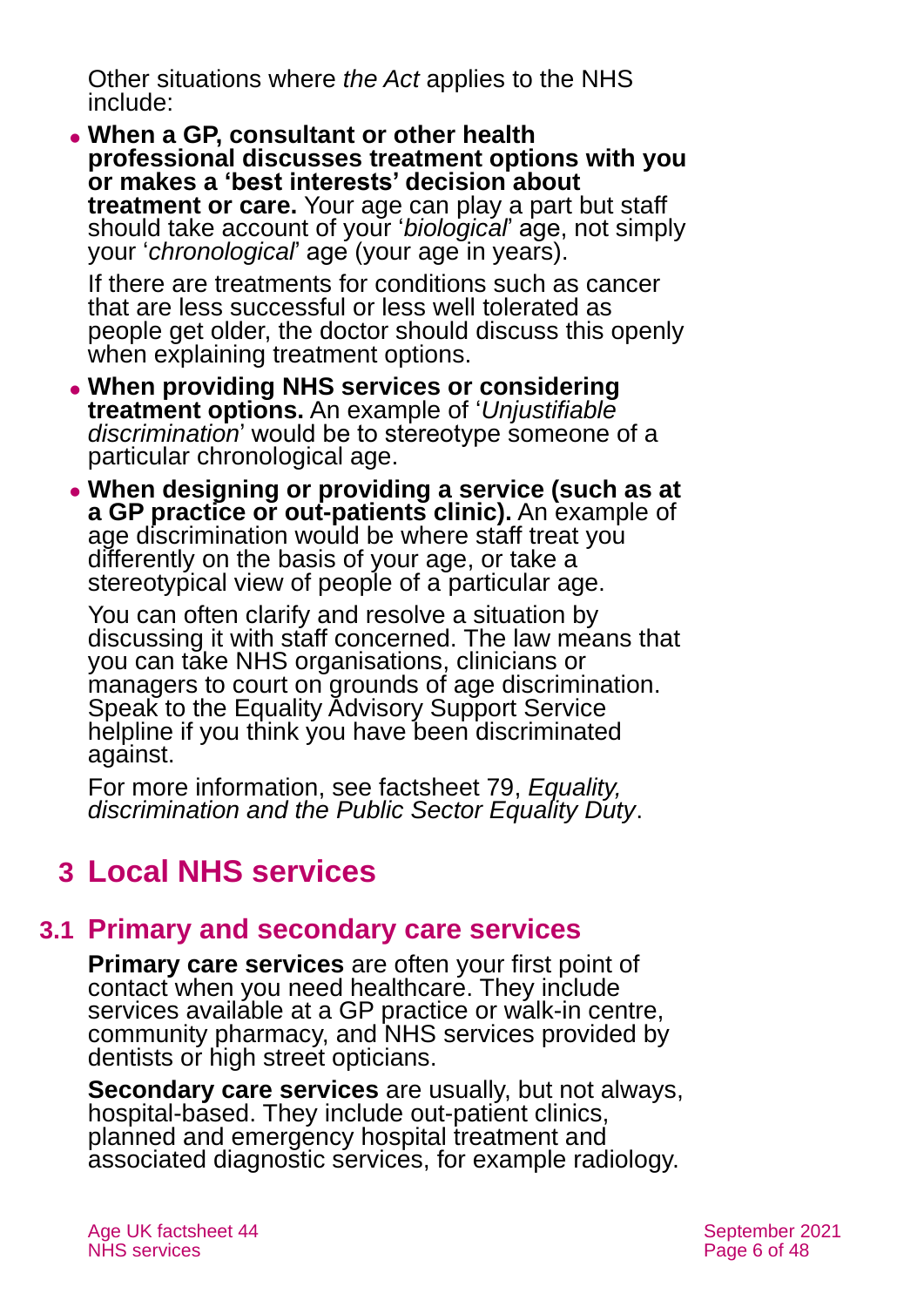#### **Commissioning NHS services**

NHS England and Clinical Commissioning Groups (CCGs) are responsible for buying (commissioning) NHS services from GPs, dentists, and hospitals. For more information, see [section 15.](#page-38-1)

### <span id="page-6-0"></span>**4 Non GP services to help if you are unwell**

### **4.1 Getting help when feeling unwell**

It is not always necessary to contact your GP practice when you feel unwell. Other services can help you decide whether you need to see a doctor or to put your mind at rest. These include:

- your local pharmacist
- NHS 111
- ⚫ NHS walk-in centre
- ⚫ minor injuries unit or urgent care centre.

### **Local pharmacist**

A pharmacist can help with sore throats, colds, and other aches and pains by suggesting non-prescription medicines to ease symptoms and advise whether you need to see a doctor. As experts on medicines, they can answer questions about non-prescription remedies you want to buy or prescription items you take.

To find out about your nearest late-opening pharmacy, call NHS 111 or visit the NHS website at [www.nhs.uk/service-search](http://www.nhs.uk/service-search)

#### **NHS 111**

NHS 111 is a confidential, free 24-hour telephone line operating in England. It provides a single point of access if you are worried about an urgent medical concern, a dental problem, are seeking advice in a non-life-threatening situation or have run out of prescribed medicine. Ask for a translator if you need one. See<https://111.nhs.uk/> for more information.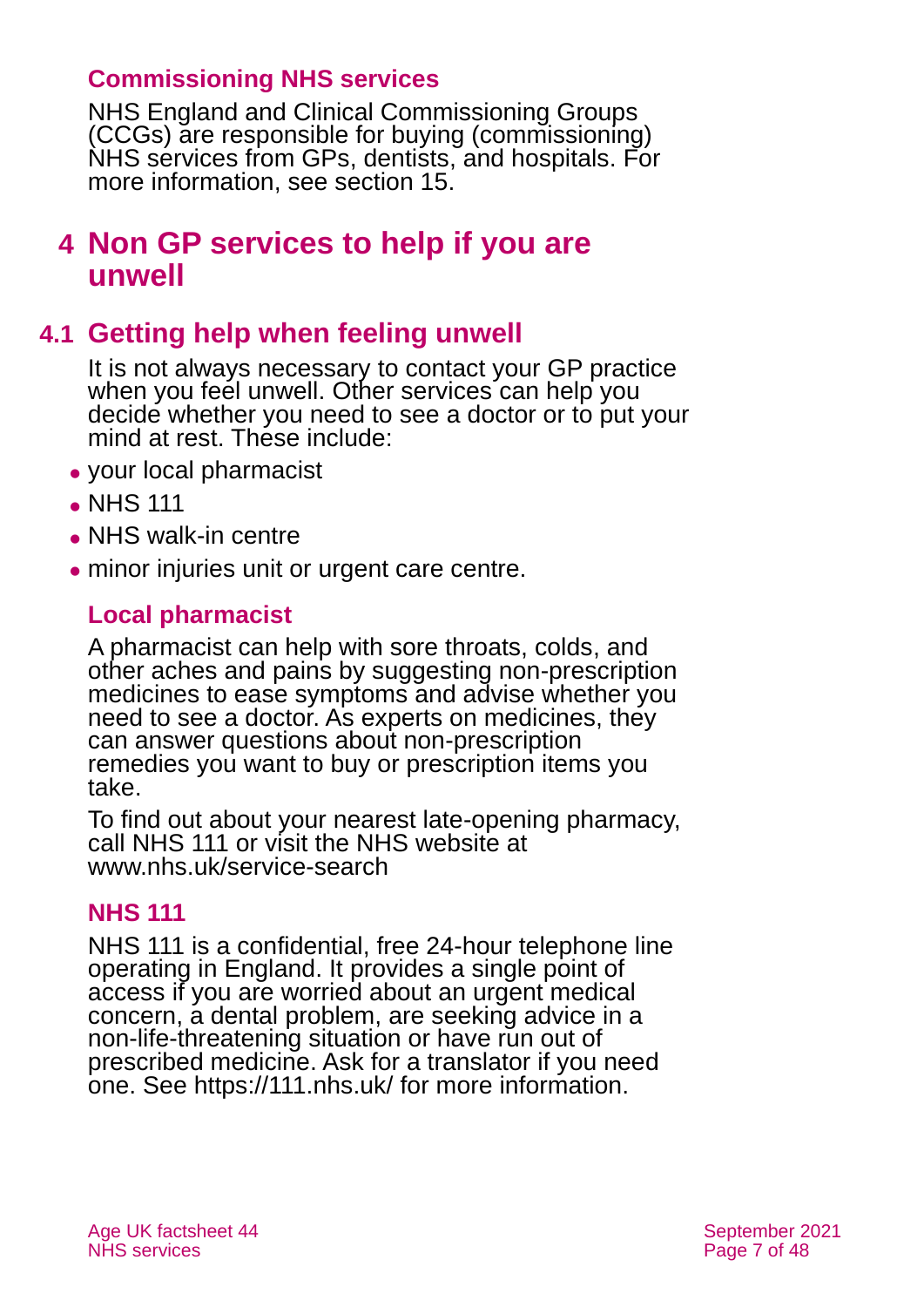Depending on your symptoms, NHS 111 staff may tell you how to look after yourself at home or recommend another service to help you such as a community pharmacy. They can connect you to a nurse or health professional for further advice. They can book a GP appointment or in some areas, book an appointment with other local NHS services.

If the problem is more serious, they may advise you go to your nearest minor injuries unit, urgent care centre, or emergency department. If very serious, staff can send an ambulance directly.

#### **Note**

999 is always the number to call in serious, lifethreatening situations.

#### **NHS walk-in centre**

These centres open seven days a week from early morning until late evening. Often in town centres and usually run by experienced nurses, they treat minor illnesses and injuries. You do not need an appointment.

#### **Urgent treatment centres and minor injury units**

These are for patients with non-life-threatening injuries, and are GP led, and usually open for at least 12 hours every day. Appointments can be booked through the NHS 111 service or through a GP referral, or alternatively as a walk-in service. They can treat broken bones, minor burns, head and eye injuries, injuries that require stitches. Many also have diagnostic tools available to them.

#### **Emergency and out of hours dental services**

Call NHS 111 to find out where to access emergency or out-of-hours NHS treatment. If you have a usual dentist, the practice website or out-of-hours message often explains how to access emergency care.

### **4.2 Serious or life-threatening illness or injury**

If your illness or injury is serious or life-threatening, call 999 or go to your nearest Emergency department. Life-threatening situations include:

⚫ loss of consciousness

Age UK factsheet 44 September 2021 NHS services **Page 8 of 48**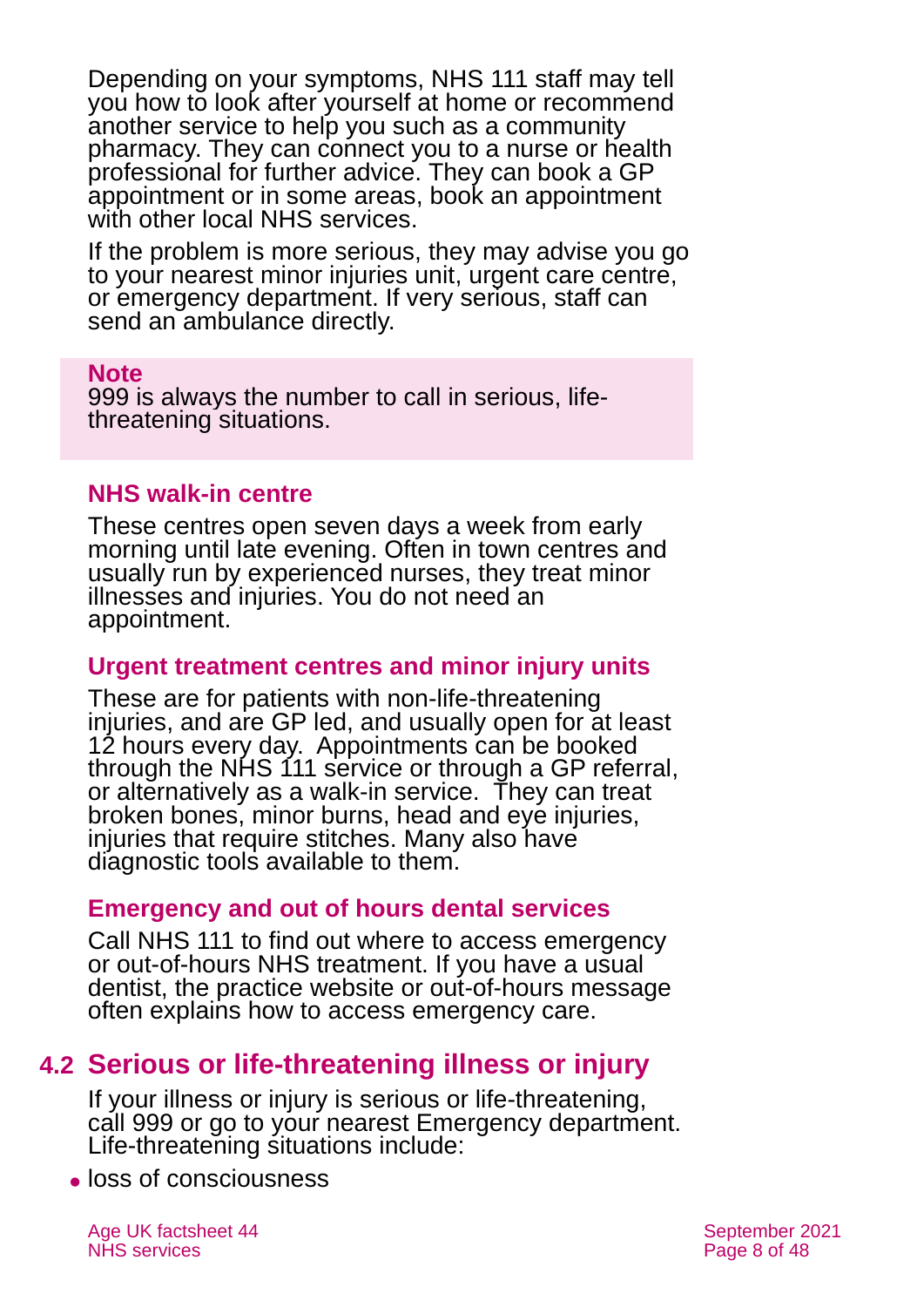- persistent severe chest pain
- heavy blood loss that cannot be stopped
- ⚫ medicine overdose
- signs indicating a stroke. These include weakness on one side of your face making your eye or mouth droop; inability to lift both arms at the same time; difficulties in speaking or understanding what is said.

#### **Waiting time targets**

The aim is for 95 per cent of patients attending the Emergency department to be admitted, transferred, or discharged within four hours of arriving. NHS England publishes [waiting time](https://www.england.nhs.uk/statistics/statistical-work-areas/ae-waiting-times-and-activity/) figures and they take account of waits at Emergency departments and minor injury units. Hospitals are encouraged to publish their own figures.

If you attend an Emergency department or spend a night on a ward, the hospital should ask you the Friends and Family Test question, described in [section](#page-22-0)  [5.13.](#page-22-0)

# <span id="page-8-0"></span>**5 GP services**

GP practices in England must register with the Care Quality Commission (CQC) and be inspected by them, to ensure they meet its standards. To find out how the CQC regulates and rates practices, visit their website or read their booklet *['What can you](http://www.cqc.org.uk/sites/default/files/20160222_CQC_Good_GP_leaflet_FINAL.pdf) expect from a good [GP practice](http://www.cqc.org.uk/sites/default/files/20160222_CQC_Good_GP_leaflet_FINAL.pdf)*'.

To help practices to provide a wider range of services and better access for patients, each practice is a member of a local Primary Care Network.

#### **A range of services and health professionals**

GP practices offer services to prevent and treat illnesses and support people with long-term conditions such as diabetes, heart disease, asthma, and chronic obstructive pulmonary disease (COPD).

Nurse practitioners, nurse consultants and specialist nurses frequently work alongside GPs and practice nurses. They can diagnose, treat and manage a variety of health conditions. Some staff, due to their additional training, can prescribe from a list of medicines. See [section 5.9](#page-20-0) for information about supporting people with long-term conditions.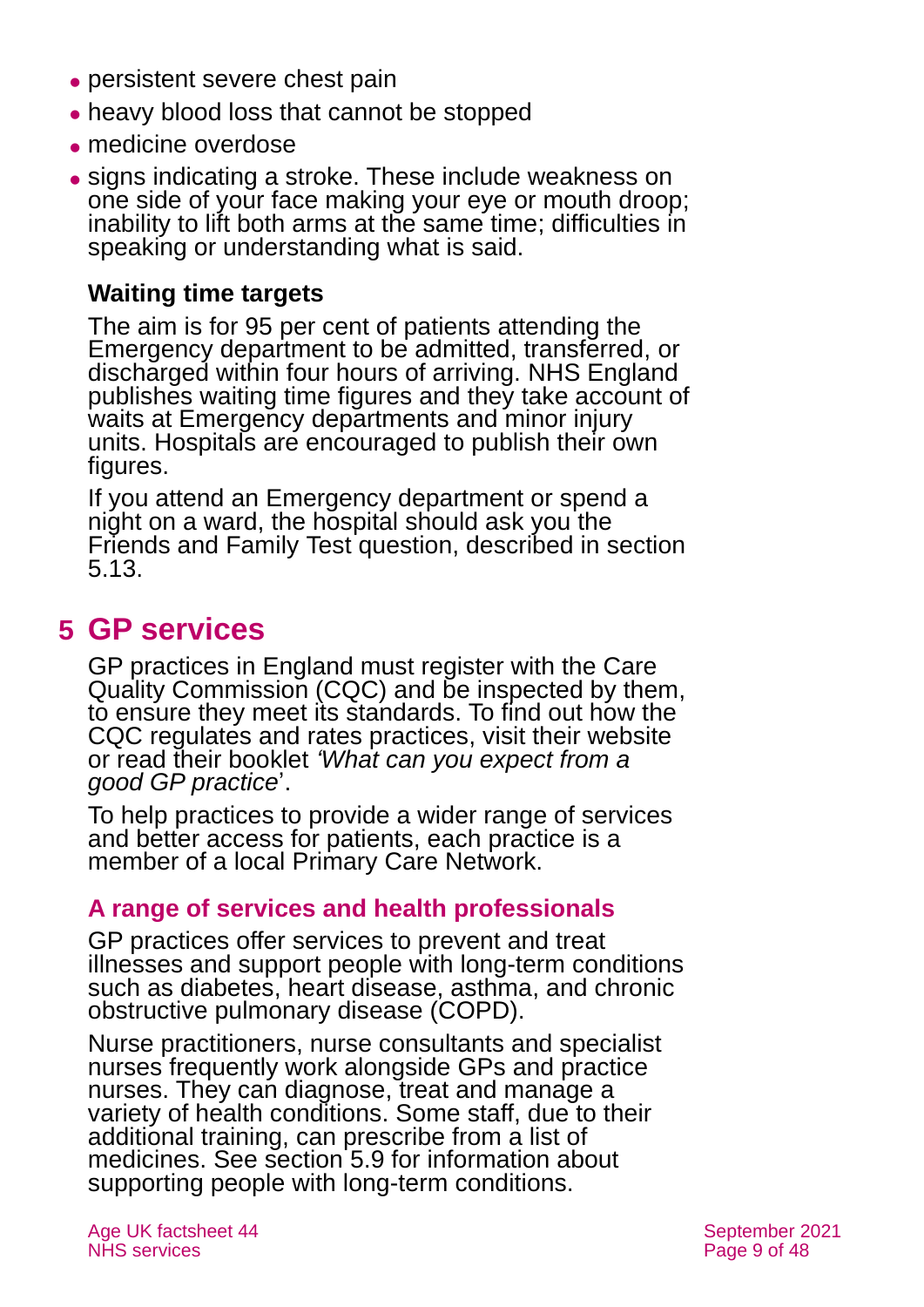### **5.1 Registering with a GP practice**

[You do not need to be '](https://www.nhs.uk/using-the-nhs/nhs-services/gps/how-to-register-with-a-gp-practice/)*ordinarily resident*' in England to receive [NHS primary](https://www.nhs.uk/using-the-nhs/nhs-services/gps/how-to-register-with-a-gp-practice/) *medical* care. Anyone may [register with a practice and consult with a GP without](https://www.nhs.uk/using-the-nhs/nhs-services/gps/how-to-register-with-a-gp-practice/)  charge [but must pay NHS prescription charges, unless](https://www.nhs.uk/using-the-nhs/nhs-services/gps/how-to-register-with-a-gp-practice/)  [in an exempt group,](https://www.nhs.uk/using-the-nhs/nhs-services/gps/how-to-register-with-a-gp-practice/) for example, being aged 60 and [over.](https://www.nhs.uk/using-the-nhs/nhs-services/gps/how-to-register-with-a-gp-practice/)

Each practice has a boundary, enclosing certain streets or postcodes. Practices are free to register new patients who live outside their boundary, but it is for a practice to decide if it is clinically appropriate and practical to register you in this way.

You have a right to choose your practice. Staff will give you a [GMS1 registration form](https://www.gov.uk/government/publications/gms1) to complete. The practice must accept you unless there are reasonable grounds to refuse. It is not considered reasonable to refuse registration because you do not have a proof of address or personal identification at hand. The same applies if you are an asylum seeker, refugee, a homeless patient, or an overseas visitor, whether lawfully in the UK or not.

If the practice is refusing to register you, it must give reasons for its refusal in writing. It may refuse to register you because:

- it has no capacity to take on new patients
- may not be accepting patients who live outside its practice boundary
- ⚫ in your particular circumstances, it may not be appropriate to register with a practice a long way from where you live
- ⚫ you have been removed from that GP surgery register before.

See [www.nhs.uk/nhs-services/gps/how-to-register](http://www.nhs.uk/nhs-services/gps/how-to-register-with-a-gp-surgery/)[with-a-gp-surgery/](http://www.nhs.uk/nhs-services/gps/how-to-register-with-a-gp-surgery/) for more information about registering with a GP practice. For details of local practices, visit the [NHS website.](http://www.nhs.uk/) If you cannot find a practice to accept you, contact NHS England Customer Contact Centre.

### **Choosing a practice**

If a practice is accepting new patients, collect a practice leaflet or look on their website. This explains how to register and more about the staff and services they offer, including: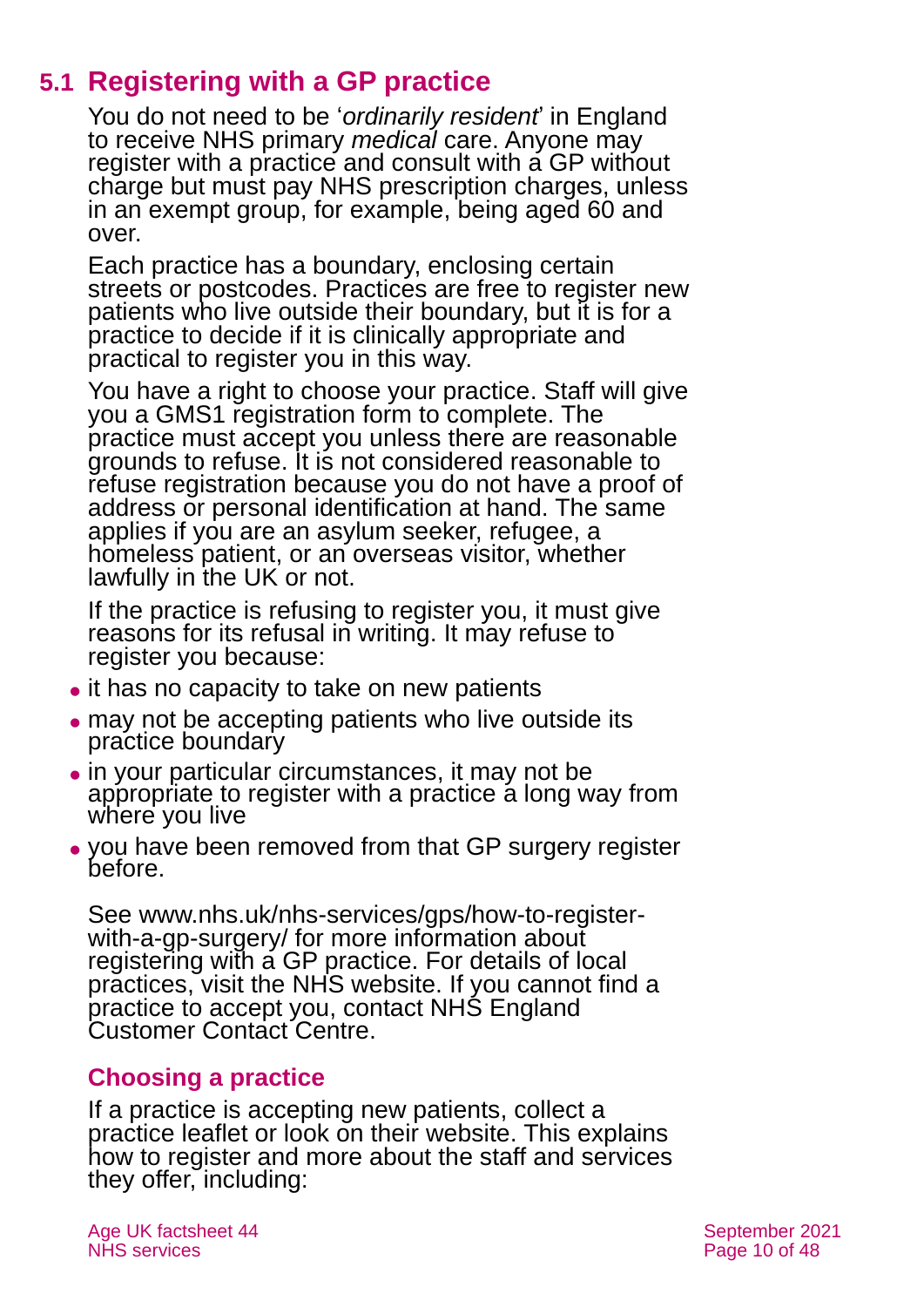- ⚫ name and qualifications of health professionals and support staff
- ⚫ holding special clinics for example for diabetics
- opening hours
- how to make an appointment to see or speak to staff or for a home visit
- how to request a repeat prescription
- ⚫ how to contact a doctor out-of-hours
- ⚫ information for patients with disabilities or special language needs
- how to comment or complain about services.

Identify and ask about things important to you, for example ease of parking or support for carers.

Practices have a responsibility to ensure everyone who needs to use their practice can do so. If you have difficulties getting to the practice, due to a disability or caring responsibilities, discuss them with the practice manager so they can do their best to address or resolve them. If you are a carer, ask the practice to note this in your records. This can help your GP understand your needs better and support you and the person you care for.

The GP contract requires every patient to have a named, accountable GP who takes responsibility for co-ordinating their care. You can express a preference for who you want and practices should make reasonable efforts to accommodate you. This does not mean you will see this GP every time you visit. New patients should be allocated an accountable GP within 20 days of registration and told at the next appropriate time. The practice should invite you for a new patient check to discuss your general health, and where necessary, offer this through a home visit.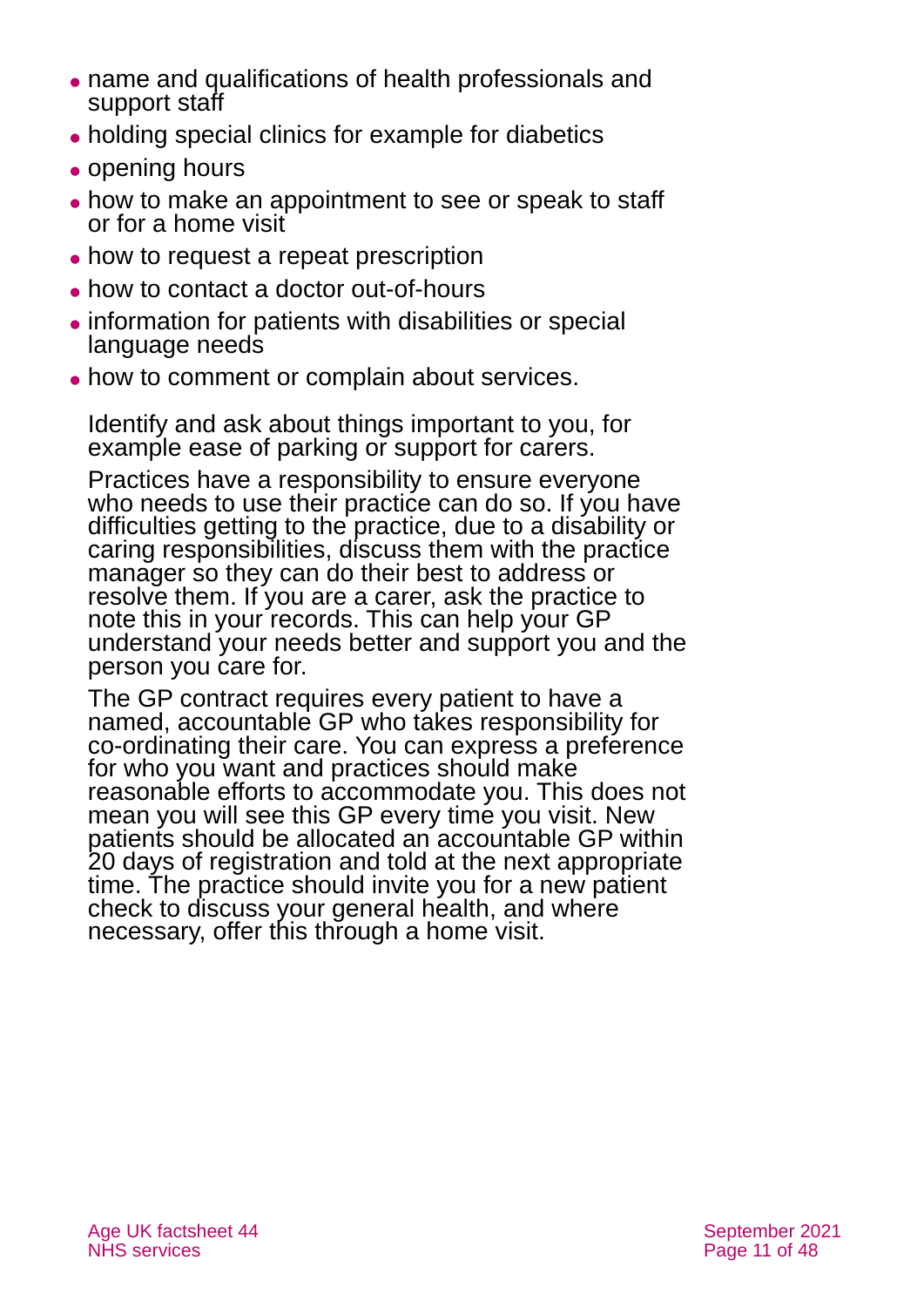#### **Registering with a practice if you live in a care home**

Your GP may be willing to continue to care for you if you move permanently into a local care home. Otherwise you must register with a new practice. Care homes in some areas have a nominated GP from a local practice who is responsible for all residents. The aim is for you and the care home to build a relationship with the GP practice. You have the right to request to register with a different practice.

Care home residents are entitled to the same range of services as people living in their own home and should not be asked to pay for NHS services the GP says they need.

#### **'Out of area' patient registration option**

GP practices are free to register patients who live outside their practice boundary. They can agree to accept your application but without any obligation to offer home visits. You may want to consider this option if you are in relatively good health and move just outside your current practice boundary or would like a practice close to your place of work.

Before agreeing to your request, the GP must:

- be satisfied it is clinically appropriate and practical in your case, and
- ⚫ make sure you understand the consequences of this type of registration.

The practice should explain what happens during normal hours when illness means you cannot reasonably be expected to visit the surgery.

Your practice must monitor the effectiveness of this arrangement and if your health needs change, may consider whether it would be better to register with a practice closer to home. Practices do not have to offer out of area registration - either without home visits or with home visits when needed - so an application may be refused. It applies only to GP practices based in, and patients living in England, not in cross border situations with Scotland or Wales.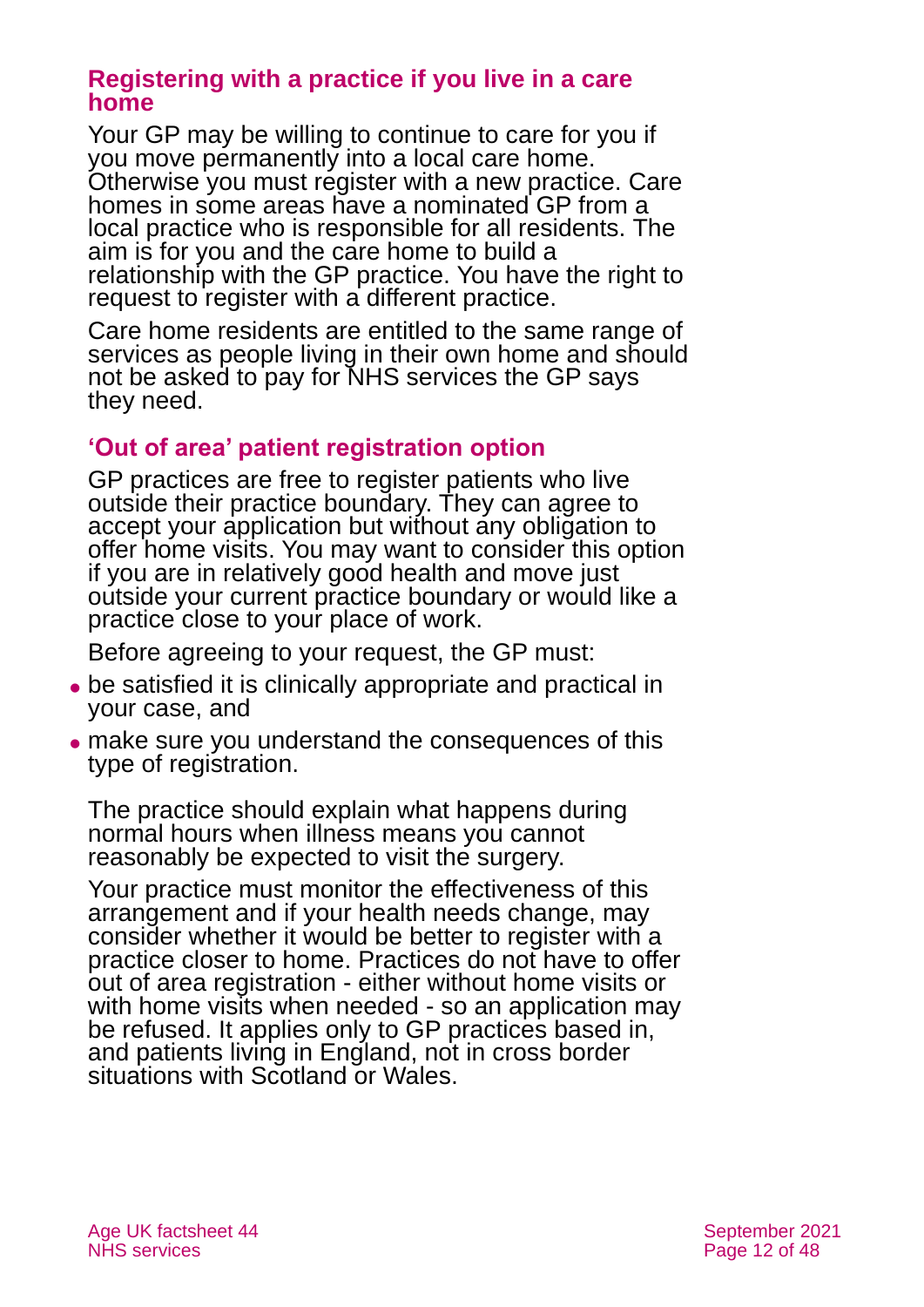#### **Registering as a temporary resident**

If you are going to live away from your usual address for up to three months, you can apply to be a temporary resident at a local practice. They are likely to accept you unless their list is full. If you become ill while staying with friends, approach their practice to see if they are willing to treat you. If staying in a hotel, it may have an arrangement with a local practice. Otherwise, call NHS 111.

#### **Changing your practice**

You do not need to tell your practice if you want to change or have found another one to accept you. You may wish to tell them as a courtesy. Once a new practice accepts you, your old practice transfers your medical records, including your **unique 10-digit NHS number**.

### **5.2 Arranging to see a GP**

#### **Extended hours and out-of-hours services**

Practices may offer appointments before 8am, after 6pm, and at weekends. When calling your practice outside its normal hours, you are usually redirected to their out-of-hours service. For non-urgent care, use the NHS 111 online tool or call for advice.

#### **Making an appointment**

GPs have a duty of care to ensure they offer services in a manner and time that meets your clinical needs. Practices have a system for booking appointments, allowing you to see a GP in an emergency or when there are no free appointments, and to speak to a GP or nurse on the telephone at an agreed time, with some offering video consultations.

Healthwatch have a video of tips to help you prepare for a video consultation, see [www.healthwatch.co.uk/advice-and-information/2020-](http://www.healthwatch.co.uk/advice-and-information/2020-07-28/getting-most-out-virtual-health-and-care-experience) [07-28/getting-most-out-virtual-health-and-care](http://www.healthwatch.co.uk/advice-and-information/2020-07-28/getting-most-out-virtual-health-and-care-experience)[experience](http://www.healthwatch.co.uk/advice-and-information/2020-07-28/getting-most-out-virtual-health-and-care-experience)

You can book an appointment by telephone and online. Ask your practice receptionist to explain how to register for online services and about apps you can download to your smartphone or tablet, such as **[NHS](https://www.nhs.uk/using-the-nhs/nhs-services/the-nhs-app/)  [App](https://www.nhs.uk/using-the-nhs/nhs-services/the-nhs-app/)** or **[myGP App](https://www.nhs.uk/apps-library/mygp/)**. Online tools let you: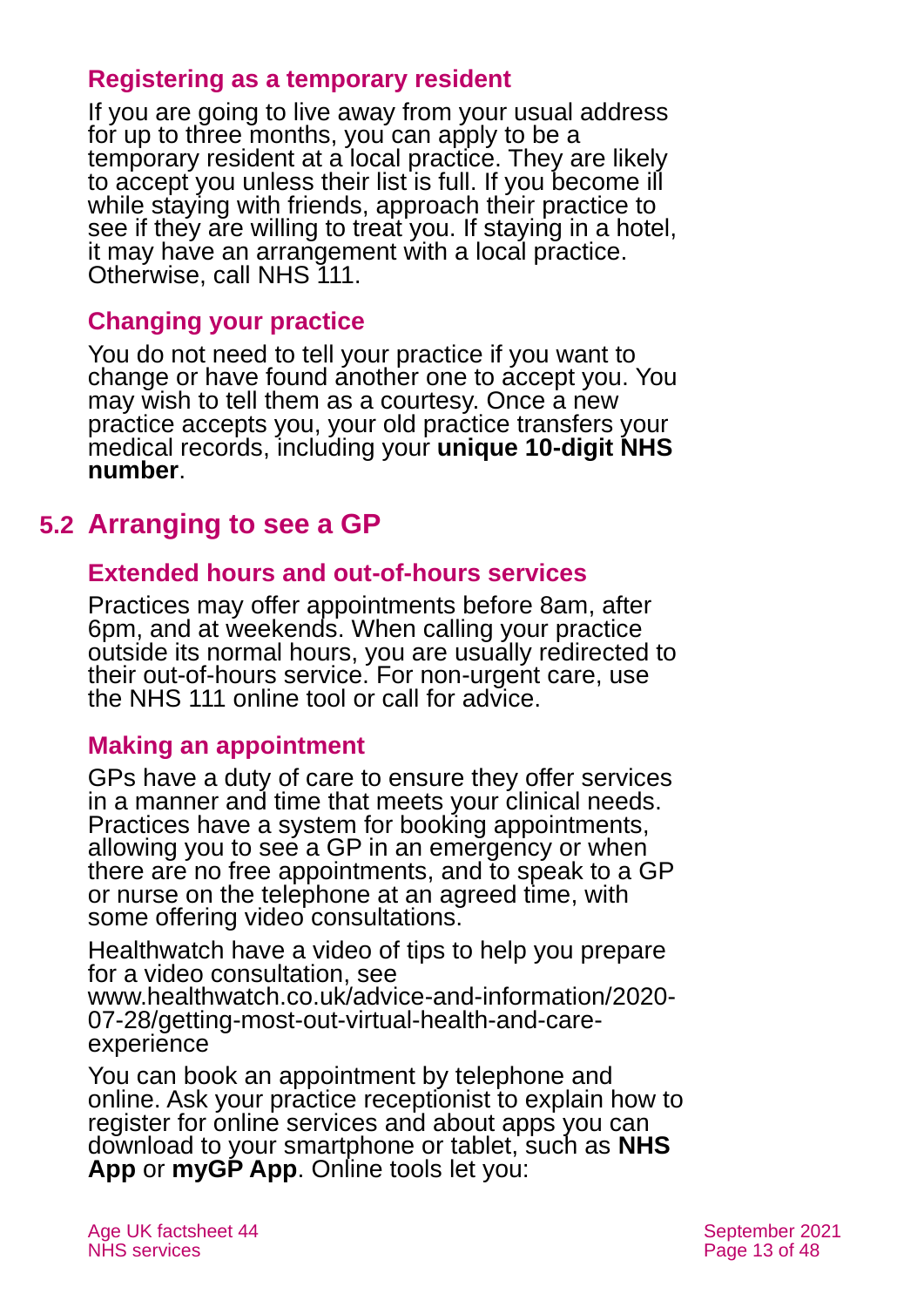- book appointments with a GP of your choice or cancel appointments
- ⚫ order repeat prescriptions (see [section 8\)](#page-28-0)
- ⚫ view your GP record (clinical information)
- ⚫ link to register as an organ donor (NHS App).

For general information, go to NHS website [www.nhs.uk/using-the-nhs/nhs-services/gps/gp-online](http://www.nhs.uk/using-the-nhs/nhs-services/gps/gp-online-services/)[services/](http://www.nhs.uk/using-the-nhs/nhs-services/gps/gp-online-services/)

#### **Making the most of your appointment**

A typical appointment slot is 10 minutes. If you have complex or multiple issues to discuss, ask for a double appointment. Make notes to remind you what you want to tell or ask the doctor about. Do not miss things out because you think they are trivial. GPs can only work with what you tell them, so let them decide what is significant.

- If worried about new symptoms, try to remember when you first noticed them. Does there seem to be a pattern or certain times when they are better or worse? Could they be linked to changes in medication?
- If you do not understand the answer to your questions or any words used, ask for an explanation or for the answer to be written down.
- ⚫ If going for test results and to discuss treatment, your doctor should tell you if there is more than one treatment, about the pros and cons of each and whether there are common side effects.

#### **Seeking a second opinion**

If you have doubts about a diagnosis or treatment after discussing it with your GP, you can ask to be referred for a second opinion. You do not have a right to a second opinion, but GPs rarely refuse, unless they believe it is unnecessary. This may be to another GP in your practice or a consultant.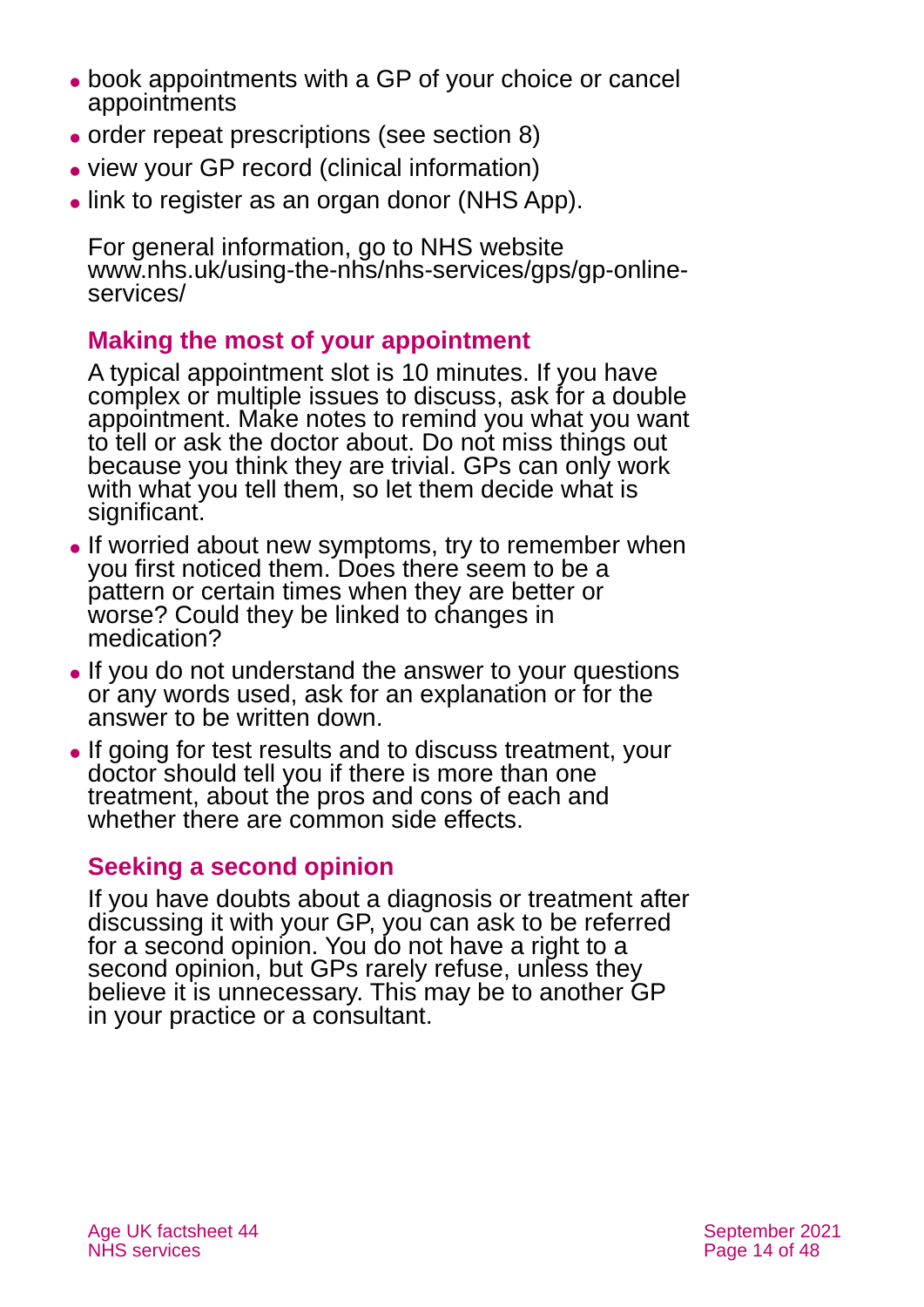#### **Home visits**

The practice leaflet or website explains criteria for home visits. While having a general policy, staff should make decisions on a case-by-case basis, based on clinical need. Giving a full description of your condition when you phone, helps the doctor decide if you need a home visit.

### **5.3 Removing a patient from the practice list**

A practice can make a written request to NHS England for you to be removed from their list. This happens if you tell them you are moving outside the practice boundary or relocating abroad. It can happen if the practice believes your behaviour towards staff or other patients is unacceptable or your relationship with it has irrevocably broken down.

If the practice intends to request to remove you from their list, it must have given you a written warning in the previous twelve months prior to requesting your removal. This does not apply if you were violent, threatened staff or other patients, and the police were informed; or if the practice believed issuing a warning was not reasonable or practical.

The practice should provide you with specific reasons for wanting your removal, unless it reasonably believes the circumstance surrounding the request mean it is not appropriate to give a specific reason, and there has been an irrevocable breakdown in your relationship with the practice. If it is difficult to register with a new practice, contact NHS England for [details](https://www.nhs.uk/service-search/Area-Team/LocationSearch/1839)  [of your Area Team.](https://www.nhs.uk/service-search/Area-Team/LocationSearch/1839) They can allocate you to a new practice.

If you disagree with the reasons for your removal and believe you have been treated unfairly, complain to NHS England Customer Contact Team. See [section](#page-36-0)  [12](#page-36-0) for information about making a complaint.

### **5.4 Help with hearing difficulties**

If hearing difficulties affect your daily life, make an appointment to see your GP. If there is no medical reason, such as an ear infection or build-up of wax, your GP can refer you to a local audiology department or specialist provider for a hearing test.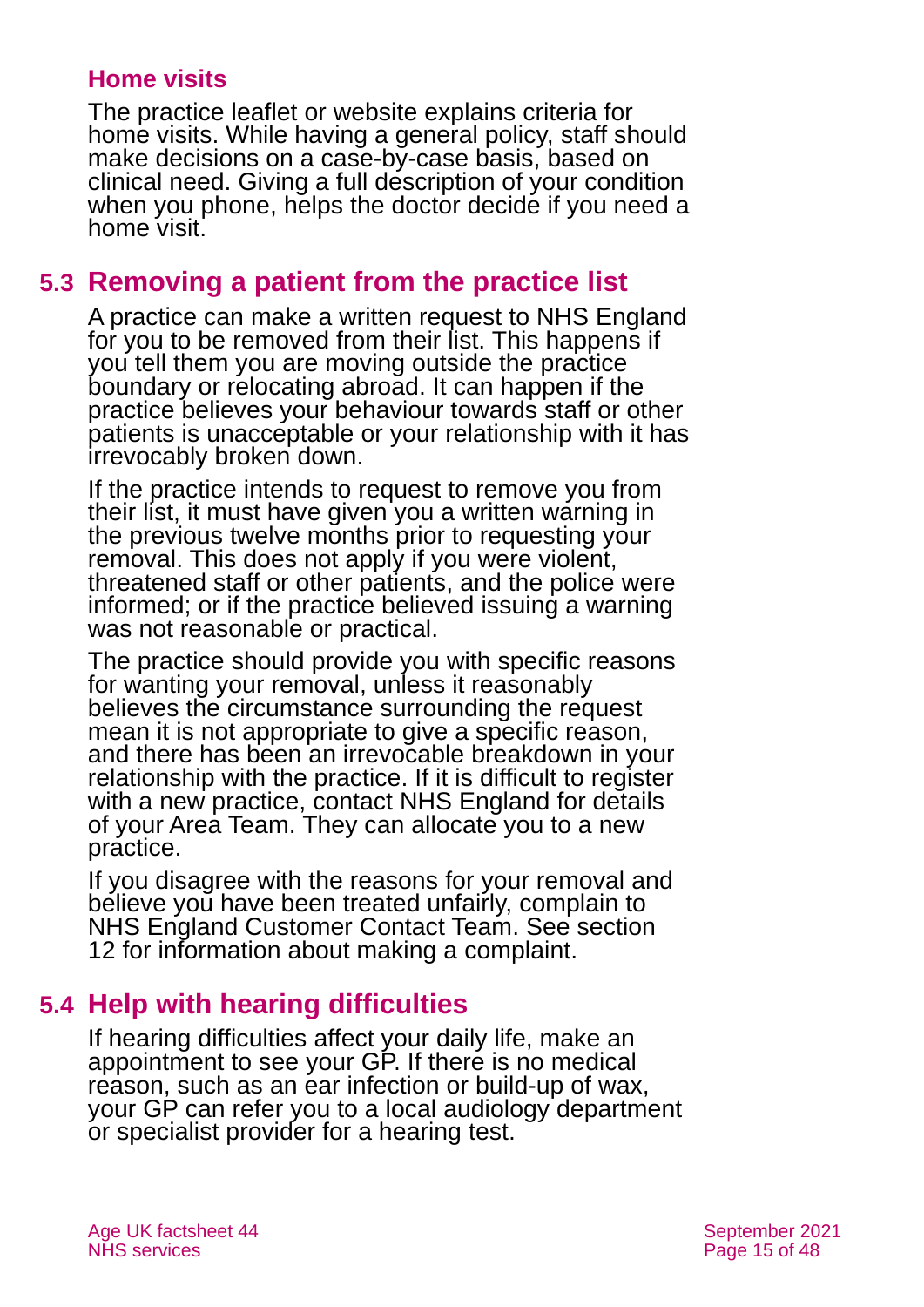Audiology staff discuss the results with you and your options, including whether you would benefit from a hearing aid in one or both ears. NHS hearing aids are provided on long term loan and new batteries are free. If you want to buy a hearing aid privately, check the hearing aid dispenser is registered with the Health and [Care Professions Council.](https://www.hcpc-uk.org/)

NICE produce guidance *NG98 Hearing loss in adults: assessment and management,* see [www.nice.org.uk/guidance/ng98/informationforpublic](http://www.nice.org.uk/guidance/ng98/informationforpublic)

[Royal National Institute for Deaf People \(RNID\)](https://rnid.org.uk/) have information about hearing loss and aids. [Hearing Link](http://www.hearinglink.org/) helps people manage hearing loss.

#### **Note**

RNID offer a telephone or online hearing check. Call 0844 800 3838 which costs 7p a minute and your phone company's access charge. For the online check, see [https://rnid.org.uk/information](https://rnid.org.uk/information-and-support/take-online-hearing-check/)[and-support/take-online-hearing-check/](https://rnid.org.uk/information-and-support/take-online-hearing-check/)

It is not a medical diagnosis but aims to identify hearing loss and if necessary, recommend next steps such as speaking to your GP.

### **5.5 Help with mental health needs**

Mental health issues are as important as physical illnesses and like physical illnesses, respond better when diagnosed and treated early. It is important to speak to your GP if you experience periods of anxiety, low mood, poor sleep, or a loss of interest in things you used to enjoy on most days of the week, and this goes on for two weeks or more. A range of treatments can help, depending on the severity of your symptoms.

[Talking treatments](https://www.nhs.uk/conditions/stress-anxiety-depression/free-therapy-or-counselling/) such as counselling help you understand and manage your feelings and behaviour. They can help if you feel low, anxious or out of sorts. They are proven to work and research shows they can work particularly well for older people. In many areas, you can self-refer to your local service, and they only contact your GP with your permission.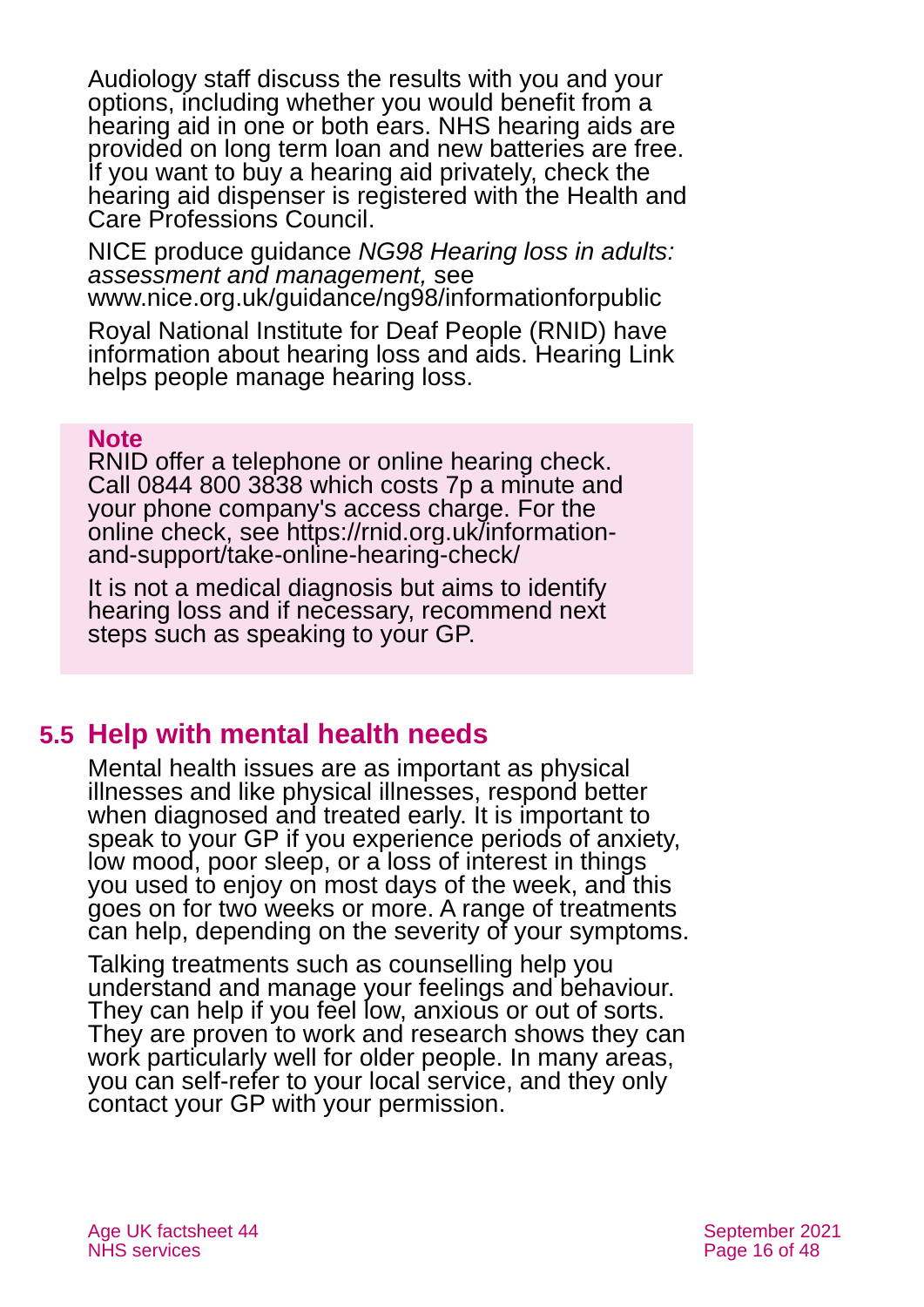Help is available through an NHS initiative called '*[Increasing Access to Psychological Therapy'](https://www.england.nhs.uk/mental-health/adults/iapt/)* (IAPT). Find out more by speaking to your GP or see the NHS website at [www.nhs.uk/service-search/find-a](http://www.nhs.uk/service-search/find-a-psychological-therapies-service/)[psychological-therapies-service/](http://www.nhs.uk/service-search/find-a-psychological-therapies-service/)

#### **5.6 Referral for a physical or mental health condition**

If your GP agrees you should see a consultant about a physical condition, you have a right to choose a consultant-led team. For a mental health condition, you have a right to choose the consultant or named health care professional who leads the mental health team.

You can choose to have your first outpatient appointment at a hospital where that consultant works and be treated by their team. The hospital must be in England and can be an NHS hospital, or independent hospital offering suitable treatment that provides this service to the NHS.

The consultant will not necessarily be present for this or future appointments but retains overall clinical responsibility for your care.

This choice is available in most circumstances but not if you need urgent or emergency care, for example if you have chest pains or cancer is suspected, or you are detained under the *Mental Health Act 1983*. If you are not offered a choice, despite further discussion with your GP, contact your local CCG to find out what choice should be available.

#### **Choosing your hospital – practical and quality issues**

You can discuss your preferences and options with your GP, compare hospitals on the NHS website, or read hospital inspection reports on the CQC [website.](http://www.cqc.org.uk/content/help-advice) As well as clinical care, think about things such as the likely wait for your first appointment, car parking, or public transport.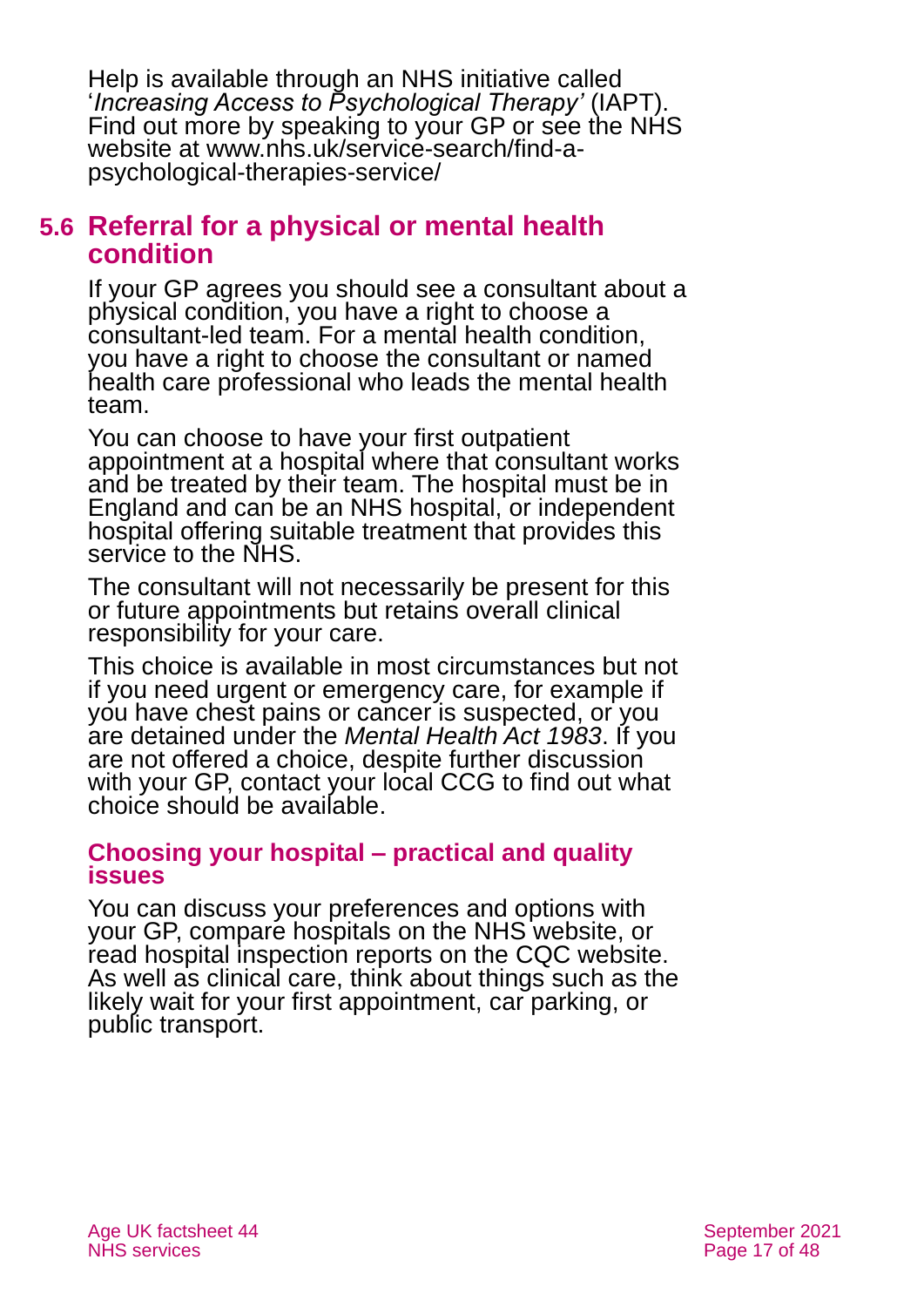#### **Booking an appointment through NHS e-referral Service**

The NHS e-referral service allows you to choose your hospital and book an appointment on a day and time convenient to you. If you choose your hospital and know when you could attend an outpatient appointment, you may be able to book the appointment before you leave the surgery.

If you want to think about your options, discuss them with family or friends, or decide a convenient time to attend outpatients, your GP can give you an appointment request letter containing a *unique reference number and a password,* so you can book an appointment later on.

To book an appointment later on:

- ⚫ log into NHS e-referral online at [www.nhs.uk/using](http://www.nhs.uk/using-the-nhs/nhs-services/hospitals/nhs-e-referral-service/)[the-nhs/nhs-services/hospitals/nhs-e-referral-service/](http://www.nhs.uk/using-the-nhs/nhs-services/hospitals/nhs-e-referral-service/) or
- ⚫ call Appointment Line on 0345 608 8888 or textphone 0345 850 2250.

You need the unique reference number and password for security. It ensures only you or someone you nominate can make or change your appointment. You can change an appointment online or by telephone.

#### **Waiting times**

You have a right to access certain services within national maximum waiting times. You have the right under the NHS Constitution to:

- ⚫ start your NHS consultant-led treatment within a maximum of 18 weeks from referral for non-urgent conditions
- be seen by a cancer specialist within a maximum of two weeks from referral if a GP makes an urgent referral because cancer is suspected.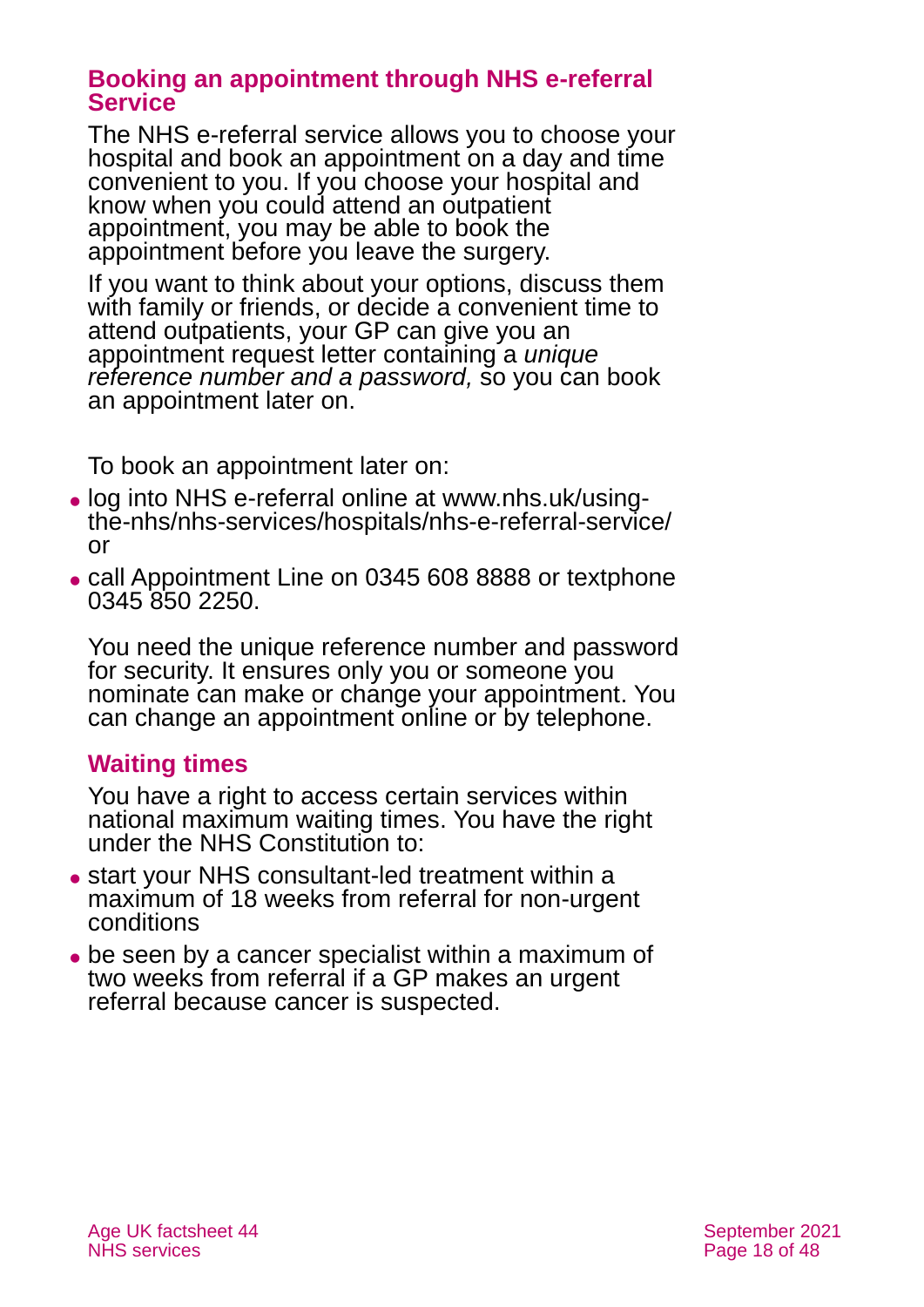If this is not possible, the hospital responsible for your treatment should take all reasonable steps to offer you a choice of other hospitals that can see or treat you more quickly. Although not a right, if your operation or treatment is cancelled for non-clinical reasons, on or after the day of admission (including the day of surgery), the NHS should aim to offer you another binding date within 28 days, to be funded at the time and hospital of your choice.

### **5.7 Chiropody, physiotherapy and other services**

Your GP can refer you to other health professionals for a diagnosis or treatment. You can see them at a local practice, health centre or hospital or they may visit you at home.

**Chiropodists** (also known as podiatrists) help with problems with your lower legs or feet. In some areas, you can self-refer to the chiropody service but in many cases, you need a GP referral. To receive NHS treatment, you must meet local eligibility criteria. This can mean having a medical foot problem or being at risk of foot-related problems because you have diabetes, arthritis or circulatory problems.

The NHS is unlikely to offer routine care such as nail cutting but local voluntary organisations such as Age UK may do.

**Continence services.** See a GP if you have bladder or bowel problems. They may decide to refer you to a district nurse or continence clinic for an assessment and to discuss treatment, or ways to manage a problem. They may decide you [need pads or other](https://www.nhs.uk/common-health-questions/nhs-services-and-treatments/can-i-get-incontinence-products-on-the-nhs/)  [products](https://www.nhs.uk/common-health-questions/nhs-services-and-treatments/can-i-get-incontinence-products-on-the-nhs/) for long term management and where appropriate, include this in your care plan.

Each CCG has its own criteria for deciding when continence products are necessary, which products it prescribes, and it may limit the number of pads per day. If these do not meet your needs, speak to the health professional treating you and explain why. If unhappy with the outcome, you can complain. For more information, see [Age UK Guide IG15,](https://www.ageuk.org.uk/globalassets/age-uk/documents/information-guides/ageukig15_managing_incontinence.inf.pdf) *Bladder [and bowel problems.](https://www.ageuk.org.uk/globalassets/age-uk/documents/information-guides/ageukig15_managing_incontinence.inf.pdf)* [Continence Product Advisor](https://www.continenceproductadvisor.org/) gives evidence-based advice on how to choose and use suitable products.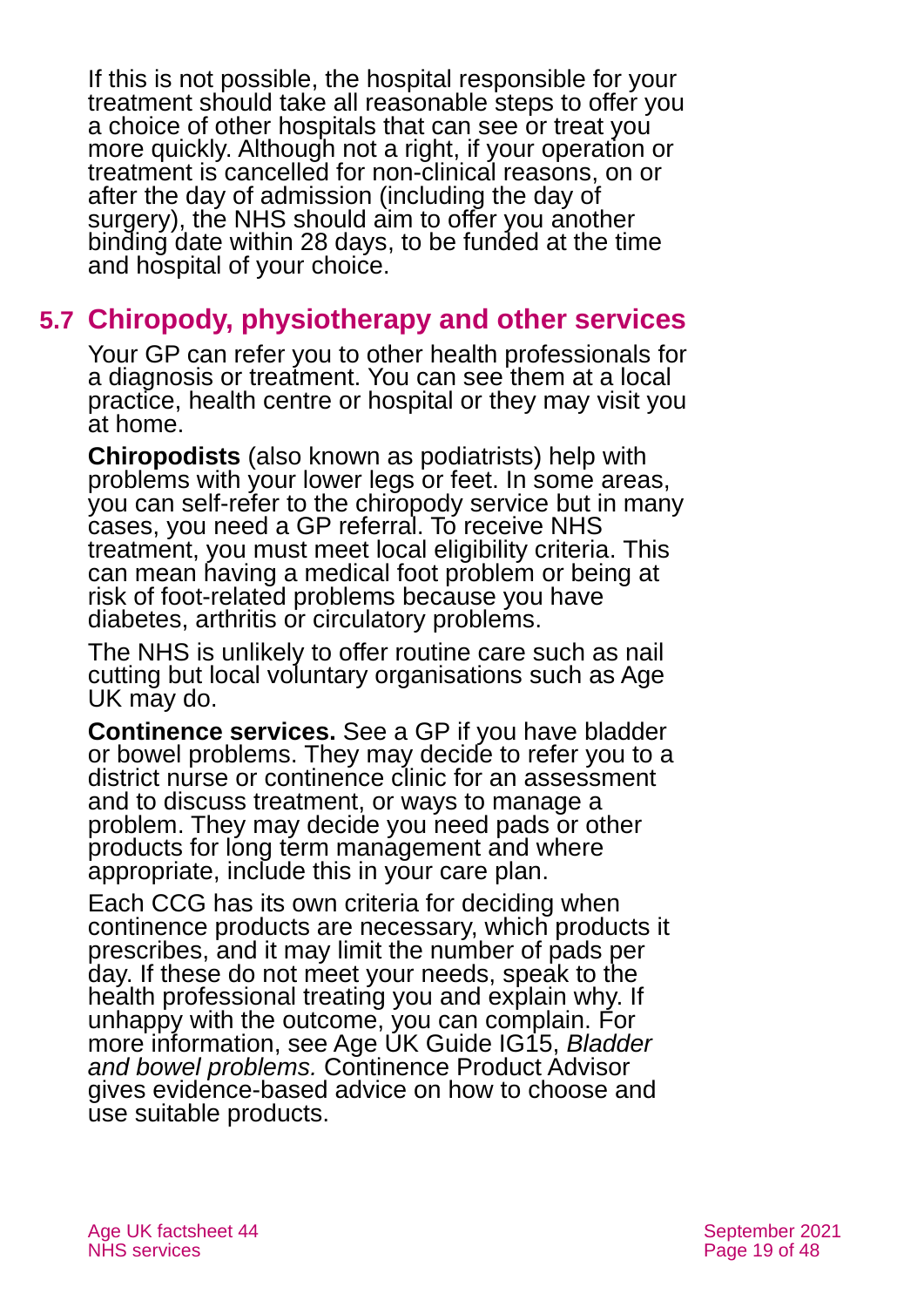**Dietitians** are experts in nutrition and special diets and work with Speech and Language Therapists to help patients with swallowing difficulties. They can advise on meals or supplements for people with poor or small appetites.

**[Macmillan Nurses](https://www.macmillan.org.uk/information-and-support/coping/getting-support/macmillan-nurses.html)** help patients with cancer and their families through diagnosis and treatment. They also advise on aspects of care when treatment is for comfort and not cure, known as palliative care.

**[Marie Curie nurses](https://www.mariecurie.org.uk/help/nursing-services)** offer free nursing care to support people with a terminal illness who wish to die at home, and their family and friends. They can provide one-toone nursing care and support overnight in your home. Speak to your GP or district nurse to see if they work in your area.

**Occupational therapists (OTs)** advise on home modifications or equipment to make living at home easier. Your GP or social services can refer you to an OT. They can be members of a multi-disciplinary team offering rehabilitation support.

**Physiotherapists** help with back pain and muscle strains. They may be members of a multi-disciplinary team offering rehabilitation following a fall, or stroke, or for conditions such as osteoporosis and asthma.

**Speech and language therapists** help with speech and communication. They can help with eating and swallowing difficulties that can occur following a stroke or in people with dementia.

#### **Note**

If you approach health professionals to treat you privately, contact the [Health and Care Professions](http://www.hpc-uk.org/)  [Council \(HCPC\)](http://www.hpc-uk.org/) to check they are registered to practice. The HCPC registers 15 health professions.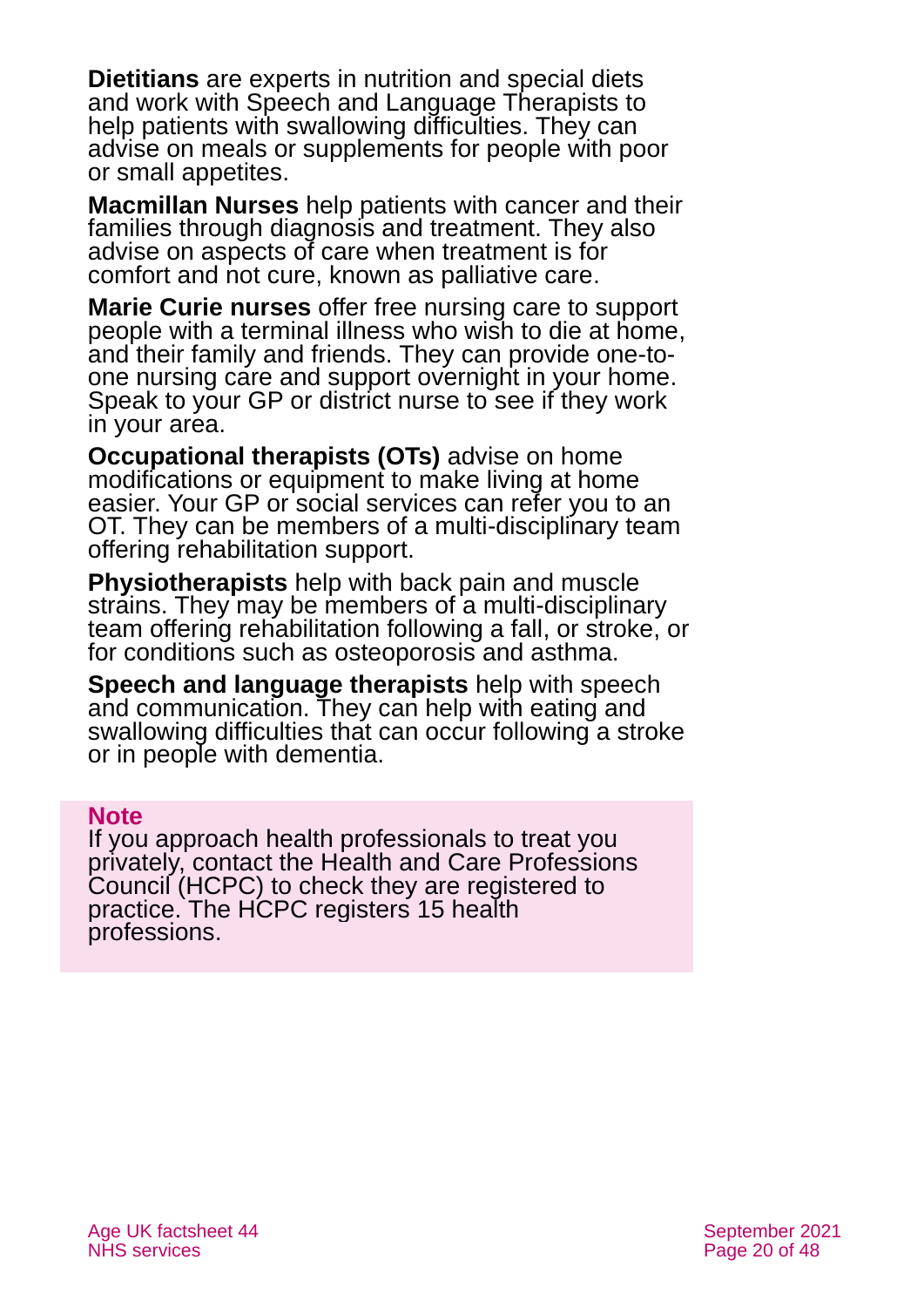### **5.8 Falls Prevention Services**

If you have a fall or start to feel unsteady, discuss this with your GP, even if you generally feel fine and were not injured by the fall. Your GP may want to check your medication or arrange tests to see if there is a medical reason to explain why you fell. With your permission, your GP can refer you to the local falls prevention service for a falls risk assessment. This service aims to:

- try to work out what is making you unsteady
- listen to what you think the problem might be
- ⚫ work with you to develop a plan to help reduce your risk of falling.

This can include checking your eyesight, investigating any continence problems, checking your home for potential hazards, or attending an exercise class to improve strength and balance.

As well as considering your risk of further falls, your GP may review your risk of osteoporosis. This condition affects bone strength and means you can break a bone following even a minor fall. If you are at significant risk, your GP should discuss options to reduce your risk. The [Royal Osteoporosis Society](https://theros.org.uk/) has information about osteoporosis. For further advice, see [Age UK guide IG14,](https://www.ageuk.org.uk/globalassets/age-uk/documents/information-guides/ageukig14_staying_steady_inf.pdf) *Staying Steady*.

### <span id="page-20-0"></span>**5.9 Supporting people with long-term conditions**

Millions of people have one or more '*long-term*' conditions (LTCs) such as diabetes, arthritis, heart disease, chronic obstructive pulmonary disease (COPD), or other lung diseases. LTCs can be managed with medication and other treatments but cannot be cured.

Staff involved in your care should be keen to help you better understand and manage your health. This may include asking about your health priorities and goals, then drawing up a care plan to help you manage your condition(s) on a day-to-day basis.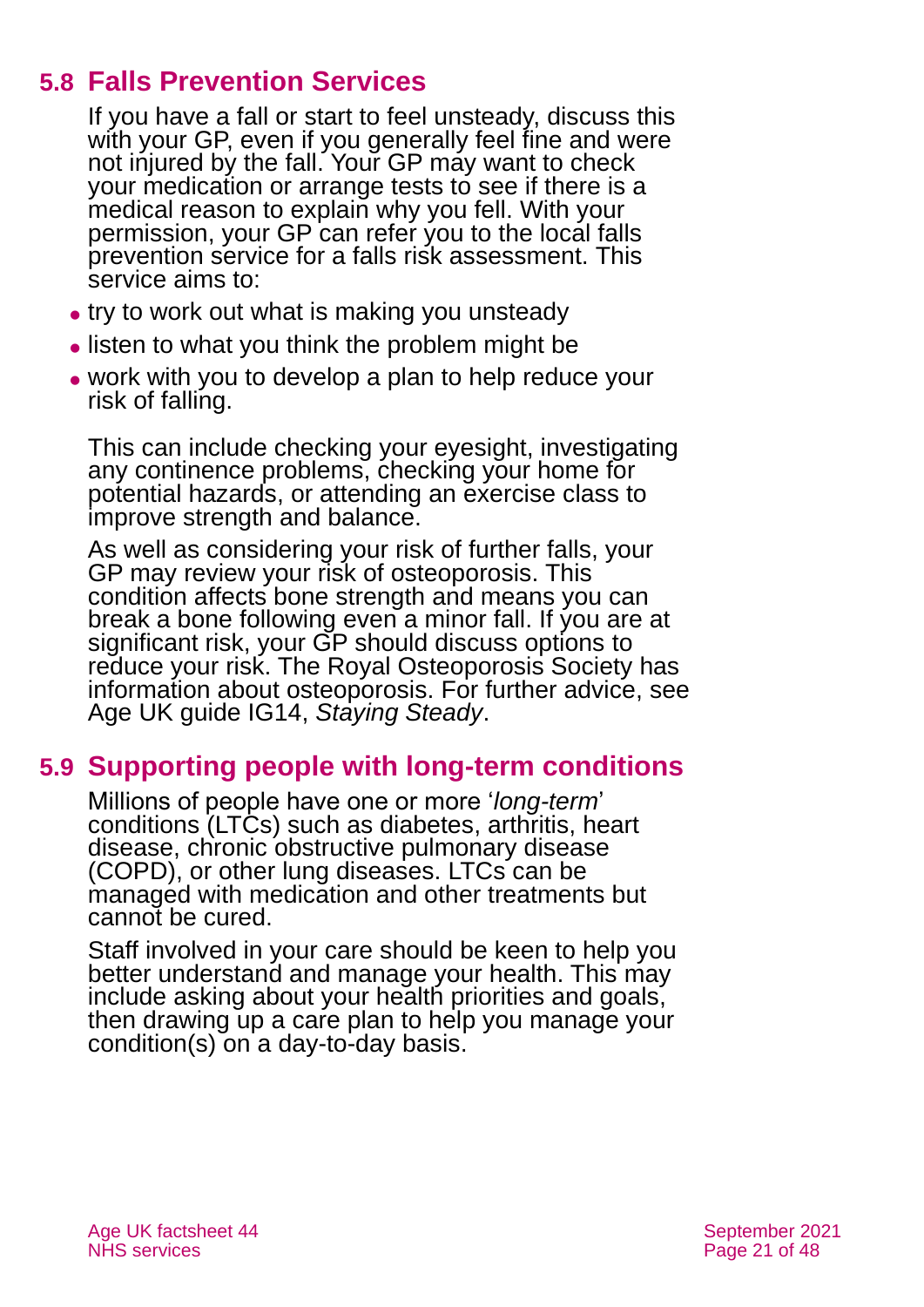Ask them about national support organisations and how to contact local support groups, where you can share experiences with people living with the same condition(s). Many patients benefit from selfmanagement courses. Ask your GP or support group if there are local courses.

#### **NICE Quality Standards**

NICE Quality Standards aim to help with the planning and delivery of quality of care. They indicate what achievable markers of quality care look like. There are Standards for chronic heart failure, COPD, dementia, type 2 diabetes, depression, and stroke.

NICE has Standards for NHS services, social care and public health. There are Standards to [help people live](https://www.nice.org.uk/guidance/qs30/informationforpublic) [well with dementia](https://www.nice.org.uk/guidance/qs30/informationforpublic) and to [support](https://www.nice.org.uk/guidance/qs50/ifp/chapter/Mental-wellbeing-of-older-people-in-care-homes) the mental wellbeing of older people in care homes. You can refer to them when discussing your care.

### **5.10 Sexual Health Services**

You can access by visiting your GP, **at** some pharmacies or a [sexual health clinic.](https://www.nhs.uk/nhs-services/sexual-health-services/guide-to-sexual-health-services/) If you are unsure which service is right for you, you can contact [NHS](https://111.nhs.uk/)  [111](https://111.nhs.uk/) for further guidance. You do not have to use a local clinic, but you may wish to check what services are provided at your chosen service before attending. The service is confidential and will not be shared with anyone outside of the clinic without your permission.

### **5.11 Support to maintain independence**

Having one or more *'long term'* conditions can have an impact on your independence and wellbeing. It is important to tell your GP if you notice small, gradual changes in your ability to manage everyday things such as getting in and out of the bath; notice unintentional loss of weight; are suffering minor health setbacks or have found it difficult to bounce back after an illness. This is sometimes described as '*showing signs of frailty*'.

When staff know about such things, they can work with you, to keep you as well and independent as possible. They may invite you to discuss any worries about your health or ability to manage and find out what is important to you.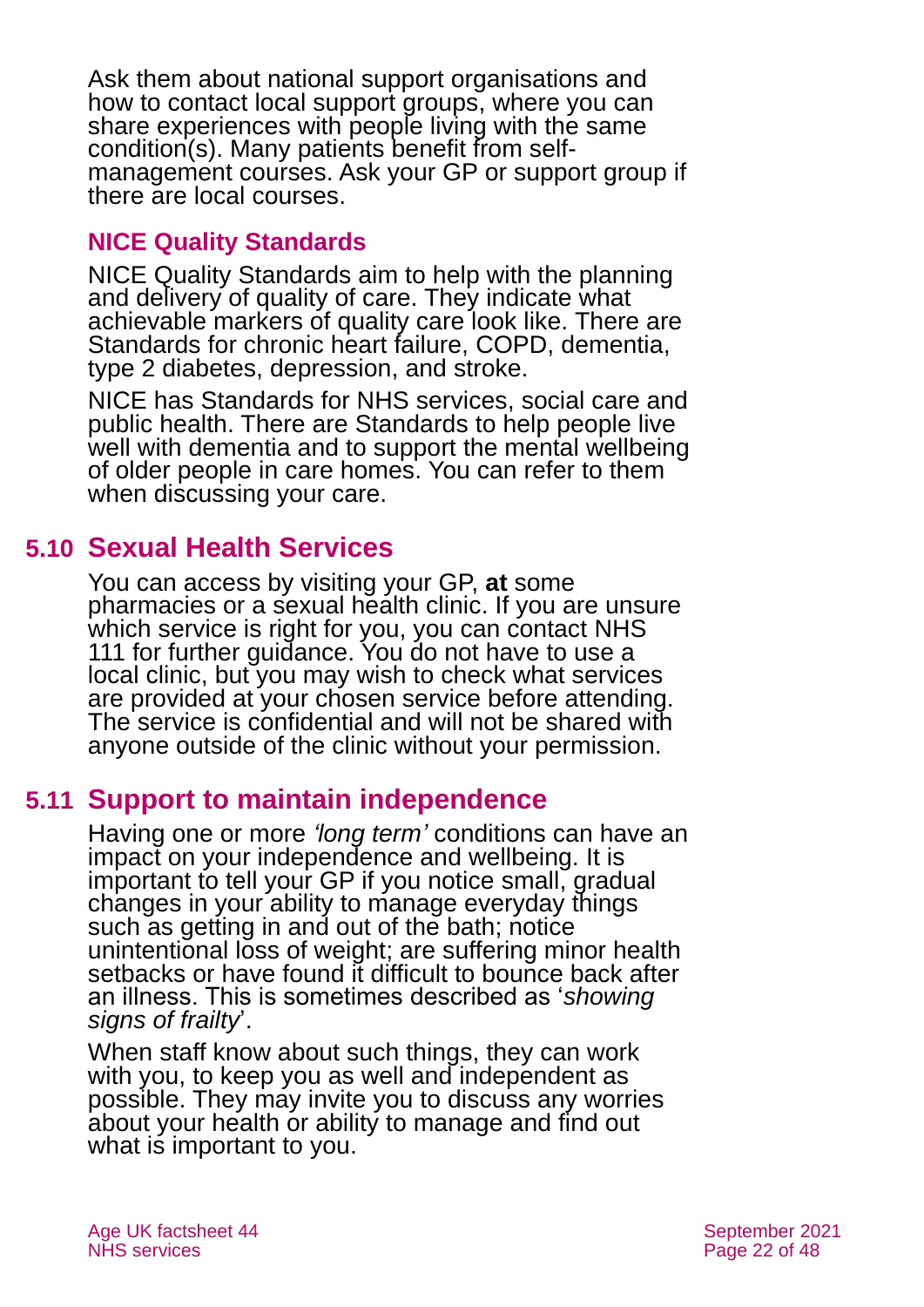This might involve looking at your medication. if you have become unsteady on your feet or had a fall, looking for possible reasons why. They may identify signs and symptoms for you to watch out for and explain what to do if you notice them. If you care for a partner, it can be helpful to look at what this role entails and identify local support to help you both.

Staff may discuss adding information to your Summary Care Record, which is described in [section 11.](#page-33-1)

### **5.12 Personal health budgets**

[A Personal Health Budget](https://www.england.nhs.uk/personal-health-budgets/) (PHB) aims to give you more choice, flexibility, and control over how money is spent meeting your long-term health and wellbeing needs. It is not new money, but money the NHS would have spent on your care. If you have a PHB, you and your NHS team must agree on how you spend it.

You have the right to have a PHB if eligible for a personal wheelchair budget, or for section 117 aftercare funding (if you have been detained under certain sections of *Mental Health Act 2005).* You have a right to a PHB if eligible for NHS Continuing Healthcare (NHS CHC), unless there are clear clinical or financial reasons why it would not be appropriate. It cannot be used simply for paying care home fees.

If you do not have the right to a PHB but are interested in having one, discuss it with a health professional who manages your care. If appropriate, they can help you make a case for having one, and then approach your CCG.

For more information, see [www.nhs.uk/using-the](http://www.nhs.uk/using-the-nhs/help-with-health-costs/what-is-a-personal-health-budget/)[nhs/help-with-health-costs/what-is-a-personal-health](http://www.nhs.uk/using-the-nhs/help-with-health-costs/what-is-a-personal-health-budget/)[budget](http://www.nhs.uk/using-the-nhs/help-with-health-costs/what-is-a-personal-health-budget/)

### <span id="page-22-0"></span>**5.13 Helping to improve GP services**

#### **Patient Participation Groups**

GP practices must have a Patient Participation Group (PPG) and make reasonable efforts to make sure it is representative of the practice population. PPGs bring the patients' perspective into the practice so that services, plans and activities respond to patients' needs and priorities.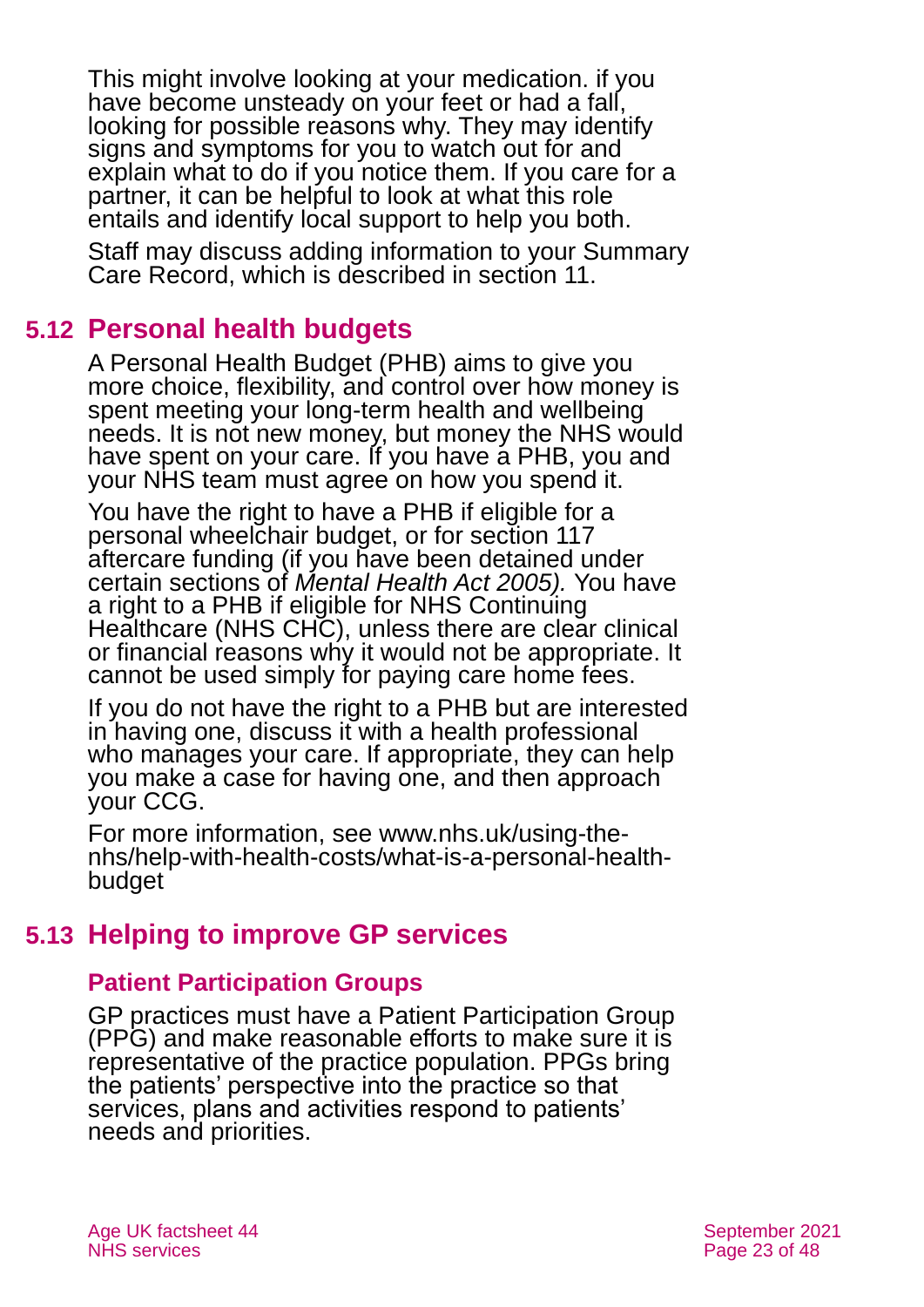#### **Providing feedback**

GP practices should offer you the opportunity, after an appointment, to respond to the Friends and Family Test question: *"how likely are you to recommend the practice where you've been treated to your friends or family if they needed similar treatment?"* You can also provide feedback on [NHS website](http://www.nhs.uk/) and [Care Opinion.](http://www.careopinion.org.uk/)

For more information, see [www.nhs.uk/using-the](http://www.nhs.uk/using-the-nhs/about-the-nhs/friends-and-family-test-fft/)[nhs/about-the-nhs/friends-and-family-test-fft/](http://www.nhs.uk/using-the-nhs/about-the-nhs/friends-and-family-test-fft/)

# <span id="page-23-0"></span>**6 NHS services for older people**

### **6.1 Over-60s – free prescriptions**

NHS prescriptions are free for people aged 60 and over.

### **6.2 Over-60s – free NHS sight tests**

Anyone aged 60 and over is entitled to a free NHS sight test. This checks your vision and eye health. It can pick up conditions, such as glaucoma, in the early stages before long-term damage is done.

Adults should have a test every two years. If aged 70 and over, you should have one as often as your optician recommends. They can use their professional judgement to decide the frequency of your sight test.

If you find it difficult to visit an optician, your usual optician may be able to visit you at home. If they cannot, call your CCG or local [Healthwatch](http://www.healthwatch.co.uk/) for information about opticians offering home visits. Many care homes arrange for an optician to visit on a regular basis.

### **6.3 Over-50s – free seasonal flu jab**

A dose of flu can lead to complications such as pneumonia or severe bronchitis in some people. As the flu virus is always changing, there is a new vaccine every year that targets viruses likely to be in circulation. This is why you need a flu jab every year. GP practices usually start their flu jab service in September or early autumn. Community pharmacists offer free flu jabs in some areas.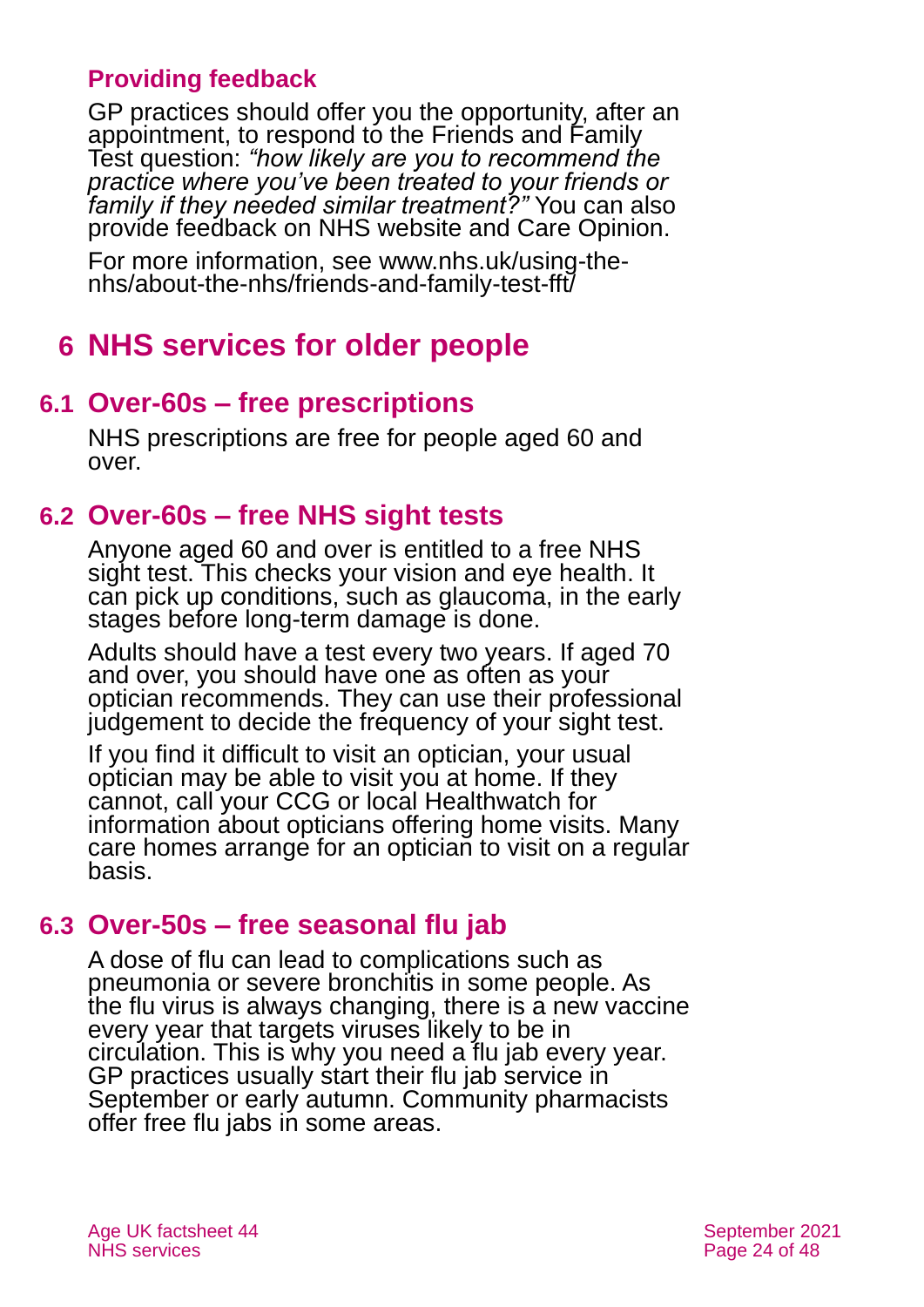The NHS offers a flu jab to adults aged 50 and over, or if you receive Carer's Allowance, or are the main carer of an older or disabled person who would be at risk if you were ill, or if you live with a person who was previously identified as being required to shield due to coronavirus. It is available to people below the age of 50 who are at risk of complications if they have flu. This includes people who have:

- ⚫ specific long-term conditions, including chronic lung disease, a heart problem, diabetes, liver or kidney disease, or multiple sclerosis
- had a stroke or a mini stroke the latter is known as a 'transient ischaemic attack', commonly referred to as a TIA
- a lowered immune system because of taking steroid medication or having cancer treatment.

### **6.4 Over-65s – free jab against pneumonia**

You are eligible for this jab if aged 65 and over. It protects against pneumonia, septicaemia and bacterial meningitis and is commonly called the '*[pneumo](https://www.nhs.uk/conditions/vaccinations/pneumococcal-vaccination/)*' or [PPV23 jab.](https://www.nhs.uk/conditions/vaccinations/pneumococcal-vaccination/) You do not need a jab every year, and most people have it only once. It is available through your GP practice.

#### **6.5 Shingles vaccination**

Being vaccinated against shingles can *reduce your*  risk of having shingles. If you subsequently have shingles, symptoms are likely to be milder and last for a shorter time. You only need to be vaccinated once and can have the vaccination at any time of the year.

You are eligible for vaccination if you are aged 70-79 years. Eligibility ceases once you reach 80, because the vaccine seems to be less effective beyond this age.

Your GP decides whether you have the vaccination, as some people are not suitable, for example if your immune system is weakened after cancer treatment. See [www.nhs.uk/conditions/vaccinations/shingles](http://www.nhs.uk/conditions/vaccinations/shingles-vaccination/)[vaccination/](http://www.nhs.uk/conditions/vaccinations/shingles-vaccination/) for more information. Your GP practice may have [a leaflet.](https://www.gov.uk/government/publications/shingles-vaccination-for-adults-aged-70-or-79-years-of-age-a5-leaflet)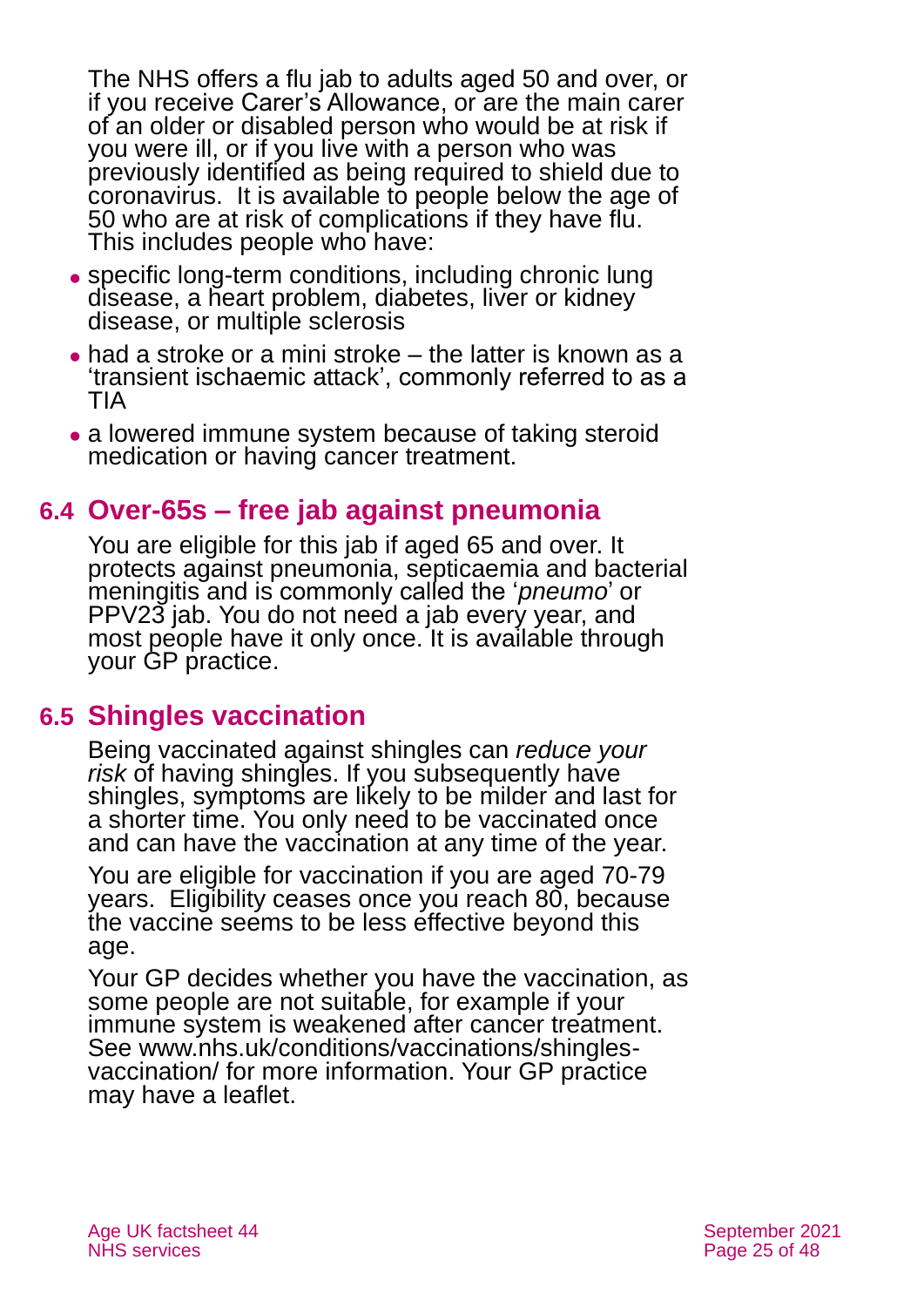### **6.6 NHS screening programmes**

You must be registered with a GP practice to be included in a screening programme, as they use GP patient lists to issue invitations. It is your choice whether to take part in screening, so the NHS produces information to help you decide, and sends it with your invitation.

Screening is a way of identifying apparently healthy people who may be at an increased risk of having that particular condition. The aim is to offer it to people most likely to benefit, and to detect it early, when treatment has a better chance of working. Even if you decide to go for screening, you should remain vigilant between screenings and report any relevant symptoms or concerns to your GP.

Due to screening services being put on hold during coronavirus, you may find that certain groups of people are being prioritised once services restart, for further information see [www.nhs.uk/conditions/nhs](http://www.nhs.uk/conditions/nhs-screening/)[screening/](http://www.nhs.uk/conditions/nhs-screening/)

The **[NHS breast screening programme](https://www.nhs.uk/conditions/breast-cancer-screening/)** invites women aged between 50 and 70 for screening every three years. However, the age range for breast screening is being extended. This is being introduced as a phased approach across England, so you may be invited for screening if you are aged 47 to 49 years, or 71 to 73 years in some areas.

If you are not invited for screening over the age of 70, you are still eligible for screening every three years. Contact your local breast screening clinic to request screening.

You should receive a leaflet with your invitation, explaining breast screening and the possible benefits and risks. You can read the leaflet at [www.nhs.uk/conditions/breast-cancer-screening/](https://www.nhs.uk/conditions/breast-cancer-screening/) and it includes a link [to the leaflet in other languages.](https://www.gov.uk/government/publications/breast-screening-helping-women-decide)

The **NHS cervical screening programme** invites women between the ages of 50 and 64 for screening at their GP practice every five years. Once you reach the age of 65, you are only invited if you have not been screened since the age of 50 or had a recent abnormal result. NHS website has information [www.nhs.uk/conditions/cervical-screening/](http://www.nhs.uk/conditions/cervical-screening/)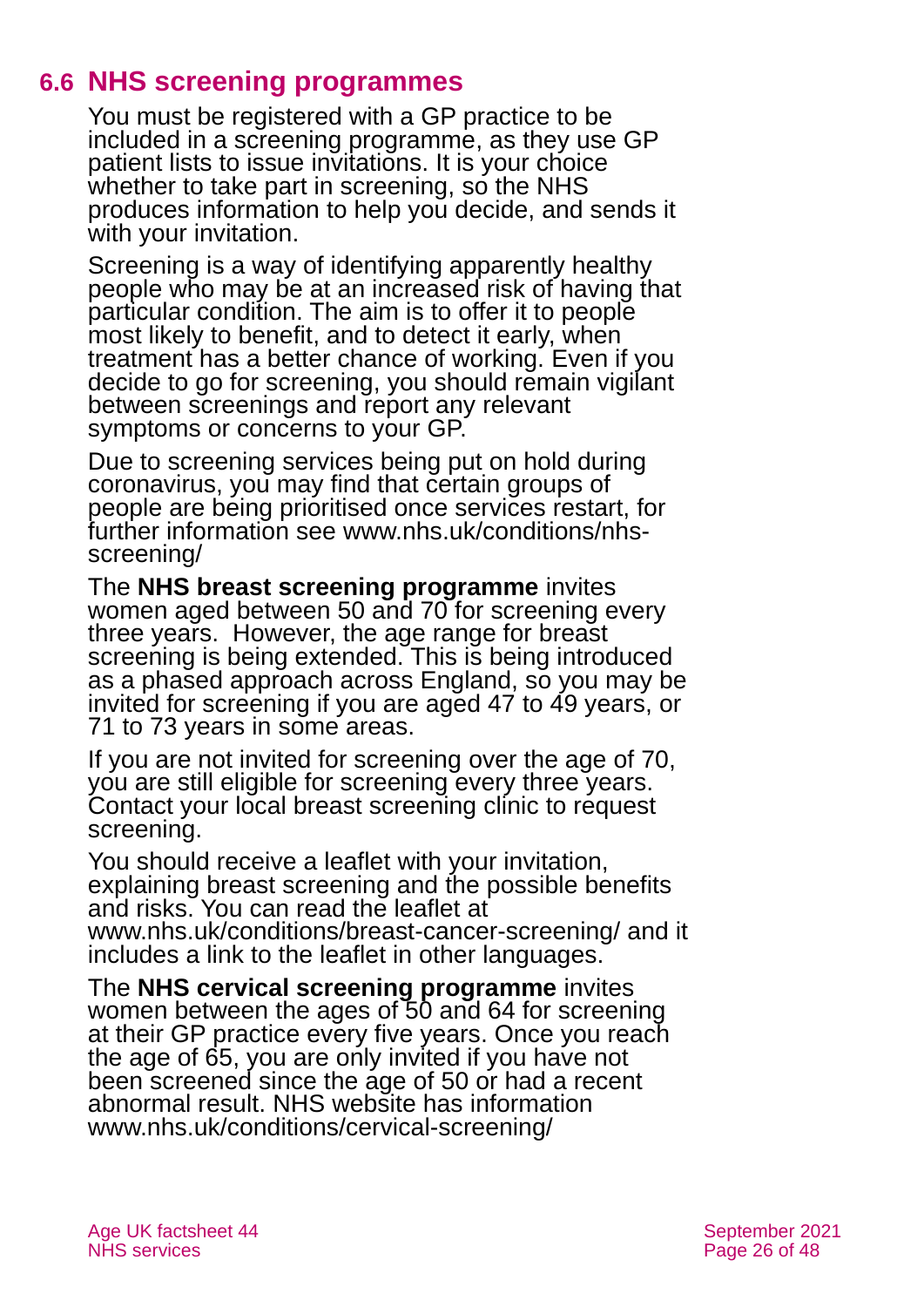The **NHS national bowel screening programme,** if you are between the ages of 60 and 74 you will be sent a home testing kit every 2 years. The programme is currently being extended to include people from the age of 56.

You receive a Faecal immunochemical test' (FIT) with instructions for use and then post it to a laboratory for analysis. If over the age of 75, you can request a screening kit every two years by calling the Bowel Screening helpline. The FIT kit replaces the 'faecal occult blood' (FOB) test kit. It is more specific and easier to use, as it requires only one sample, rather than six required by the FOB test.

The NHS website has information about bowel screening at [www.nhs.uk/conditions/bowel-cancer](http://www.nhs.uk/conditions/bowel-cancer-screening/)[screening/](http://www.nhs.uk/conditions/bowel-cancer-screening/)

**NHS Abdominal Aortic Aneurysm (AAA) screening**

is offered to men when they reach 65. It uses an ultrasound scanner (as used to monitor a developing baby during pregnancy). It can detect a symptom-free abnormality that can develop in the aorta – a major artery.

AAA screening is offered only to men because aneurysms are more common in men. A large aneurysm can be serious but if detected at an early stage, it can be monitored and treated if necessary.

For more information, see the NHS website [www.nhs.uk/Conditions/abdominal-aortic-aneurysm](http://www.nhs.uk/Conditions/abdominal-aortic-aneurysm-screening/)[screening/](http://www.nhs.uk/Conditions/abdominal-aortic-aneurysm-screening/)

Screening to detect **diabetic retinopathy** - an eye condition - should be offered annually to anyone aged 12 and over who has diabetes. You can opt out but speak to your GP if you are not invited. For information, see the NHS website [www.nhs.uk/conditions/diabetic-eye-screening/](http://www.nhs.uk/conditions/diabetic-eye-screening/)

There are no plans to screen men to detect risk of **prostate cancer** because it has not been proven that the benefits of testing outweigh the risks. Speak to your GP if you want to know more or to understand the benefits and risks of having a blood test that could lead to a prostate cancer diagnosis.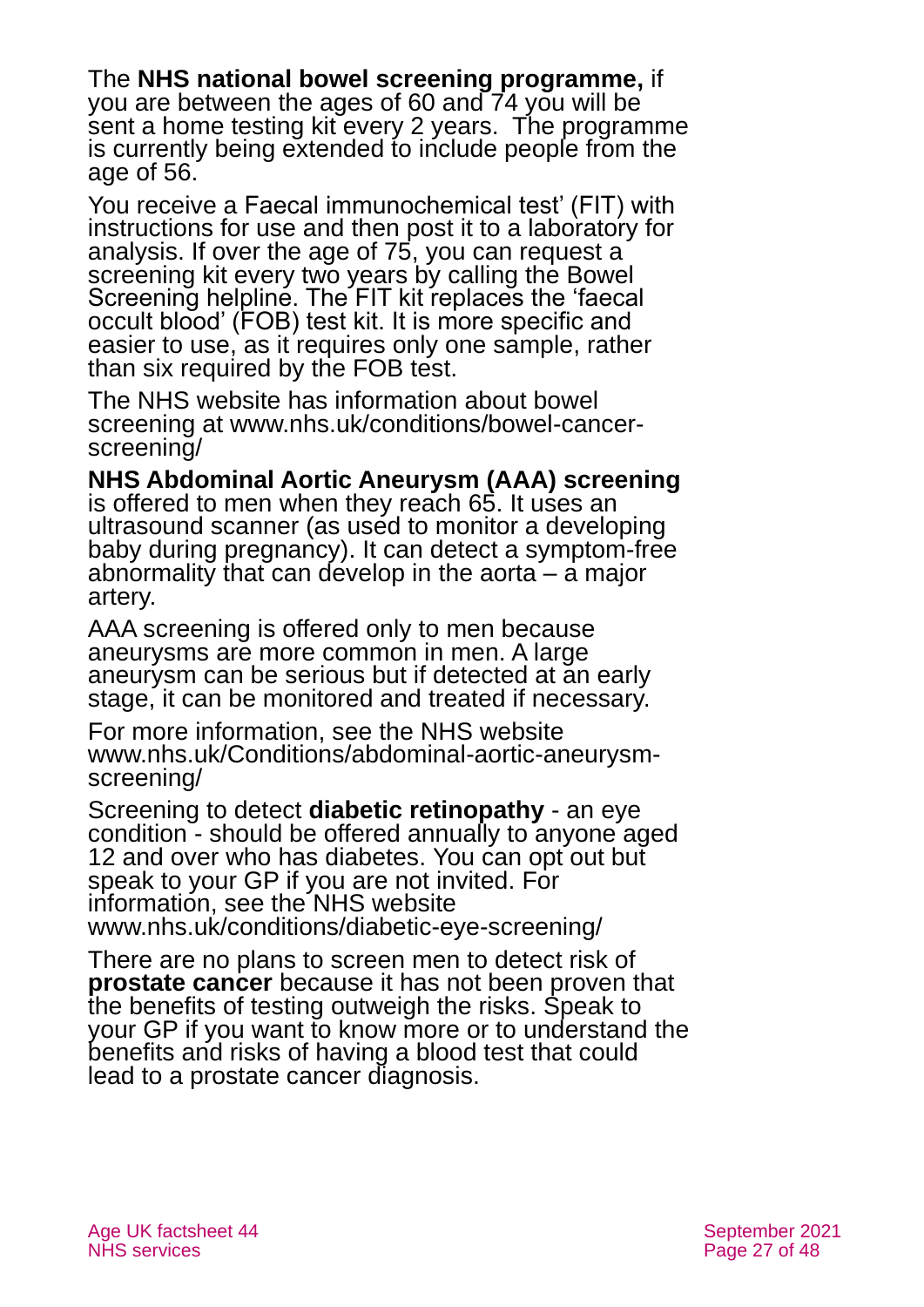#### **NHS service to keep you well**

**NHS health check** is a service that aims to assess your health and if necessary, help you lower your risk of common but preventable diseases such as heart disease, type 2 diabetes, stroke, and kidney disease.

They offer it every five years to people between the ages of 40 and 74, who have not already been diagnosed with one of these conditions. If you meet these criteria, you can expect a letter from your GP or local authority inviting you for a check. If you have the check when over 65, they will tell you of signs and symptoms of dementia to watch out for.

For more information, see the NHS website: [www.nhs.uk/conditions/nhs-health-check/what-is-an](http://www.nhs.uk/conditions/nhs-health-check/what-is-an-nhs-health-check-new/)[nhs-health-check-new/](http://www.nhs.uk/conditions/nhs-health-check/what-is-an-nhs-health-check-new/)

### <span id="page-27-0"></span>**7 Help with health costs**

Most NHS services are free but some groups of the population, including people aged 60 and over, must pay for NHS dental treatment, and for glasses or contact lenses. If you are on a low income, you may be eligible for help with these costs.

**If you receive Pension Credit Guarantee Credit, Income Support, or Income-related Employment and Support Allowance,** you are automatically entitled to help with the cost of dental treatment and glasses.

**If you are on a low income and have savings of less than £16,000 (£23,250 if you live in a care home)** you may be entitled to full or partial help with these costs through the NHS Low Income Scheme.

**If you receive Universal Credit and meet the criteria,** you may be eligible for help with NHS costs. Go to the NHS website for information [www.nhs.uk/using-the-nhs/help-with-health-costs/help](http://www.nhs.uk/using-the-nhs/help-with-health-costs/help-with-health-costs-for-people-getting-universal-credit/)[with-health-costs-for-people-getting-universal-credit/](http://www.nhs.uk/using-the-nhs/help-with-health-costs/help-with-health-costs-for-people-getting-universal-credit/)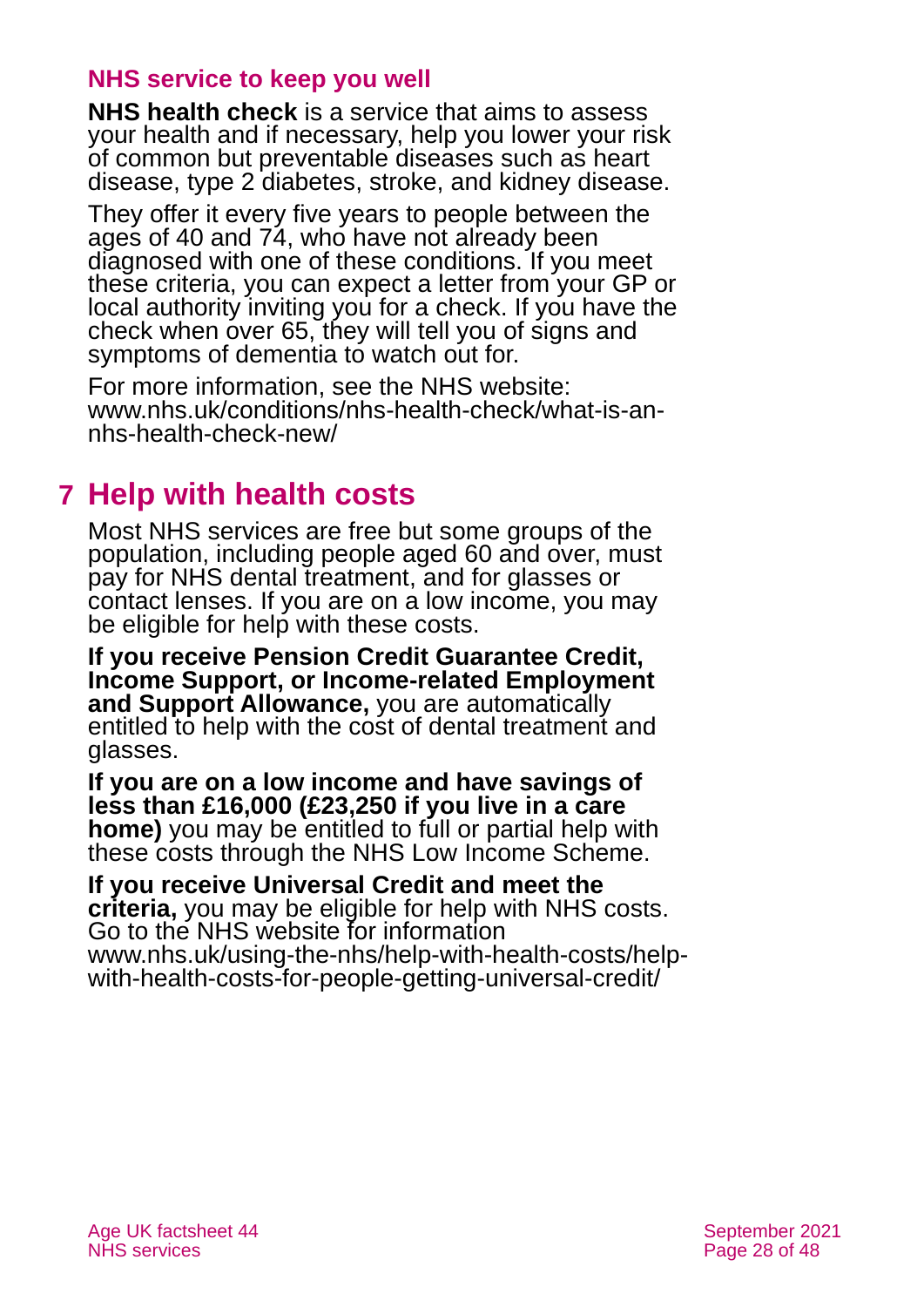If you receive Pension Credit Guarantee Credit, one of the other benefits above, or are eligible for help through the NHS Low Income Scheme, you may be eligible for help with the cost of travel when referred to see a consultant on NHS premises. In some circumstances, referrals by a GP or dentist mean you are entitled to help with travel costs. Ask the referring doctor or dentist whether their referral qualifies for help.

For more information, see factsheet 61, *[Help with](https://www.ageuk.org.uk/globalassets/age-uk/documents/factsheets/fs61_help_with_health_costs_fcs.pdf)  [health costs](https://www.ageuk.org.uk/globalassets/age-uk/documents/factsheets/fs61_help_with_health_costs_fcs.pdf)* or the NHS website: [www.nhs.uk/using](http://www.nhs.uk/using-the-nhs/help-with-health-costs/)[the-nhs/help-with-health-costs/](http://www.nhs.uk/using-the-nhs/help-with-health-costs/)

# <span id="page-28-0"></span>**8 Services at your local pharmacy**

Pharmacists are experts on medicines and help if you have questions about, or difficulty taking, prescribed or over-the-counter medicines. They can advise on using an inhaler and treating minor illnesses such as coughs, colds, stomach upsets, and aches and pains.

Speak to your community pharmacist if you find medicine labels difficult to read, the usual packaging hard to open, or tablets difficult to swallow. If you take many tablets on several occasions at different times of the day, let your pharmacist know if you find it difficult to take them as prescribed. Your pharmacist may offer a simple solution or be able to decide if you are eligible for special help due to disability.

Other pharmacy services include cholesterol testing, blood pressure checks, and stop smoking advice.

#### **Electronic Prescription Service (EPS)**

Most prescriptions are now signed, sent, and processed electronically. This aims to improve efficiency and safety when dispensing medicines. You nominate a pharmacy to dispense your repeat prescriptions on a regular basis. When you contact your practice to order a repeat prescription, it sends it to that pharmacy, via the practice IT system. This eliminates paper prescriptions and errors due to handwriting.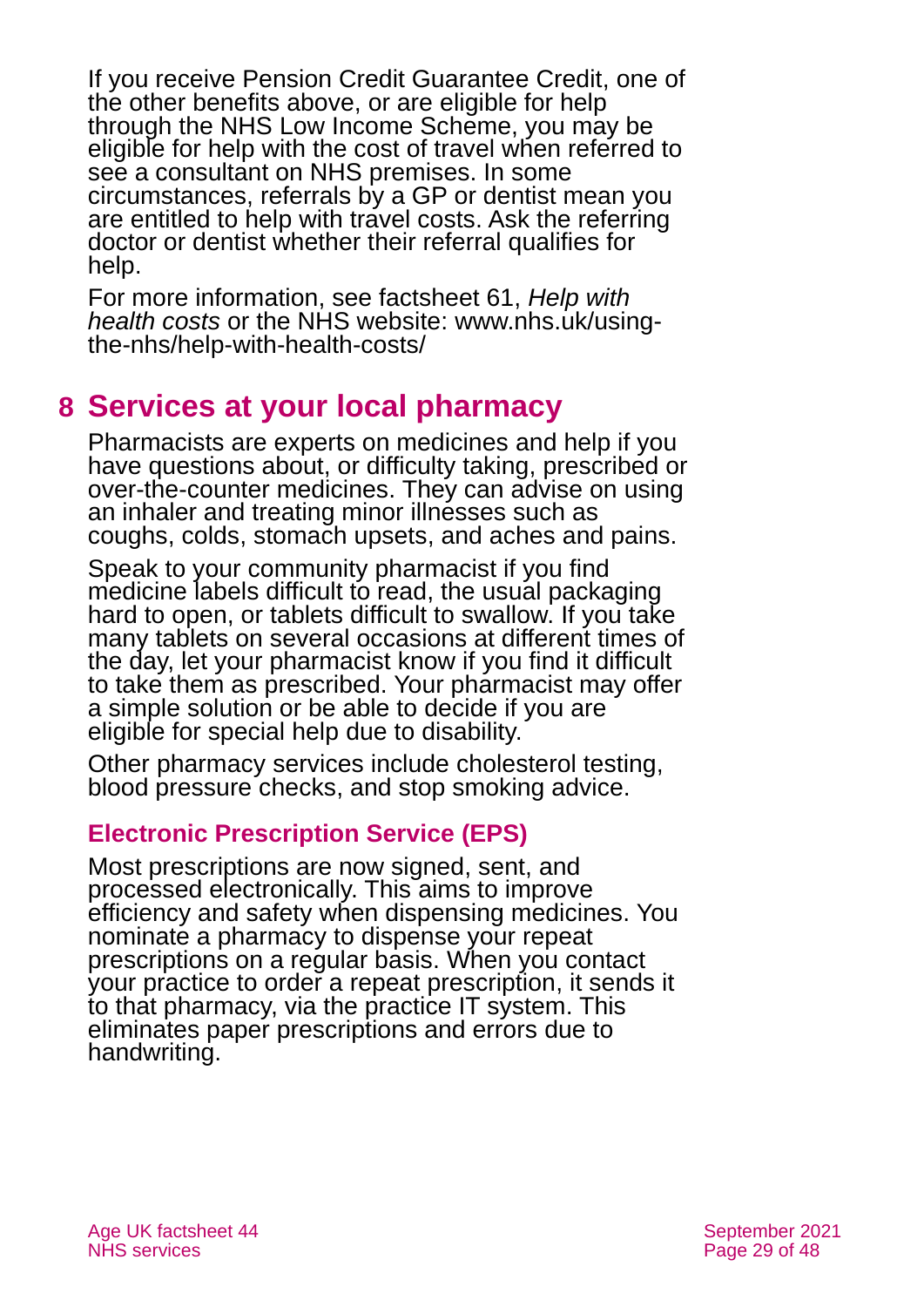If your prescription is unlikely to change, the GP can agree to set up automatic delivery of your prescription for a specified number of repeats. You can amend your nominated pharmacy or amend it temporarily if you are going away and likely to need a prescription during that time. For more information, speak to your practice or see [www.nhs.uk/using-the-nhs/nhs](http://www.nhs.uk/using-the-nhs/nhs-services/pharmacies/electronic-prescription-service/)[services/pharmacies/electronic-prescription-service/](http://www.nhs.uk/using-the-nhs/nhs-services/pharmacies/electronic-prescription-service/)

Many pharmacies offer a **home delivery service**. This is a helpful service but can limit the opportunity to ask questions about your medicines. Most pharmacists are happy to speak to you on the phone, so always call the pharmacy if you have questions about your medicines.

#### **'New medicines' service**

The New Medicines Service aims to support you in the early days of taking a new medicine, so you get maximum benefit from it. If prescribed new medicine for asthma, type 2 diabetes, chronic obstructive pulmonary disorder (COPD), high blood pressure, or any blood thinning medicines, ask your pharmacy if you can take part.

For more about this service, see the NHS website [www.nhs.uk/using-the-nhs/nhs](http://www.nhs.uk/using-the-nhs/nhs-services/pharmacies/new-medicine-service-nms/)[services/pharmacies/new-medicine-service-nms/](http://www.nhs.uk/using-the-nhs/nhs-services/pharmacies/new-medicine-service-nms/)

#### **Medicine Use Review (MUR)**

Your GP should regularly review your medication to make sure you take the most appropriate medicines at the most appropriate dose. If your practice employs a clinical pharmacist, they may take on this role.

In addition, your community pharmacist may invite you for a MUR if you:

- ⚫ were recently discharged from hospital and they made changes to the medicines you take
- ⚫ take multiple medications or take one where the dose is critical
- take medicines to help your breathing
- ⚫ have cardiovascular disease or cardiovascular risk factors and take four or more regular medicines.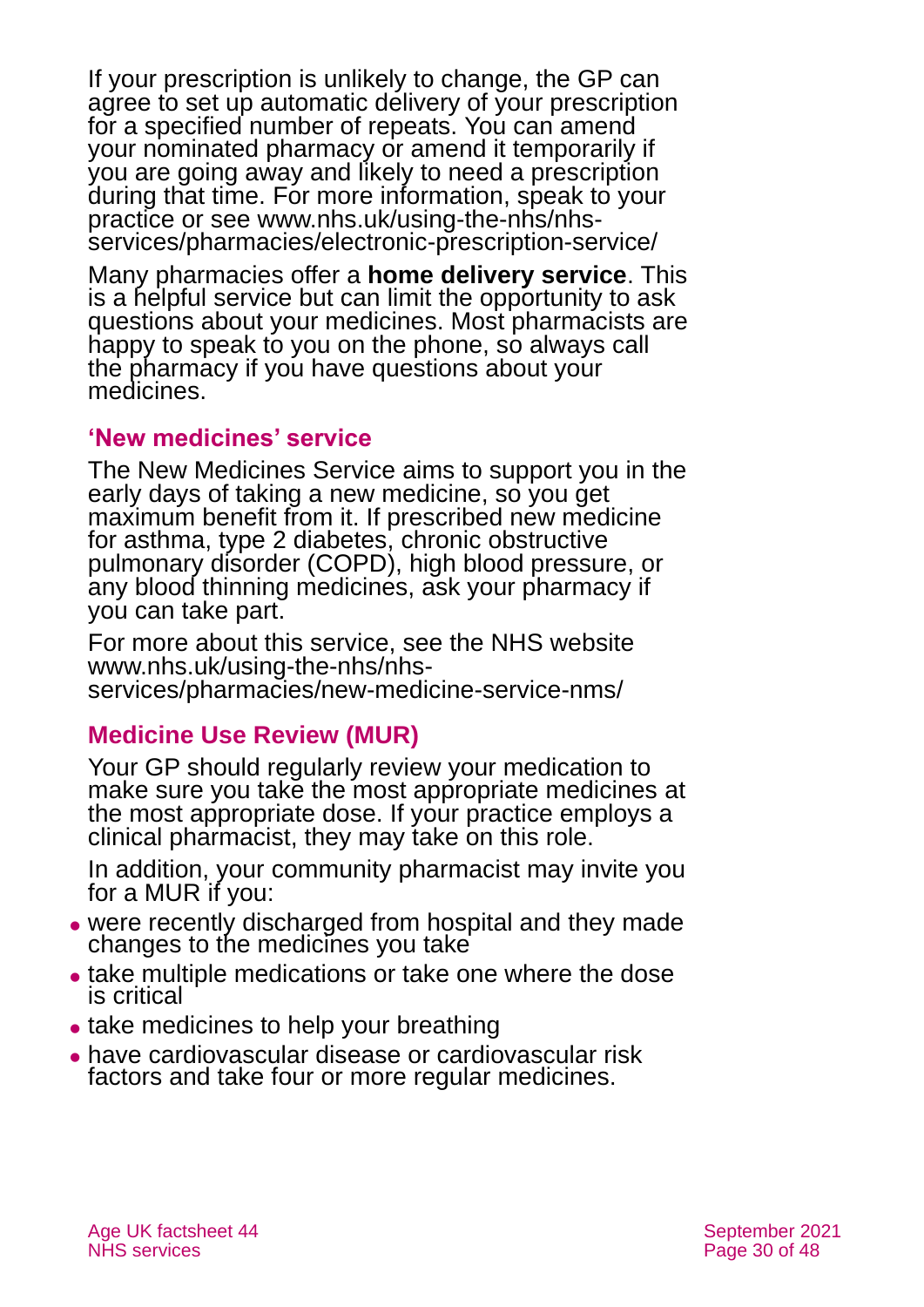A MUR helps make sure you get the most benefit from your medicines. It offers a chance to learn more about how they work and discuss side-effects you think they are causing, raise any problems taking your medicines, and get advice on how to take them in the best way.

If you take non-prescription medicines, bring them with you so the pharmacist gets a complete picture of the medicines you take.

The pharmacist asks you to sign a consent form to have a MUR and to sharing feedback with relevant health professionals, such as your GP.

#### **8.1 Reporting unwanted side effects from medication**

The [Yellow Card Scheme](https://yellowcard.mhra.gov.uk/) allows health professionals and patients to report unwanted side effects from prescription or non-prescription medicines or herbal remedies; defective medicines of an unacceptable quality; counterfeit medicines; problems with devices such as catheters or ear thermometers; side effects or safety concerns for an e-cigarette.

A yellow card form is available in most pharmacies or you can complete an online form or call the yellow card hotline. For information, see <https://yellowcard.mhra.gov.uk/>

# <span id="page-30-0"></span>**9 End of life care**

**Palliative care** is care and support provided for people living with a '*terminal illness'*, defined as one where cure is no longer possible and it is likely to lead to a person's death. It aims to address your physical, emotional and spiritual needs, make life more comfortable and support your family before and after your death. It can help at any stage, not simply during the final weeks of an illness. Though no longer only available to people with cancer, they are the most likely recipients.

Developed by the hospice movement, palliative care skills are increasingly available outside a hospice environment for example in hospital or as part of care in your own home. Marie Curie Care has information to help people affected by a terminal illness, see [www.mariecurie.org.uk/help/support/terminal-illness](http://www.mariecurie.org.uk/help/support/terminal-illness)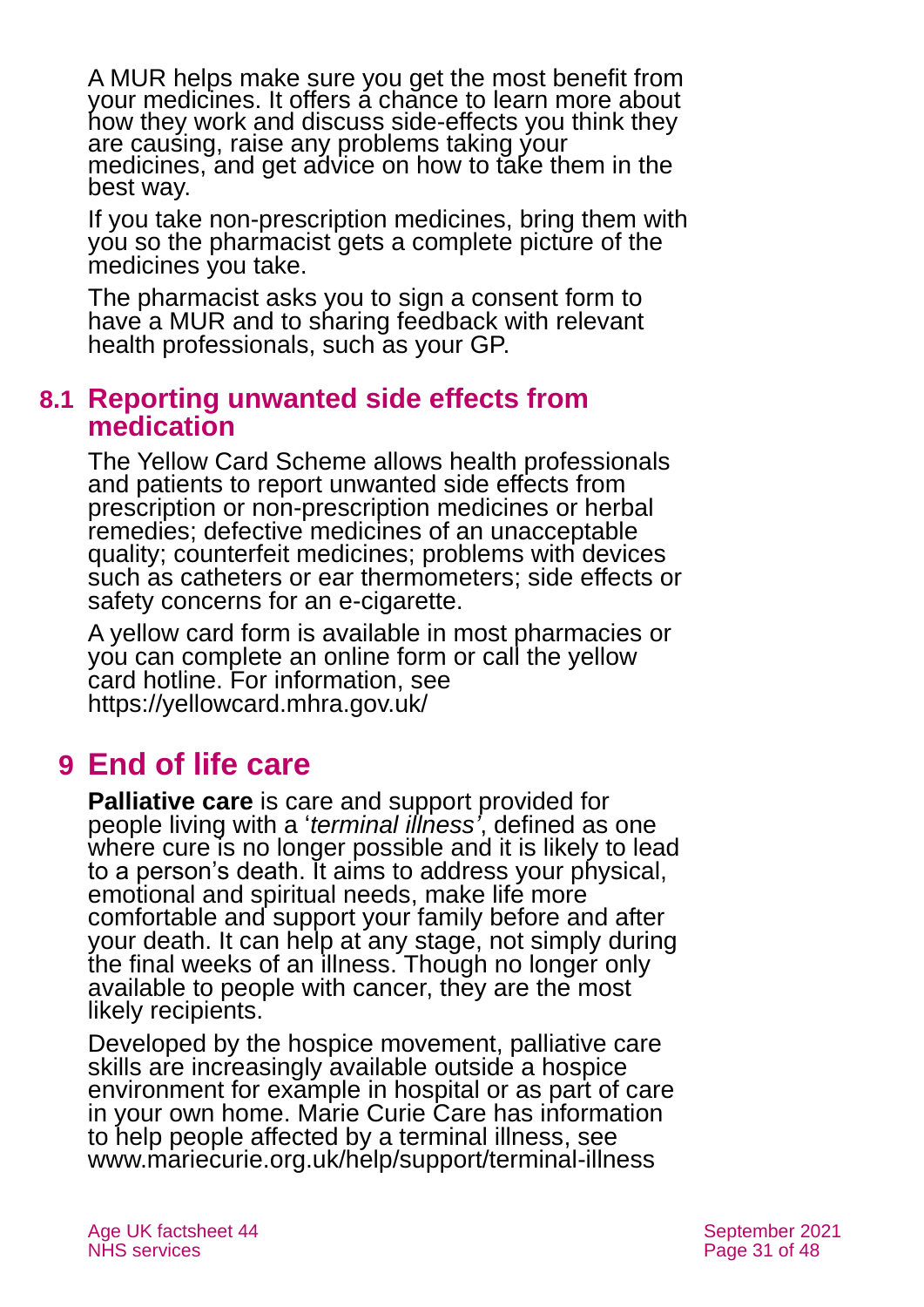**End of Life care** refers to NHS-provided care and support if you are likely to be in the last year of life and offers support to your family or informal carers too. The focus should be on the quality of your life and death, rather than the length of your life.

#### **Choice about end of life care**

Many people die in hospital, yet most people say they would prefer to be cared for at home. If you are about to make such a decision, talk it over with your GP and seek thoughts of people you live with. Find out what you can expect as your illness progresses, what support is available from NHS staff to help you and informal carers during the day and at night. If you live alone, ask what 24-hour support would be available.

If diagnosed with an advanced, progressive, incurable illness, the NHS team caring for you should offer, or you can ask for, the opportunity to discuss your future care. This is often referred to as **'***advance care planning***'**. You can ask your family or nominate someone else to participate too, and at one or over several meetings may wish to:

- ⚫ discuss treatment options and likely progression of your illness
- ⚫ express your thoughts, concerns, wishes and preferences, including where you would like to be cared for
- ask about support available locally for you and family members.

Staff should record your wishes and preferences in an '*advance care plan*' or '*preferred priorities for care*' document and review it with you regularly. They must seek your consent to share it with professionals involved in your care. It is a '*live*' document, so you can amend and add to at any time.

You may consider making a Lasting Power of Attorney, advance statement, or advance decision to refuse treatment. See factsheet 22, *[Arranging for someone to](https://www.ageuk.org.uk/globalassets/age-uk/documents/factsheets/fs22_arranging_for_someone_to_make_decisions_on_your_behalf_fcs.pdf)  [make decisions on your behalf](https://www.ageuk.org.uk/globalassets/age-uk/documents/factsheets/fs22_arranging_for_someone_to_make_decisions_on_your_behalf_fcs.pdf)* and factsheet 72, *[Advance decisions, advance statements and living](https://www.ageuk.org.uk/globalassets/age-uk/documents/factsheets/fs72_advance_decisions_advance_statements_and_living_wills_fcs.pdf)  [wills.](https://www.ageuk.org.uk/globalassets/age-uk/documents/factsheets/fs72_advance_decisions_advance_statements_and_living_wills_fcs.pdf)*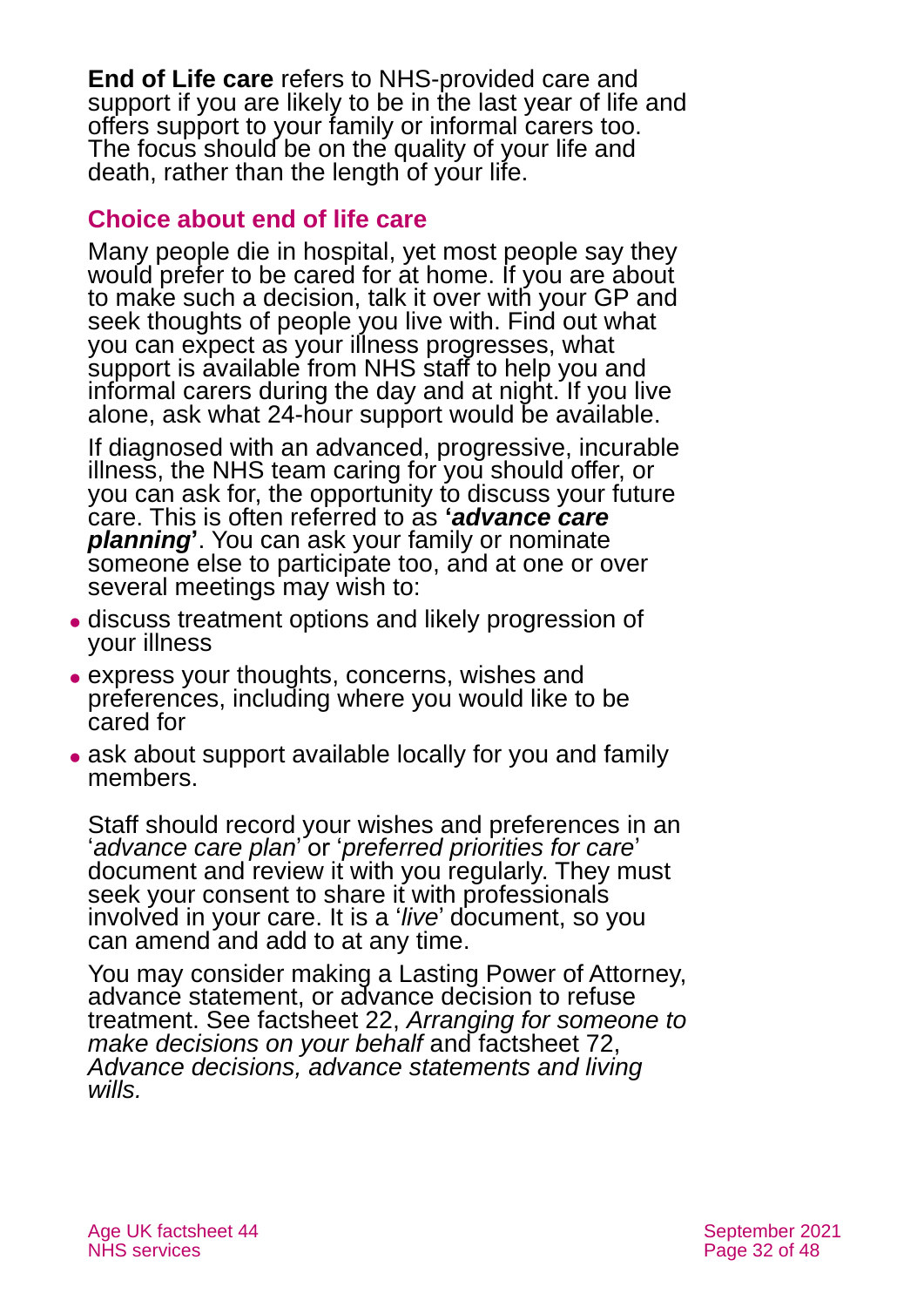#### **Electronic Palliative Care Co-ordination System**

In some areas, there is an Electronic Palliative Care Co-ordination System**.** It holds care plans and end of life preferences of people with incurable or life-limiting illnesses. Out-of-hours doctors and paramedics can access it with your consent, so they can consider and meet your end of life choices and preferences where possible. Ask your GP if this is available or planned for your area.

*[One Chance to get it right: improving peoples](https://www.gov.uk/government/publications/liverpool-care-pathway-review-response-to-recommendations)  [experience of care in the last few days and hours](https://www.gov.uk/government/publications/liverpool-care-pathway-review-response-to-recommendations)  [of life](https://www.gov.uk/government/publications/liverpool-care-pathway-review-response-to-recommendations)* identifies five priorities for care of the dying patient that staff should follow when it is thought someone may die within the next few days or hours.

It recommends staff should ensure:

- If a patient may die in the next few days or hours, this is recognised and communicated clearly, decisions made and actions taken in accordance with the person's needs and wishes, and these are regularly reviewed and decisions revised accordingly.
- 2 Sensitive communication takes place between staff and the dying person, and those identified as important to them.
- They involve the dying person and those identified as important to them in decisions about treatment and care to the extent they would like.
- They explore and respect the needs of families and those identified as important to the dying person and meet them as far as possible.
- 5 An individual plan of care, including food and drink, symptom control and psychological, social and spiritual support, is agreed, co-ordinated and delivered with compassion.

#### **Useful publications and websites on end of life care**

⚫ *'Planning for your future care'* explains the rationale behind advance care planning. You can download this in several languages from NHS England website: [www.england.nhs.uk/improvement](http://www.england.nhs.uk/improvement-hub/publication/planning-for-your-future-care/)[hub/publication/planning-for-your-future-care/](http://www.england.nhs.uk/improvement-hub/publication/planning-for-your-future-care/)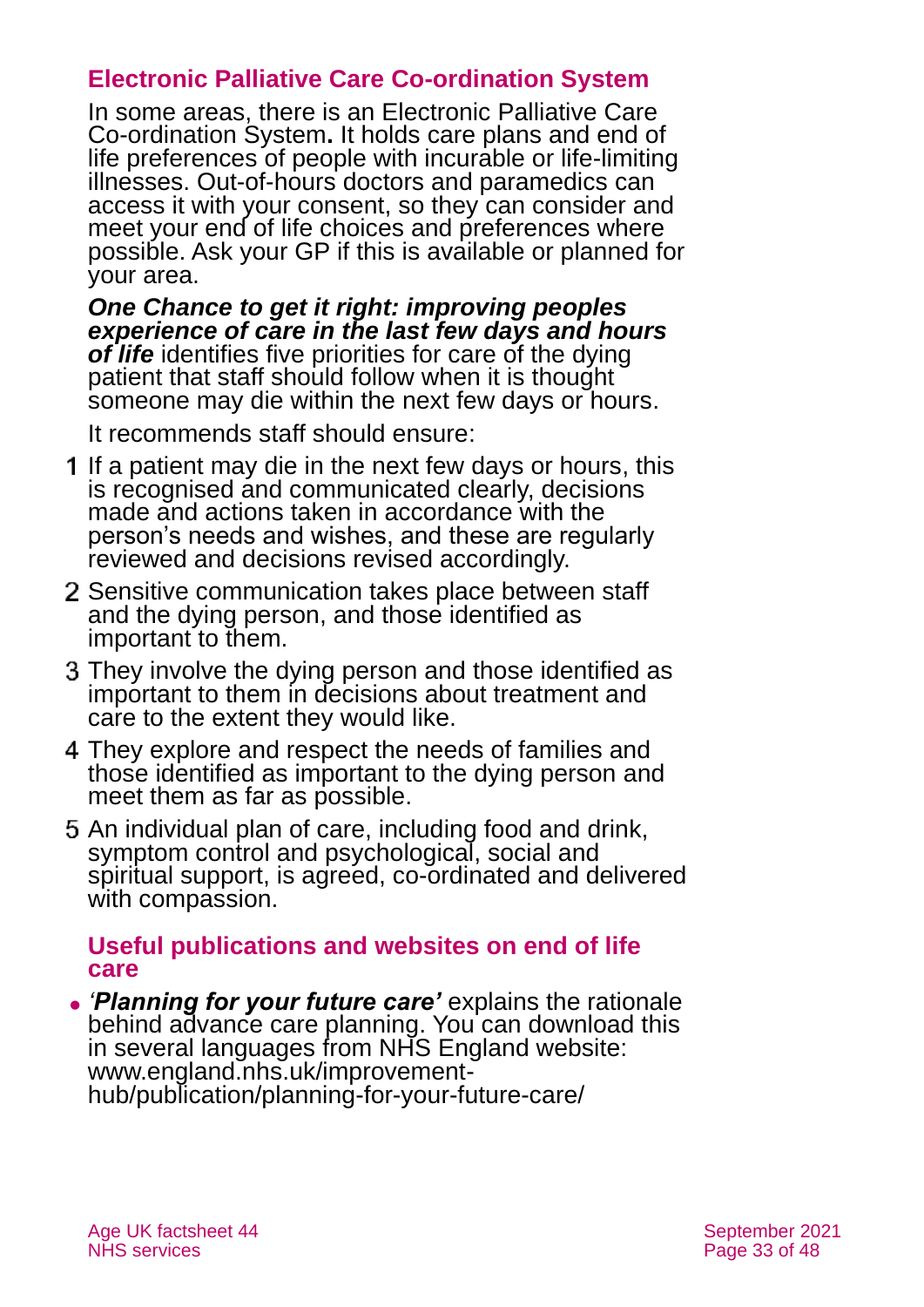- ⚫ *Gold Standards Framework* an established training programme and accreditation scheme for front line staff caring for people in the last years of life. You can find information and search for accredited care homes at [www.goldstandardsframework.org.uk/patients-amp](http://www.goldstandardsframework.org.uk/patients-amp-carers)[carers](http://www.goldstandardsframework.org.uk/patients-amp-carers)
- ⚫ *'[Thinking about end of life'](https://www.ageuk.org.uk/globalassets/age-uk/documents/information-guides/ageukig51_thinking_about_end_of_life_inf.pdf)* information guide and [Let's talk about death and dying](https://www.ageuk.org.uk/information-advice/health-wellbeing/relationships-family/end-of-life-issues/talking-death-dying/) available from Age UK Advice or [to download](https://www.ageuk.org.uk/services/information-advice/guides-and-factsheets/) at [www.ageuk.org.uk](http://www.ageuk.org.uk/)

### <span id="page-33-0"></span>**10 Complementary therapies**

These include therapies such as acupuncture, chiropractic, osteopathy, homeopathy, and herbal medicine. They are not generally available as NHS treatment but your GP will know of circumstances when they may be. If considering these therapies on a private basis, speak to your GP before making an appointment. If you take prescription medicines, you must be sure any medicine or herbal remedy a therapist recommends, is compatible with your prescription medicines.

Always check a therapist has appropriate qualifications and insurance to treat you. Osteopaths and chiropractors must register with their own regulatory bodies – General Osteopathic Council and General Chiropractic Council - in order to practise legally in the UK.

Other professions such as acupuncturists and herbal medicine practitioners have their own professional bodies but not a regulatory body. These bodies can apply to the [Professional Standards Authority](https://www.professionalstandards.org.uk/home) (PSA) to receive the PSA Quality Mark and be accepted on the PSA Accredited Register. [Go to PSA website](https://www.professionalstandards.org.uk/home) to read about accreditation, check Registers online and find a local registered practitioner.

### <span id="page-33-1"></span>**11 Accessing your health records**

A health record is a historical record of your illnesses and NHS care. It contains information about your physical and mental health, medication, vaccinations, investigations such a blood tests, hospital referrals and discharge letters. You may have paper and electronic records.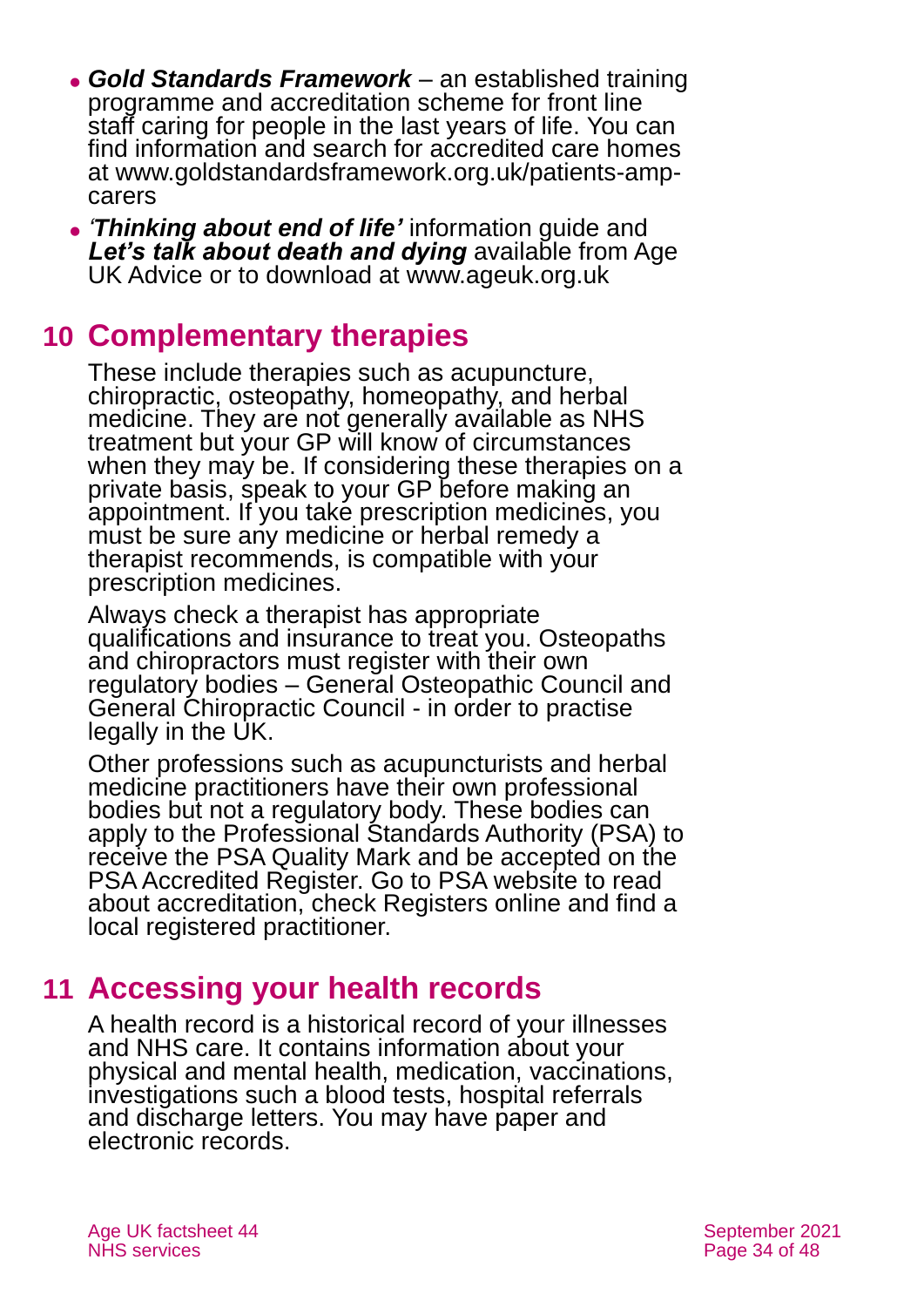Staff based at your GP practice add to your GP record at each appointment. Hospitals you visit hold their own records about your care, as will your dental practice and opticians. This means various places hold personal and health related information about you and must keep this information confidential and secure.

You have the right under *The General Data Protection Regulations (GDPR)* and *Data Protection Act 2018* to apply for access to personal information held about you, free of charge, by making a Subject Access Request, known as a SAR. You can request electronic access or paper copies and give another person permission to access your records.

A person responsible for data management within an organisation is called a *data controller*. They can only refuse to give access to information if, in their opinion, disclosure would cause serious harm to your physical or emotional health or another party; *or* it relates to a third party who has not given consent for disclosure (where that third party is not a health professional who has cared for you) and after taking into account the balance between the duty of confidentiality to the third party and right of access of the applicant, the data controller concludes it is reasonable to withhold third party information.

#### **GP records**

Registering at your practice for Patient Online or downloading MyGP App onto your smartphone or tablet, gives you [online access to parts of your](https://www.nhs.uk/using-the-nhs/about-the-nhs/your-health-records/) electronic [GP record](https://www.nhs.uk/using-the-nhs/about-the-nhs/your-health-records/) and clinical correspondence. You can choose to nominate someone you trust to access your record.

If you are not registered for online access or want to see parts of your record not visible online, write to the practice manager with the dates of the record you want and anything else to help staff fulfil your request.

You have a **Summary Care Record** (SCR), created from your GP record, unless you choose not to have one. It contains information about your current medication, allergies and medication you react badly to. You can choose to include additional information about, for example, long term health conditions, treatment or end of life preferences or significant medical history.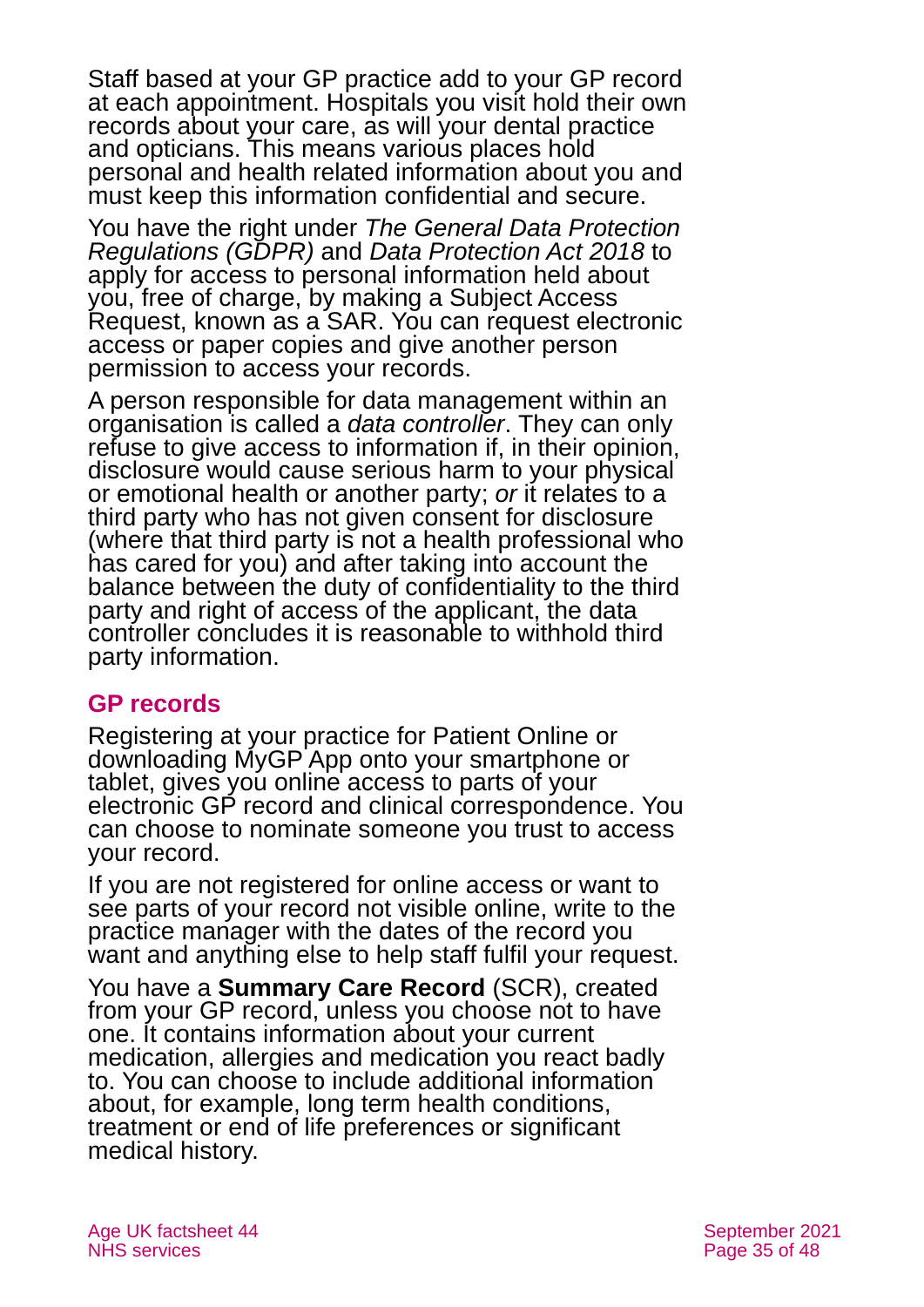Access to your SCR helps an authorised doctor or health professional treat you and respect your preferences, if you cannot communicate, and need care away from the practice, particularly in an emergency. Speak to your GP if you would like to see your SCR, as you cannot view it online.

#### **Hospital records**

To access your hospital records, apply in writing to the records office of the hospital concerned. They require proof of your identity or of your right to access a record, if applying on behalf of someone else. You can ask to see, or for copies of, all records and test results that a hospital holds or records relating to a health condition or specific period of care. Many hospitals have an application form to help them provide what you want.

#### **Time scales**

*GDPR* requires organisations to respond to your request within one calendar month, starting from the day they received it.

#### **11.1 Access to medical records of a deceased person**

*[Access to Health Records Act 1990](https://www.legislation.gov.uk/ukpga/1990/23/contents)* covers records of a deceased person. To access a record under this Act, you must:

- ⚫ be a personal representative (executor or administrator of an estate), or
- ⚫ have a claim resulting from the death (as a relative or another person).

Ask the deceased person's GP how to access their GP record from Primary Care Support England. GP records are generally kept 10 years after someone dies. For hospital records, contact the records office at the hospital they attended. For more information, see the NHS website: [www.nhs.uk/common-health](http://www.nhs.uk/common-health-questions/nhs-services-and-treatments/can-i-access-the-medical-records-health-records-of-someone-who-has-died/)[questions/nhs-services-and-treatments/can-i-access](http://www.nhs.uk/common-health-questions/nhs-services-and-treatments/can-i-access-the-medical-records-health-records-of-someone-who-has-died/)[the-medical-records-health-records-of-someone-who](http://www.nhs.uk/common-health-questions/nhs-services-and-treatments/can-i-access-the-medical-records-health-records-of-someone-who-has-died/)[has-died/](http://www.nhs.uk/common-health-questions/nhs-services-and-treatments/can-i-access-the-medical-records-health-records-of-someone-who-has-died/)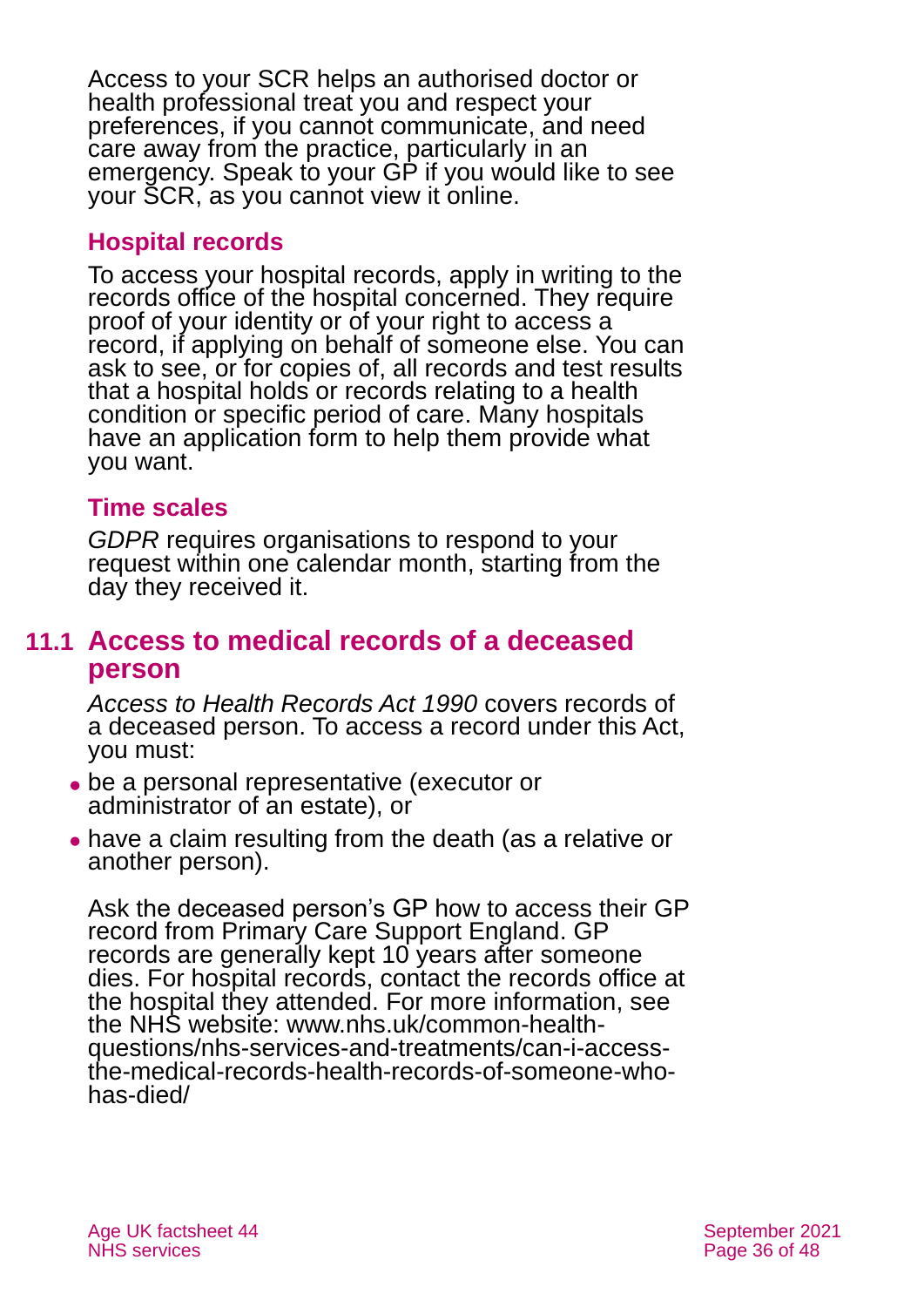### <span id="page-36-0"></span>**12 Resolving problems and making a complaint**

Each GP practice, pharmacy, optician, and dental practice providing NHS services must follow the NHS complaints procedure and have a senior staff member responsible for resolving concerns and problems.

Try to raise concerns at the time with the member of staff, their manager or person responsible for complaints handling. You can resolve some problems informally this way. If it does not, or you want to make a formal complaint, ask for a copy of their complaints procedure. This should tell you what to do.

If you feel uncomfortable making a complaint to the staff or organisation providing the service, raise it with the organisation that commissions the service. NHS England is the commissioner of the services listed above.

Every area of England has a free **NHS independent complaints advocacy service** commissioned by the local authority. Contact them if you are thinking of making, or want to make, a complaint about NHS care or services. Your local Healthwatch has details of the local advocacy service and may be interested to hear about your problem, although a local Healthwatch cannot investigate NHS complaints.

Advocacy staff do not suggest a course of action but:

- help you think through exactly what you want to complain about and what you want to achieve by making the complaint
- help you write letters and prepare for meetings
- arrange for an advocate to support you at meetings if you want one.

#### **Hospital PALS**

If your complaint is about services or care in hospital, there will be a hospital Patient Advice and Liaison Service, known as PALS. They can try to help you informally or explain how to make a formal complaint. Hospitals must follow the NHS complaints system.

Each hospital Trust operates a PALS service. PALS staff can tell you about Trust services and are keen to hear from patients who wish to make complimentary comments or have concerns about their care.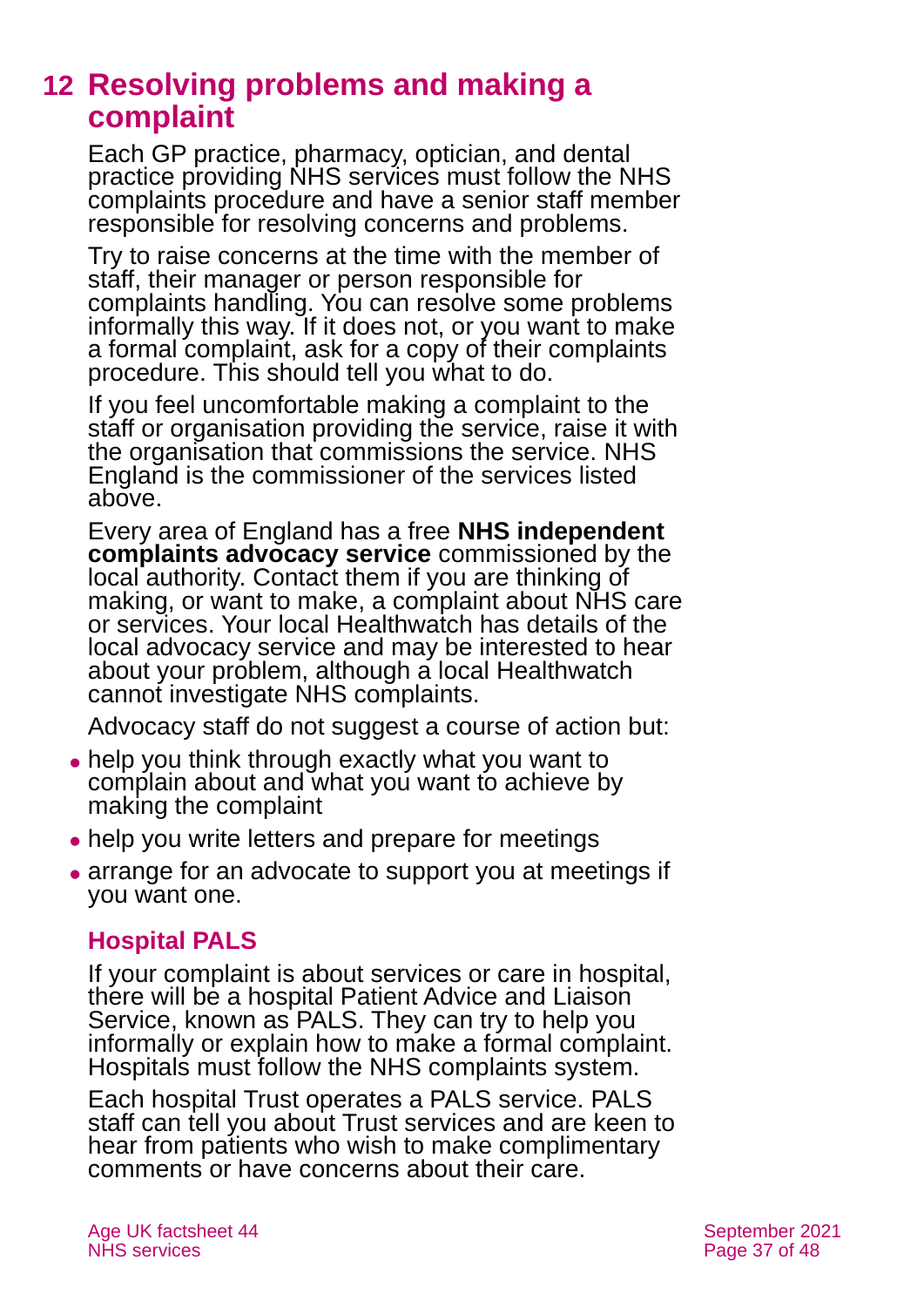Early intervention by PALS staff can help resolve problems before they become major issues. They can give details of the NHS complaints process, local NHS independent complaints advocacy service and put you in contact with the hospital complaints manager.

For more information, see factsheet 66, *[Resolving](https://www.ageuk.org.uk/globalassets/age-uk/documents/factsheets/fs66_resolving_problems_and_making_a_complaint_about_nhs_care_fcs.pdf)  [problems and making complaints about the NHS](https://www.ageuk.org.uk/globalassets/age-uk/documents/factsheets/fs66_resolving_problems_and_making_a_complaint_about_nhs_care_fcs.pdf)* and factsheet 5, *[Dental Care: NHS and private treatment](https://www.ageuk.org.uk/globalassets/age-uk/documents/factsheets/fs5_dental_care_nhs_and_private_treatment_fcs.pdf)*.

## <span id="page-37-0"></span>**13 Accessible Information Standard**

The [Accessible Information Standard](https://www.england.nhs.uk/publication/accessible-information-standard-overview-20172018/) aims to make sure that when you have a disability or sensory loss, you receive information you can access and understand, as well as the communication support you need, when engaging with NHS or social care staff. This means staff must:

- **Ask** if you have communication or information needs relating to a disability or sensory loss, and if so, what they are.
- **Record** your needs in your electronic and paper records.
- **Alert/flag/highlight** them, so your needs and how best to meet them are '*highly visible*' whenever staff access your records.
- **Share** details of your information and communication needs with providers of NHS and social care services who have permission to see them, and make sure they keep your records secure.
- **Act** by taking steps to ensure you get information you can access and understand and by arranging communication support.

For NHS services, it is likely your GP will ask about and record your information and communication needs in your GP record. When referring you for an outpatient appointment or other NHS services, this information should be '*highly visible*' to the receiving department, who transfer it to your hospital record making it *'highly visible',* and act upon it.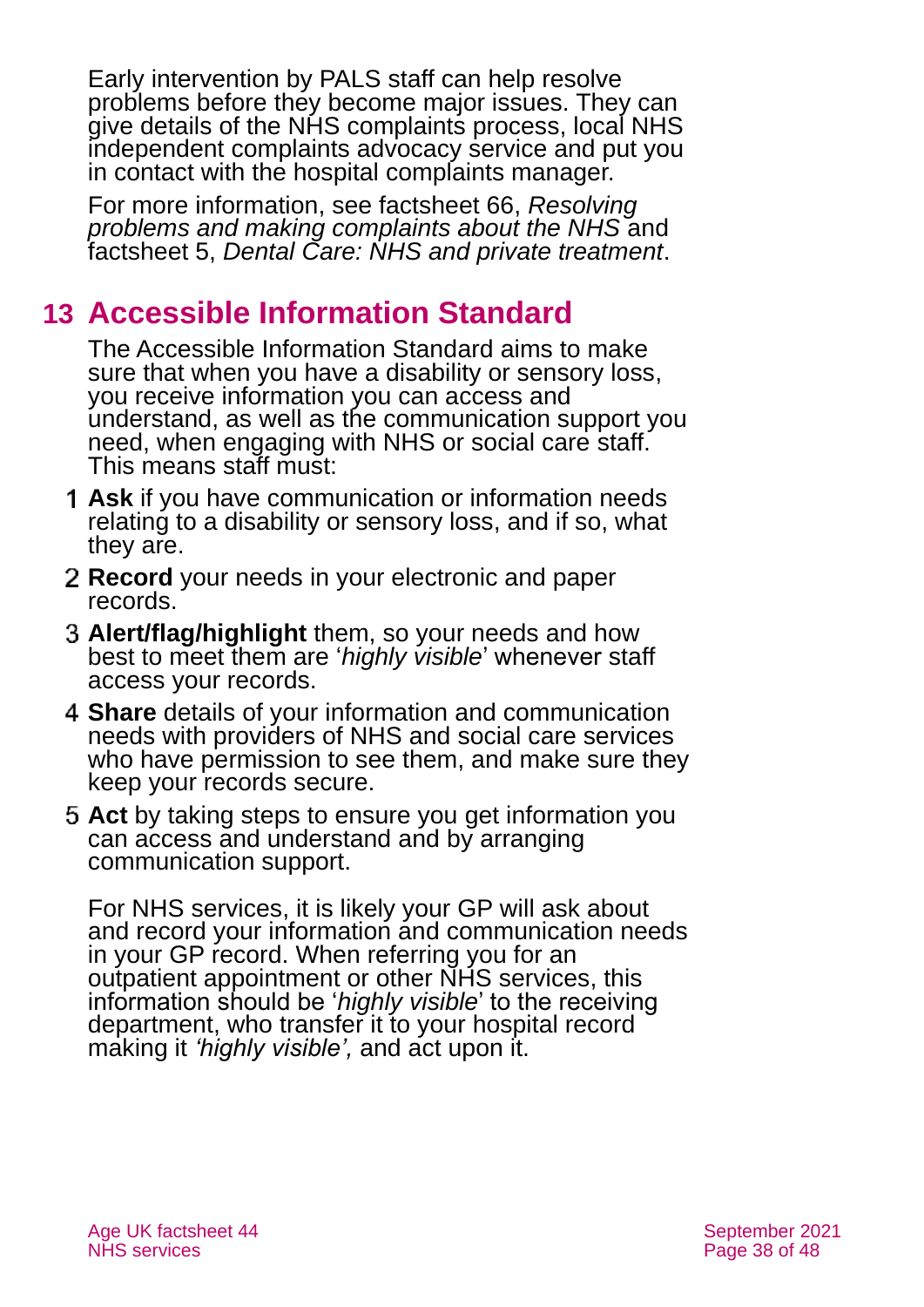They may send correspondence or information in large print, easy read, Braille, or audio format, or by email, or arrange for a lip reader or British Sign Language Interpreter to be available for your appointment. For information, contact your GP practice, [The Royal](http://www.rnid.org.uk/)  [National Institute for Deaf People,](http://www.rnid.org.uk/) or [The Royal](http://www.rnib.org.uk/)  [National Institute of Blind People.](http://www.rnib.org.uk/)

### <span id="page-38-0"></span>**14 NHS Constitution – your rights**

NHS Constitution establishes the **principles and values** of the NHS in England. It sets out the **rights**  that patients, members of the public and NHS staff are entitled to, and the **responsibilities** they owe each other to ensure the NHS operates effectively and fairly. NHS organisations, the independent and voluntary sector who provide NHS services, and local authorities with a public health duty, are required to take account of the Constitution when purchasing and delivering services.

**An example of a patient right** is: '*You have the right to be given information about test and treatment options available to you, what they involve and the risks and benefits.*'

**An example of a patient responsibility** is '*Please follow the course of treatment you have agreed and talk to your clinician if you find it difficult*.'

You can order a copy of the *[NHS Constitution –](https://www.gov.uk/government/publications/the-nhs-constitution-for-england) the [NHS belongs to us all](https://www.gov.uk/government/publications/the-nhs-constitution-for-england)* (ref 2900013) from DH publications or download a copy at [www.gov.uk/government/publications/the-nhs](http://www.gov.uk/government/publications/the-nhs-constitution-for-england)[constitution-for-england](http://www.gov.uk/government/publications/the-nhs-constitution-for-england)

## <span id="page-38-1"></span>**15 Health and social care organisations**

#### **NHS England and NHS improvement**

NHS England and NHS Improvement work together as a single organisation to better support the NHS to deliver improved care for patients, by supporting the delivery of the [NHS Long term plan, which promotes](https://www.longtermplan.nhs.uk/)  [the implementation of integrated care systems.](https://www.longtermplan.nhs.uk/)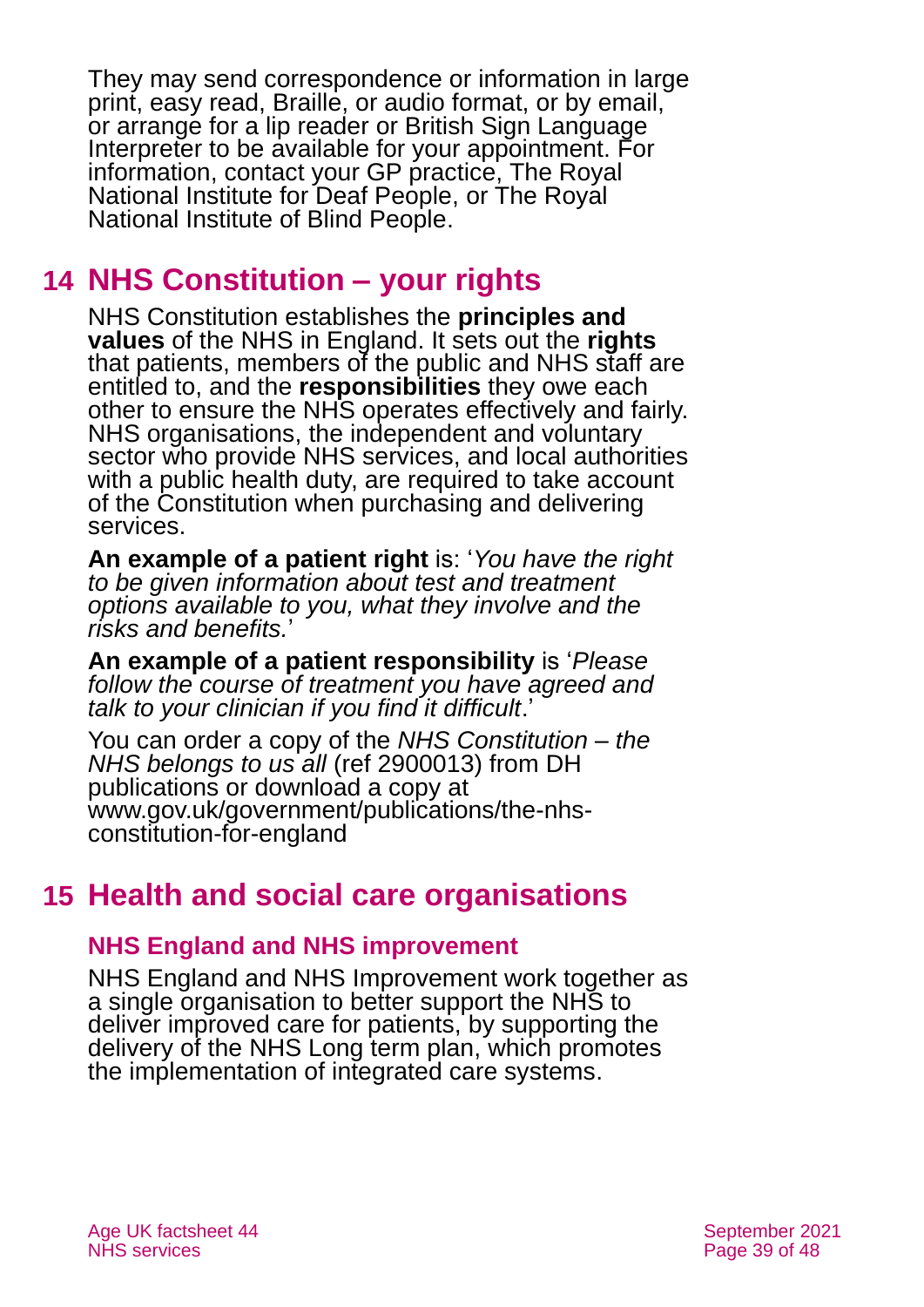#### **Integrated Care Systems (ICSs)**

Aim to give people the support they need, joined up across local councils, the NHS, and other partners. It removes traditional divisions between hospitals and family doctors, between physical and mental health, and between NHS and council services. All parts of England are now covered by one of 42 ICSs.

#### **Clinical Commissioning Groups (CCGs)**

Every GP practice must be a member of a CCG, which is made up of GPs from local practices. CCGs have representatives from other health professionals on their Board. There were 106 CCGs as of 1 April 2021.

CCGs buy local services for their local population such as NHS 111, out-of-hours and emergency care, community services, hospital care, NHS continuing healthcare, mental health and learning disability services.

When commissioning, they must take account of the NHS Constitution, their local health and wellbeing strategy and take advice from bodies including their clinical networks and senates. Some CCGs have fully delegated responsibility for commissioning general practice, others have joint responsibility with NHS England.

#### **Health and Wellbeing Board (HWB)**

Each local authority (county and unitary authority) has a HWB. It plays a key role in the purchase of local services, by bringing together leaders of the local health and social care system (CCGs, local councillors, Director of Adult Social Care, Director of Public Health and local Healthwatch) to work in partnership and agree how to improve the health and wellbeing of their local population.

HWBs can invite representatives from voluntary and community organisations to be members. Based on the profile of its local population, the HWB prepares a **joint strategic needs assessment (JSNA)** and a **joint health and wellbeing strategy (JHWS).**

Local CCG's and NHS England Regional Teams use these documents to inform their commissioning plans. The HWB scrutinises their plans to ensure they reflect JHWS needs, support joint working by health and social care services to the benefit of patients and lead to continuous improvement in the quality of care.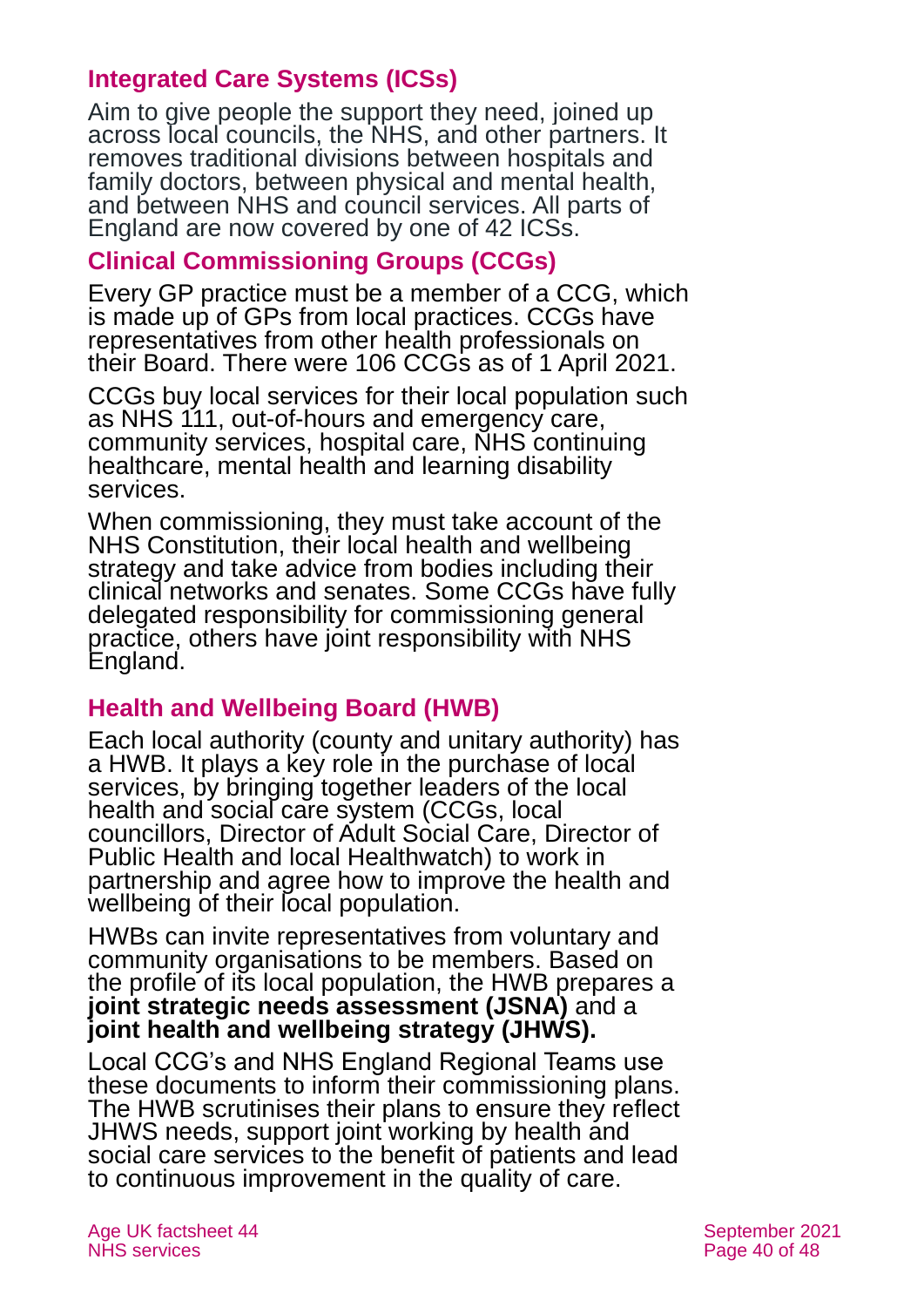#### **Public Health England (PHE)**

PHE is an executive agency of the Department of Health and Social Care. It provides national leadership and expert services to support public health in England. It develops plans to protect the population from infectious diseases such as a flu pandemic, or from a terrorist attack. It is responsible for reducing health inequalities, by enabling and supporting individuals and communities to improve their own health.

It buys and delivers programmes to promote health and wellbeing and works with NHS, local government, and other agencies to address factors that affect our health, such as housing, transport and leisure services.

#### **Public Health – local authority**

Each local authority (LA) has a Director of Public Health and is responsible for local public health improvement and putting PHE plans into action at a local level such as the Cold Weather Plan and Heatwave Plan. Directors of Public Health are statutory members of HWBs.

LAs must arrange services such as NHS heath checks and implement national plans to protect the nation's health, for example against pandemic flu. The NHS, working closely with LA's, retains responsibility for public health services such as national screening programmes.

#### **Healthwatch England**

Healthwatch England is the national consumer champion created to gather and represent views of health and social care service users, members of the public and local Healthwatch. It aims to influence policy and service delivery through advising NHS England, local authorities, CQC and Secretary of State for Health.

#### **Local Healthwatch**

There are 151 local Healthwatch bodies commissioned and funded by their county council or unitary authority. They gather views and experiences of users of health and social care services and publish reports on their investigations of local services.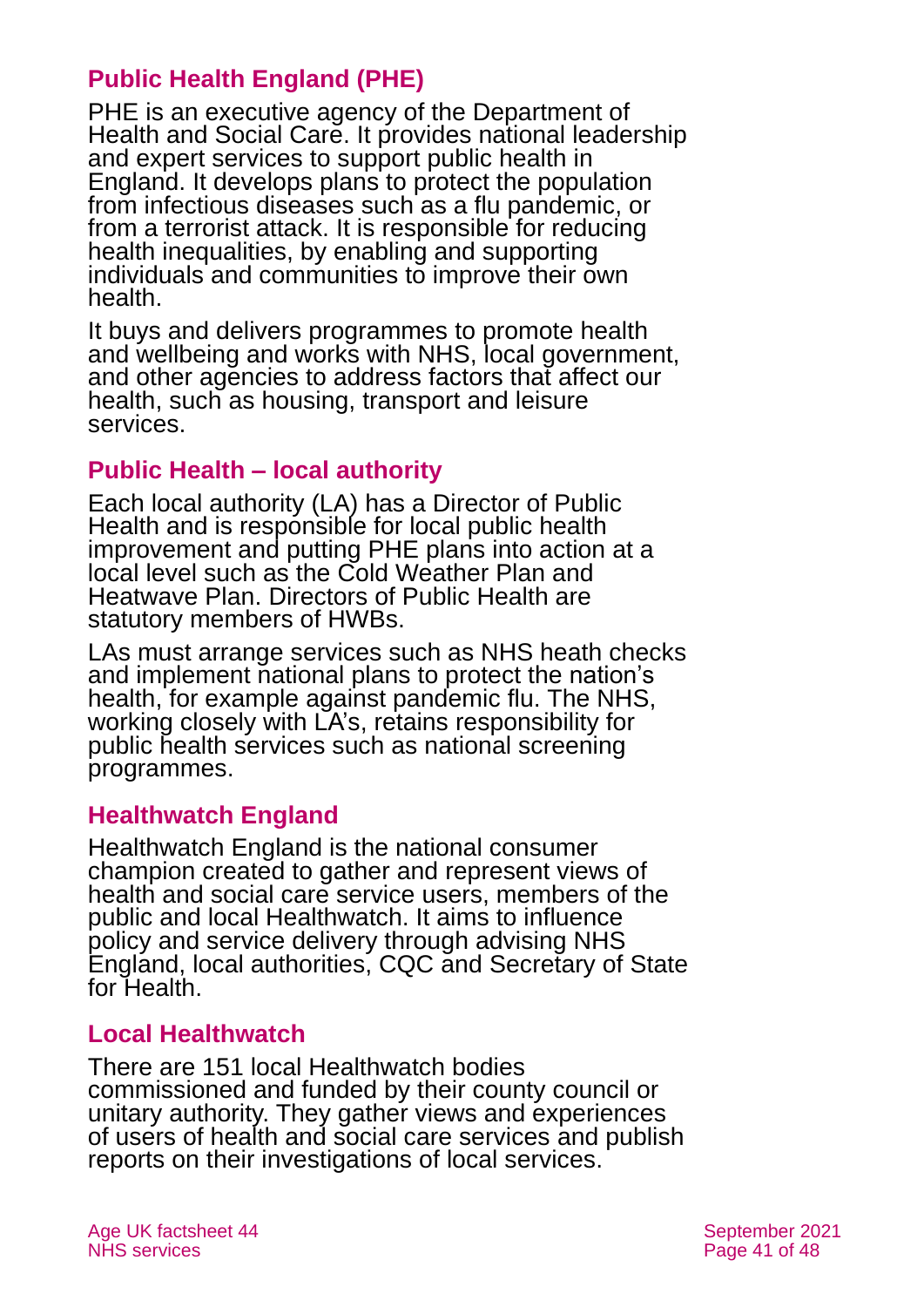As HWB members, they help make sure views of patients and carers are taken seriously and are an integral part of local commissioning. They can provide information, advice and support on local health and care services, and may provide the local NHS independent complaints advocacy service to support people to complain about NHS services.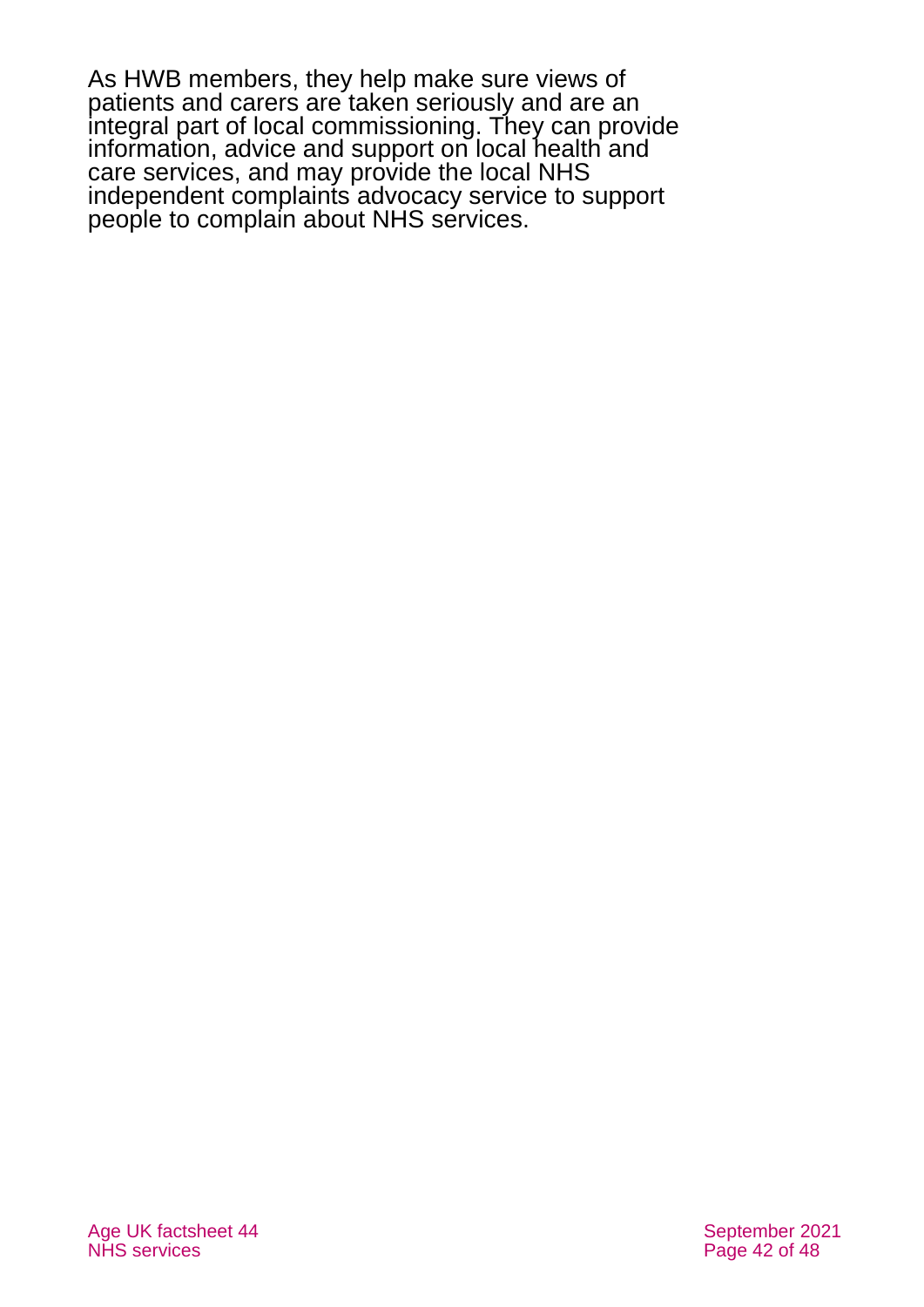# **Useful organisations**

#### <span id="page-42-0"></span>**Bowel screening programme**

Telephone 0800 707 6060 (free call)

Call if you are over 70 and would like to request a bowel screening kit.

#### **Care Opinion**

[www.careopinion.org.uk/](http://www.careopinion.org.uk/) Telephone 0800 122 31 35

Enables the public to give feedback on their experience of NHS or social care services and the organisation to respond.

#### **Carers UK**

[www.carersuk.org](http://www.carersuk.org/) Telephone 0808 808 7777 (Monday and Tuesday 10am – 4pm)

Provides information, advice and support to carers, has local support groups, and campaigns on carers' issues.

#### **Care Quality Commission (CQC)**

[www.cqc.org.uk/content/help-advice](http://www.cqc.org.uk/content/help-advice) Telephone 03000 616161

Regulates and inspects hospitals, care homes, care agencies, GP and dental practices in England. It does not investigate individual complaints.

#### **Continence Product Advisor**

[www.continenceproductadvisor.org](http://www.continenceproductadvisor.org/)

Offer evidence based online information to help choose continence products.

#### **Dying Matters**

[www.dyingmatters.org](http://www.dyingmatters.org/)

Aims to help people talk more openly about dying, death and bereavement and make plans for the end of life. Provides online information for professionals and the public.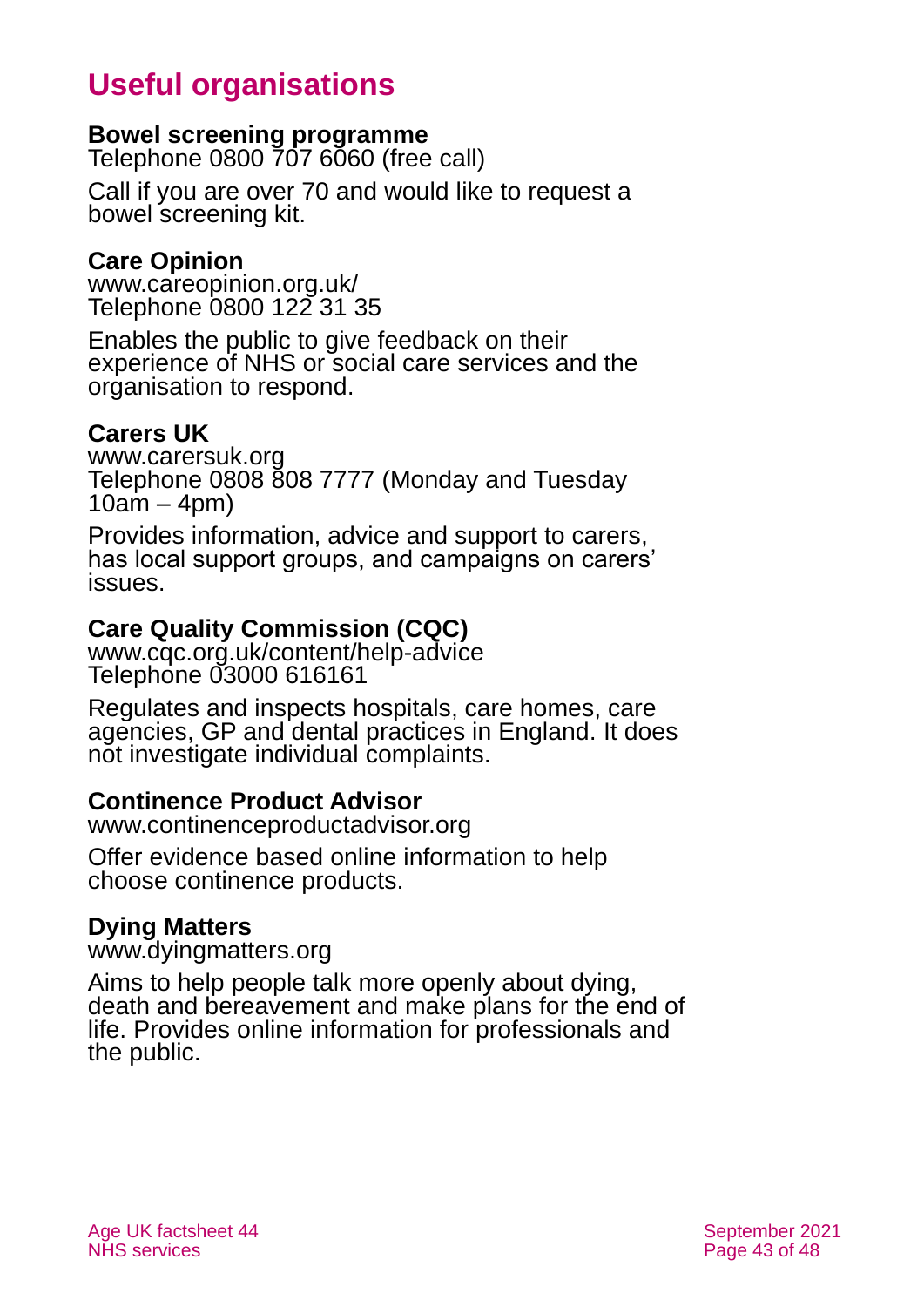#### **Department of Health (DH) publications**

[www.healthpublications.gov.uk/Home.html](http://www.healthpublications.gov.uk/Home.html) Telephone 0300 123 1002

When ordering, have the publication title and reference number to hand.

#### **Equality Advisory Support Service**

[www.equalityadvisoryservice.com](http://www.equalityadvisoryservice.com/) Telephone helpline 0808 800 0082 Mon-Fri 9am-7pm, Sat 10am-2pm

Funded by the Equality and Human Rights Commission, the EASS Helpline provides information and advice about the *Equality Act 2010*.

#### **Hearing Link**

[www.hearinglink.org](http://www.hearinglink.org/) Email [helpdesk@hearinglink.org](mailto:helpdesk@hearinglink.org)

For people with hearing loss and their families. Aims to give knowledge, skills and confidence to manage practical and emotional challenges.

#### **Local Healthwatch**

[www.healthwatch.co.uk](http://www.healthwatch.co.uk/) Telephone 03000 683 000

Each local authority has a Healthwatch body offering information on local care services. It may run or signpost to the local independent NHS complaints advocacy.

#### **NHS Digital**

[https://digital.nhs.uk/about-nhs-digital/our](https://digital.nhs.uk/about-nhs-digital/our-work/keeping-patient-data-safe/how-we-look-after-your-health-and-care-information)[work/keeping-patient-data-safe/how-we-look-after](https://digital.nhs.uk/about-nhs-digital/our-work/keeping-patient-data-safe/how-we-look-after-your-health-and-care-information)[your-health-and-care-information](https://digital.nhs.uk/about-nhs-digital/our-work/keeping-patient-data-safe/how-we-look-after-your-health-and-care-information)

The provider of data and IT systems for health and social care.

#### **Royal Osteoporosis Society**

[https://theros.org.uk](https://theros.org.uk/) Telephone helpline 0808 800 0035

Provides information about osteoporosis, its prevention and support available for those with osteoporosis.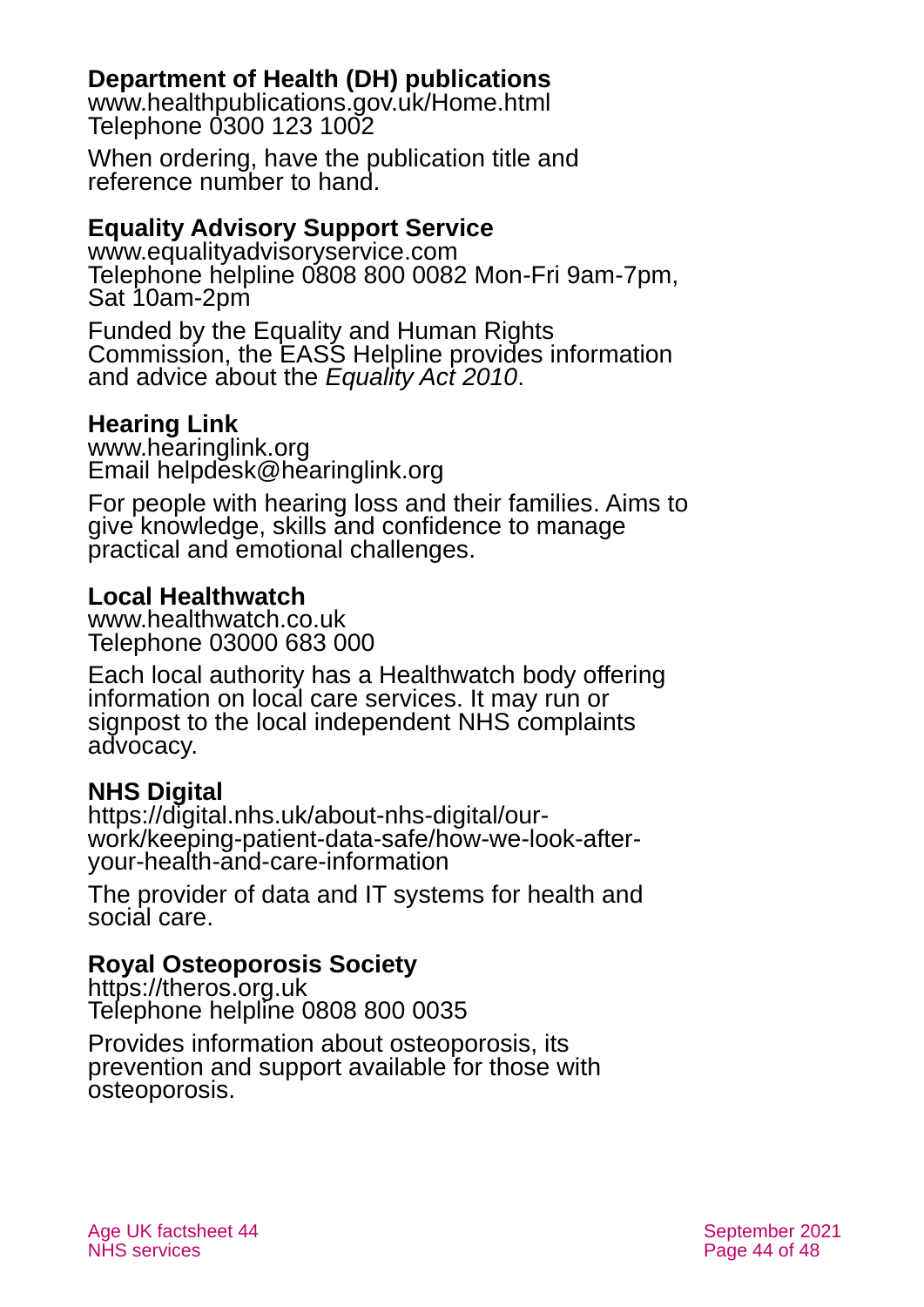#### **NHS website screening**

[www.nhs.uk/conditions/nhs-screening/](https://www.nhs.uk/conditions/nhs-screening/)

Provides information on breast, cervical and bowel cancer screening.

#### **NHS website**

[www.nhs.uk](http://www.nhs.uk/)

Online information helps you find NHS services, identify how you can improve, make choices about your health and manage long term conditions.

#### **NHS England**

[www.england.nhs.uk/contact-us/complaint/](http://www.england.nhs.uk/contact-us/complaint/) Customer Contact Centre 0300 311 22 33

Commissions GP, dentists, pharmacy and optical services. If you cannot access the NHS website, call them for details of local services.

#### **Patients Association**

[www.patients-association.org.uk](http://www.patients-association.org.uk/) National helpline 0800 345 7115

A charity dedicated to supporting the rights and interests of patients and their families, and improve their experience of healthcare.

#### **Royal National Institute of Blind People (RNIB)**

[www.rnib.org.uk](http://www.rnib.org.uk/) Telephone 0303 123 9999

Provide information and advice about sight problems and products or publications to support blind or partially sighted people.

### **Royal National Institute for Deaf People (RNID)**

[www.rnid.org.uk/](http://www.rnid.org.uk/) Telephone 0808 808 0123

Charity tackling hearing loss and providing information about specialist equipment and services for people who are deaf and hard of hearing.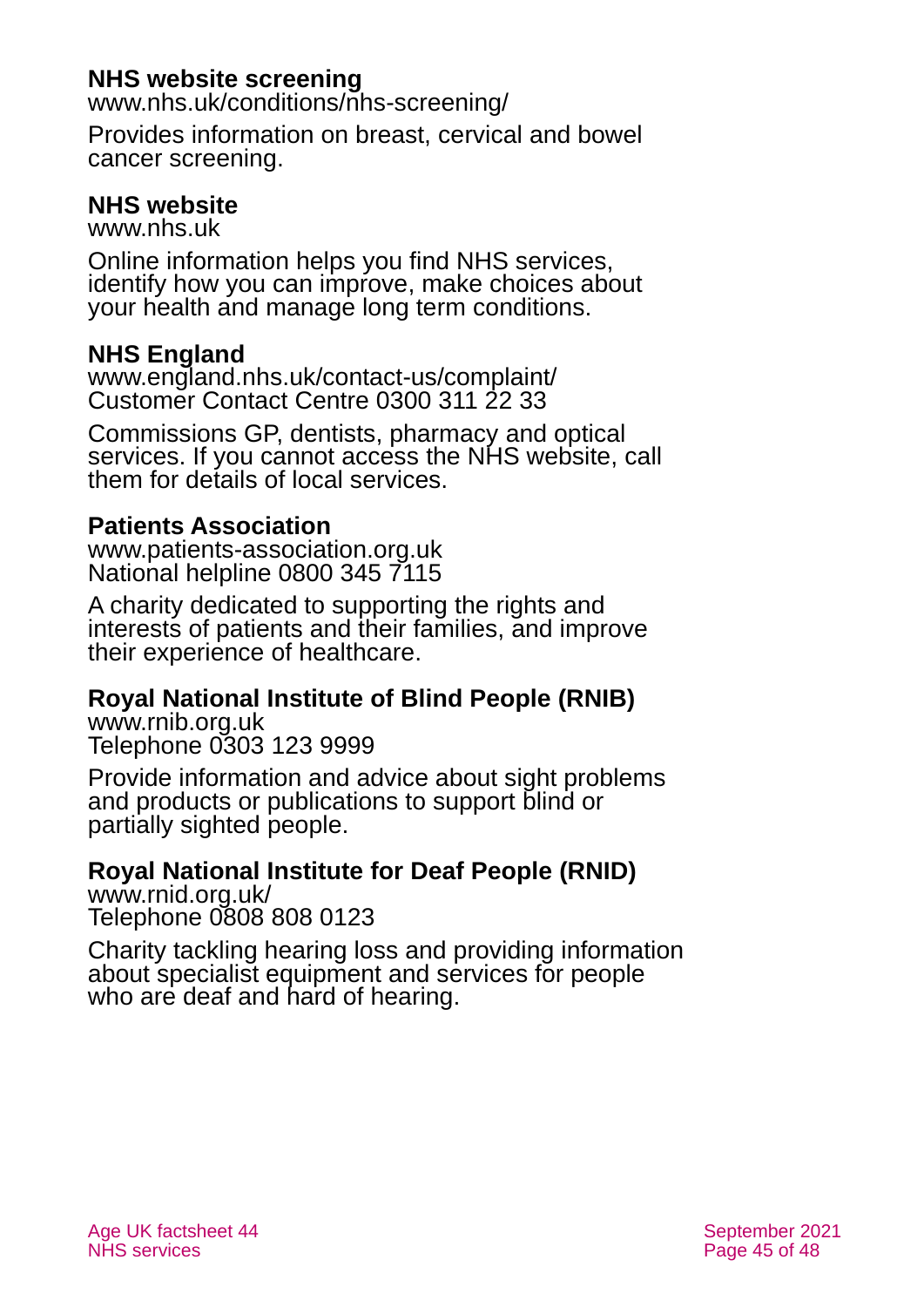#### **Yellow Card Scheme**

<https://yellowcard.mhra.gov.uk/> Telephone 0800 731 6789 Mon-Fri 10am and 2pm

Allows you to report unwanted side effects or reactions to prescription, non-prescription or herbal medicines; counterfeit or fake medicines; defective medicines or problems with medical devices.

#### **Health professional organisations**

#### **General Chiropractic Council (GCC)**

[www.gcc-uk.org/about-us/what-we-do](http://www.gcc-uk.org/about-us/what-we-do) Telephone 020 7713 5155

Regulate the practice of UK chiropractors. Chiropractors must register with the GCC to practise. Use their website to find a local chiropractor.

#### **General Osteopathic Council (GOC)**

[www.osteopathy.org.uk](http://www.osteopathy.org.uk/) Telephone 020 7357 6655

Regulate the practice of UK osteopathy. Osteopaths must register with the GOC in order to practise. Use their website to find a local osteopath.

#### **Health and Care Professions Council**

[www.hpc-uk.org/](http://www.hpc-uk.org/) Telephone 0300 500 6184

Regulates and registers health, psychological and social work professionals, with register of those who meet their standards.

#### **Professional Standards Authority**

[www.professionalstandards.org.uk](http://www.professionalstandards.org.uk/) Telephone 020 7389 8030

Oversees statutory UK health and social care regulatory bodies and sets standards and accreditation for organisations with voluntary registers.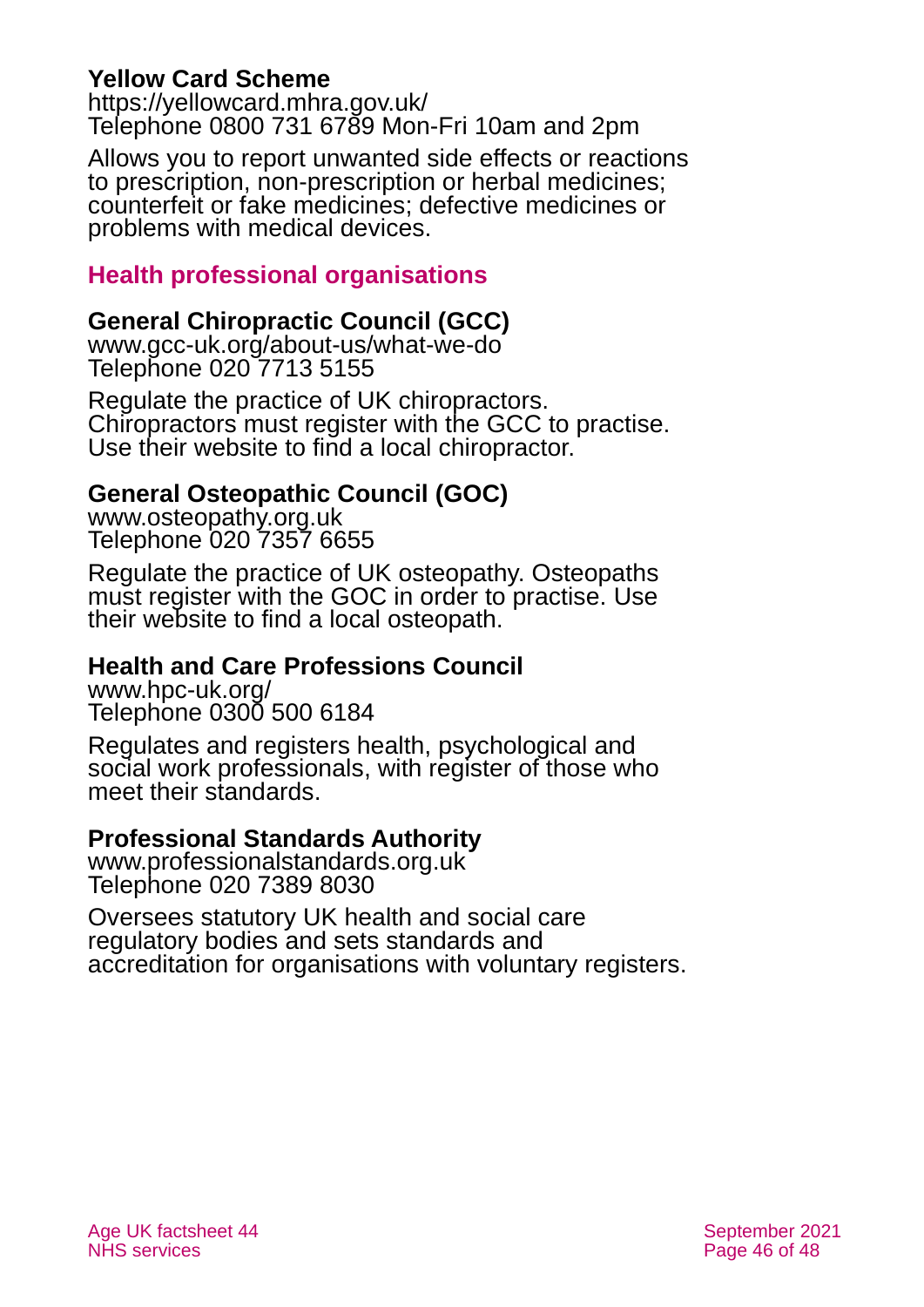# **Age UK**

Age UK provides advice and information for people in later life through our Age UK Advice line, publications and online. Call Age UK Advice to find out whether there is a local Age UK near you, and to order free copies of our information guides and factsheets.

#### <span id="page-46-1"></span>**Age UK Advice**

[www.ageuk.org.uk](http://www.ageuk.org.uk/) 0800 169 65 65 Lines are open seven days a week from 8.00am to 7.00pm

#### <span id="page-46-0"></span>**In Wales contact**

#### **Age Cymru Advice**

[www.agecymru.org.uk](http://www.agecymru.org.uk/) 0300 303 4498

#### **In Northern Ireland contact**

#### **Age NI** [www.ageni.org](http://www.ageni.org/)

0808 808 7575

#### <span id="page-46-2"></span>**In Scotland contact**

# **Age Scotland**

[www.agescotland.org.uk](http://www.agescotland.org.uk/) 0800 124 4222

### **Support our work**

We rely on donations from our supporters to provide our guides and factsheets for free. If you would like to help us continue to provide vital services, support, information and advice, please make a donation today by visiting [www.ageuk.org.uk/donate](http://www.ageuk.org.uk/donate) or by calling 0800 169 87 87.